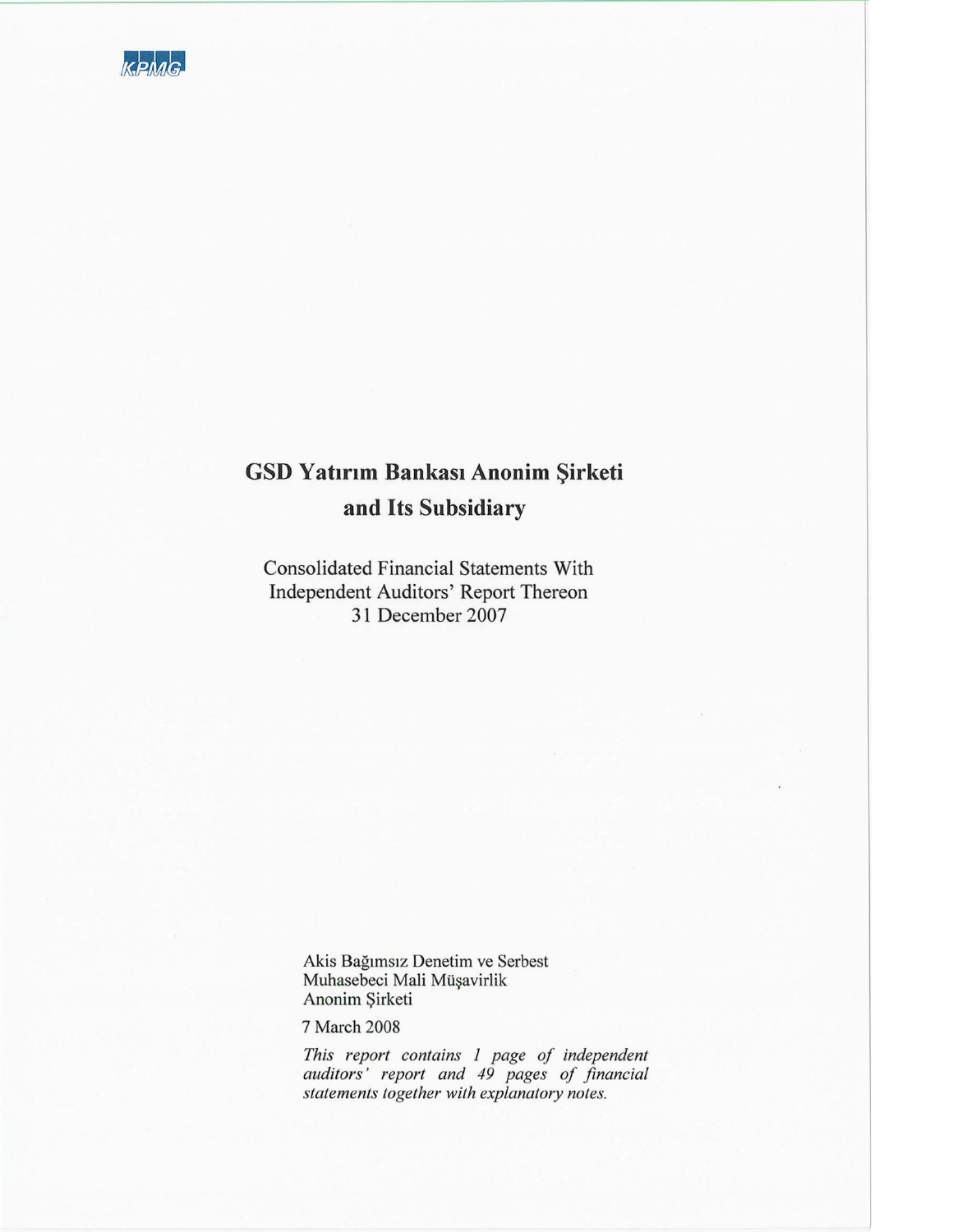# **GSD Yatırım Bankası Anonim Şirketi and Its Subsidiary**

# **Table of Contents**

# **Page**  ------

| Independent Auditors' Report                   |                |
|------------------------------------------------|----------------|
| <b>Consolidated Balance Sheet</b>              |                |
| <b>Consolidated Income Statement</b>           | 2              |
| Consolidated Statement of Changes in Equity    | $\mathcal{L}$  |
| Consolidated Statement of Cash Flows           | $\overline{4}$ |
| Notes to the Consolidated Financial Statements | $5 - 49$       |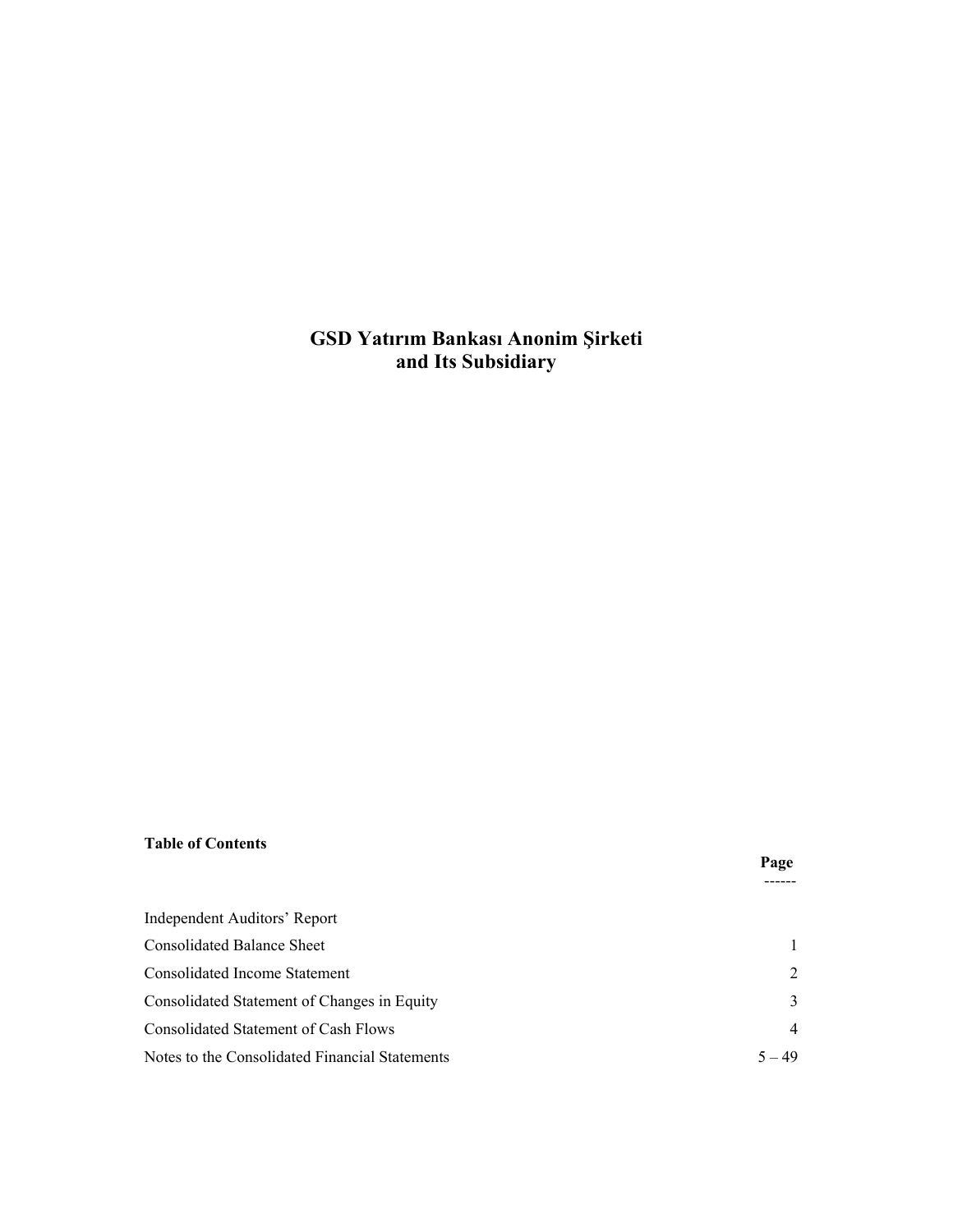

Akis Bağımsız Denetim ve Serbest Muhasebeci Mali Müşavirlik A.Ş. Yapı Kredi Plaza C Blok Kat 17 Büyükdere Caddesi Levent 34330 İstanbul

Telephone +90 (212) 317 74 00 +90 (212) 317 73 00 Fax Internet www.kpmg.com.tr

#### **Independent Auditors' Report**

To the Board of Directors of GSD Yatırım Bankası Anonim Sirketi:

We have audited the accompanying consolidated financial statements of GSD Yatırım Bankası Anonim Sirketi (the "Bank") and its subsidiary (collectively the "Group"), which comprise the consolidated balance sheet as at 31 December 2007, and the consolidated income statement, the consolidated statement of changes in equity and the consolidated statement of cash flows for the year then ended, and a summary of significant accounting policies and other explanatory notes.

#### Management's responsibility for the financial statements

Management is responsible for the preparation and fair presentation of these consolidated financial statements in accordance with International Financial Reporting Standards. This responsibility includes: designing, implementing and maintaining internal control relevant to the preparation and fair presentation of financial statements that are free from material misstatements, whether due to fraud or error; selecting and applying appropriate accounting policies; and making accounting estimates that are reasonable in the circumstances.

#### Auditors' responsibility

Our responsibility is to express an opinion on these consolidated financial statements based on our audit. We conducted our audit in accordance with International Standards on Auditing. Those standards require that we comply with relevant ethical requirements and plan and perform the audit to obtain reasonable assurance whether the financial statements are free of material misstatement.

An audit involves performing procedures to obtain audit evidence about the amounts and disclosures in the financial statements. The procedures selected depend on our judgment, including the assessment of the risks of material misstatement of the financial statements, whether due to fraud or error. In making those risk assessments, we consider internal control relevant to the entity's preparation and fair presentation of the financial statements in order to design audit procedures that are appropriate in the circumstances, but not for the purpose of expressing an opinion on the effectiveness of the entity's internal control. An audit also includes evaluating the appropriateness of accounting principles used and the reasonableness of accounting estimates made by management, as well as evaluating the overall presentation of the financial statements.

We believe that the audit evidence we have obtained is sufficient and appropriate to provide a basis for our opinion.

#### Opinion

In our opinion, the consolidated financial statements give a true and fair view of the consolidated financial position of the Group as at 31 December 2007, and of its consolidated financial performance and its consolidated cash flows for the year then ended in accordance with International Financial Reporting Standards.

7 March 2008 Istanbul, Turkey

KPM6 Aliz Baginsiz Done tin ve

Akis Bağımsız Denetim ve Serbest Muhasebeci Mali Müşavirlik A.Ş., a Turkish corporation and a member firm of the KPMG network of independent member firms affiliated with KPMG International, a Swiss cooperative.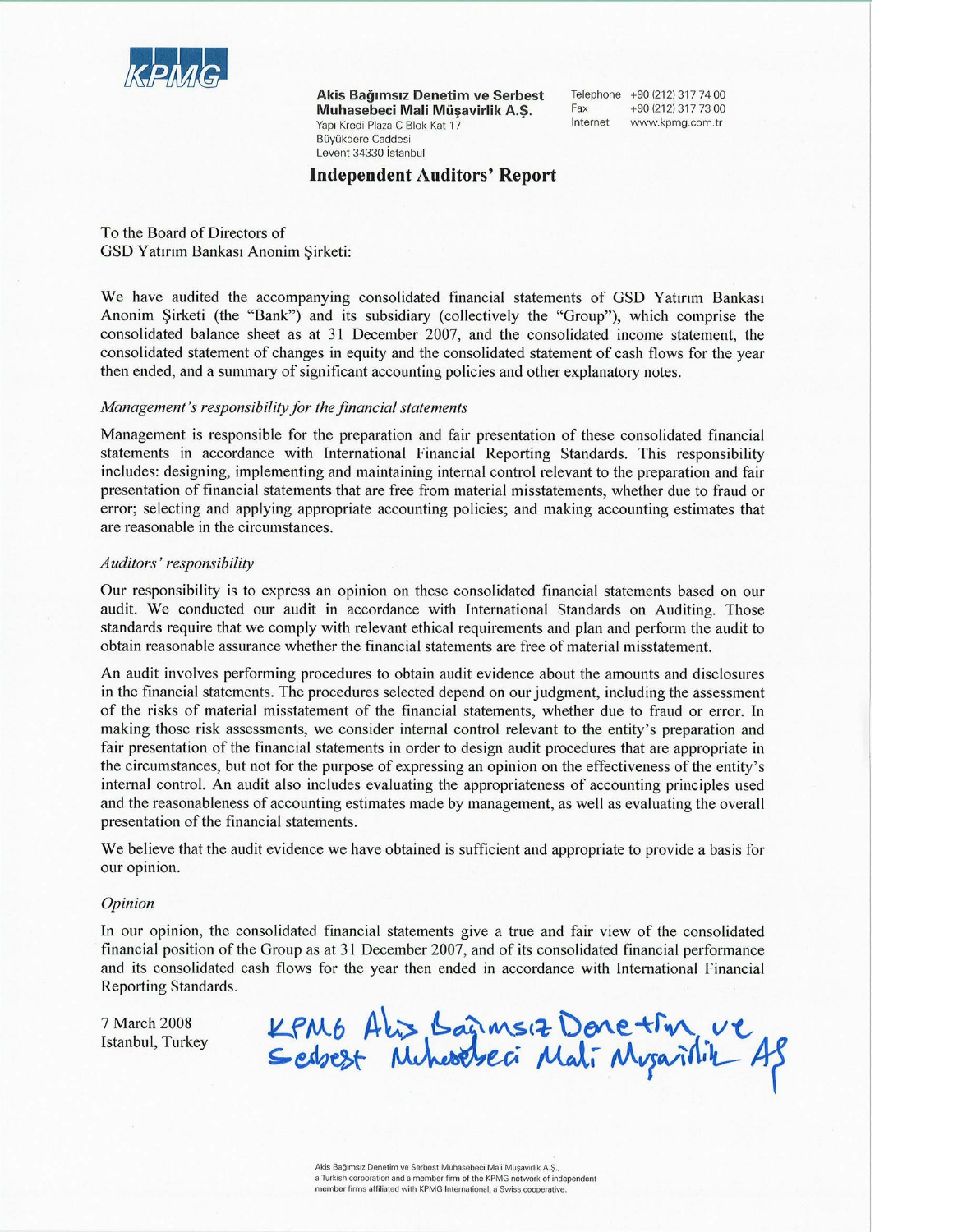Consolidated Balance Sheet As of 31 December 2007 *(Currency -Thousands of New Turkish Lira (YTL))* 

|                                                                 | <b>Notes</b> | 31 December 2007 | 31 December 2006      |
|-----------------------------------------------------------------|--------------|------------------|-----------------------|
| <b>Assets</b>                                                   |              |                  |                       |
| Cash and balances with the Central Bank                         |              |                  |                       |
|                                                                 | II<br>12     | 11,409           | 1,871                 |
| Financial assets at fair value through profit or loss           | II           | 460              | 7,491                 |
| Loans and advances to banks<br>Derivative financial instruments | 12           | 9,693<br>21      | 8,322<br>596          |
| Loans and advances to customers                                 | 13           | 125,741          | 62,817                |
| Minimum lease payments receivable                               |              |                  |                       |
|                                                                 | 15<br>14     | 1,556            | 3,612                 |
| Investment securities                                           |              | 10,102<br>434    | 7,947                 |
| Premises and equipment                                          | 16           |                  | 163<br>$\overline{4}$ |
| Intangible assets                                               | 17           | 33               |                       |
| Deferred tax asset                                              | 18           | 327              | 147                   |
| Other assets                                                    | 19           | 129              | 313                   |
| <b>Total assets</b>                                             |              | 159,905          | 93,283                |
|                                                                 |              |                  |                       |
| <b>Liabilities</b>                                              |              |                  |                       |
| Current accounts of loan customers                              | 20           | 41,620           | 949                   |
| Other money market deposits                                     | 22           |                  | 6,289                 |
| Derivative financial instruments                                | 12           | 89               | 593                   |
| Funds borrowed                                                  | 21           | 57,606           | 35,035                |
| Other liabilities and accrued expenses                          | 24           | 1,047            | 224                   |
| Provisions                                                      | 23           | 411              | 213                   |
| Income taxes payable                                            | 10           | 637              | 499                   |
|                                                                 |              |                  |                       |
| <b>Total liabilities</b>                                        |              | 101,410          | 43,802                |
| <b>Shareholders' Equity</b>                                     |              |                  |                       |
| Share capital issued                                            | 25           | 25,000           | 25,000                |
| Adjustment to share capital                                     | 25           | 16,813           | 16,813                |
| Unrealized gains/(losses) on available-for-sale                 |              |                  |                       |
| investments                                                     |              | 4,613            | 2,458                 |
| Legal reserves and retained earnings                            |              | 12,069           | 5,210                 |
|                                                                 |              |                  |                       |
| Total equity attributable to equity holders                     |              |                  |                       |
| of the bank                                                     |              | 58,495           | 49,481                |
| <b>Minority interest</b>                                        |              |                  |                       |
| <b>Total liabilities and equity</b>                             |              | 159,905          | 93,283                |
| <b>COMMITMENTS AND CONTINGENCIES</b>                            | 26           | 68,292           | 72,038                |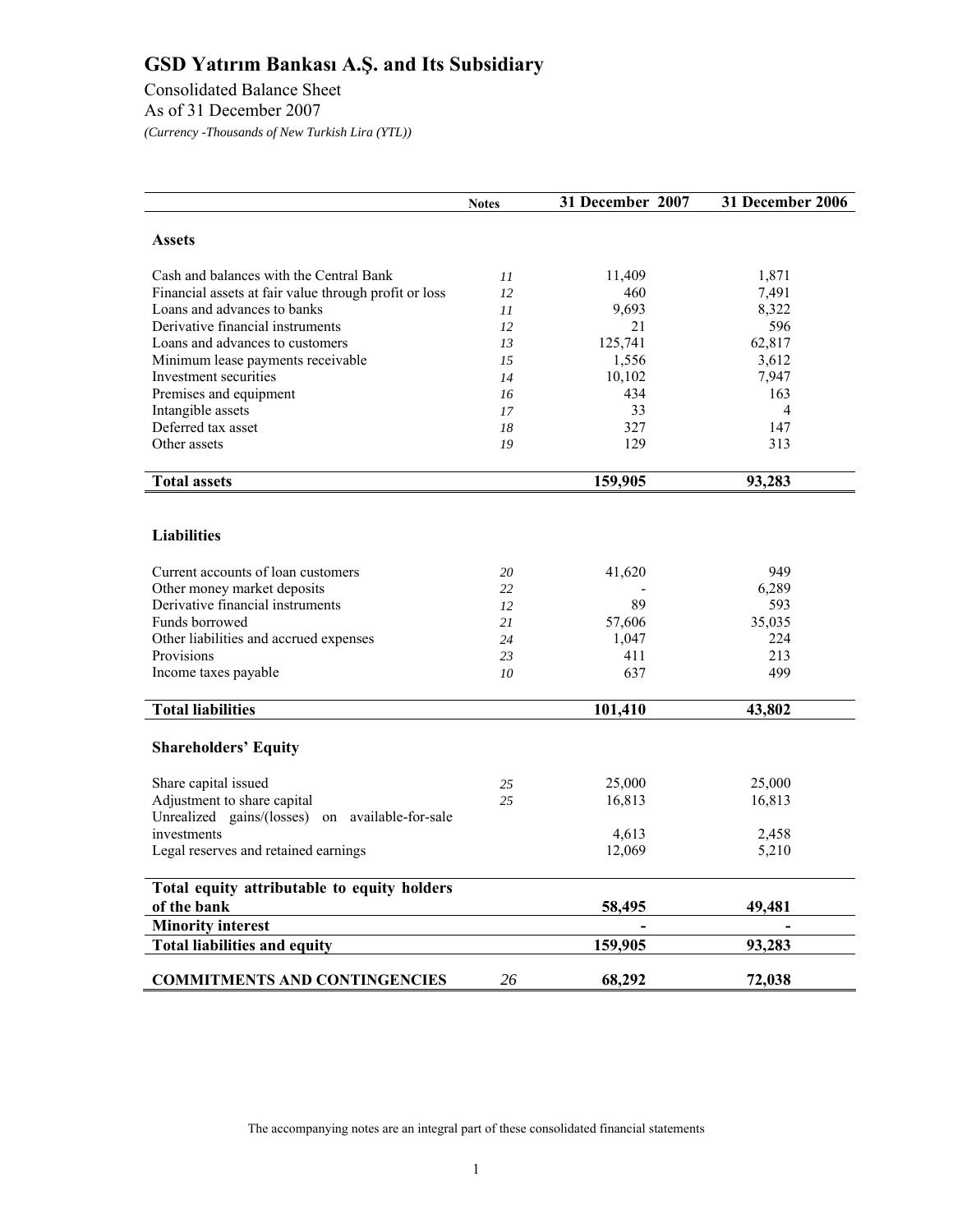Consolidated Income Statement For the year ended 2007 *(Currency -Thousands of New Turkish Lira (YTL))* 

|                                                                                            | <b>Notes</b> | 31 December 2007 | 31 December 2006 |
|--------------------------------------------------------------------------------------------|--------------|------------------|------------------|
|                                                                                            |              |                  |                  |
| <b>Interest income</b>                                                                     |              |                  |                  |
| Interest on loans and advances                                                             |              | 17,738           | 8,939            |
| Interest on securities                                                                     |              | 390              | 999              |
| Interest on deposits with banks and other financial                                        |              |                  |                  |
| institutions                                                                               |              | 604              | 431              |
| Interest on financial leases                                                               |              | 240              | 451              |
| Other interest income                                                                      |              | 6                | 7                |
| <b>Total interest income</b>                                                               |              | 18,978           | 10,827           |
|                                                                                            |              |                  |                  |
|                                                                                            |              |                  |                  |
| Interest expense<br>Interest on funds borrowed and other money market                      |              |                  |                  |
| deposits                                                                                   |              | (3,034)          | (1,779)          |
| Interest on current accounts of loan customers                                             |              | (3,235)          |                  |
| Interest on other money market placements                                                  |              | (194)            | (860)            |
|                                                                                            |              |                  |                  |
| <b>Total interest expense</b>                                                              |              | (6, 463)         | (2,639)          |
|                                                                                            |              |                  |                  |
| Net interest income                                                                        |              | 12,515           | 8,188            |
|                                                                                            |              |                  |                  |
| Provisions for impairment on loan and lease receivables,                                   |              |                  |                  |
| net of recoveries                                                                          |              | 412              | (217)            |
| Net interest income after provision for impairment on                                      |              |                  |                  |
| loan and lease receivables                                                                 |              | 12,927           | 7,971            |
|                                                                                            |              |                  |                  |
| Foreign exchange gain/(loss), net<br>Net interest income after provision for impairment on |              | 133              | 506              |
| loan and lease receivables and foreign exchange gain                                       |              | 13,060           | 8,477            |
|                                                                                            |              |                  |                  |
| Other operating income                                                                     |              |                  |                  |
| Fees and commission income                                                                 | 5            | 1,564            | 959              |
| Trading gain/loss (net)                                                                    | 6            | (239)            | (13)             |
| Other operating income                                                                     | 7            | 418              | 384              |
| Fees and commissions expense                                                               | 5            | (141)            | (141)            |
| Salaries and employee benefits                                                             | 8            | (3, 473)         | (1, 877)         |
| Depreciation and amortization                                                              |              | (104)            | (135)            |
| Taxes other than on income                                                                 |              | (231)            | (174)            |
| Other operating expenses                                                                   | 9            | (1, 815)         | (1,348)          |
| Profit from operating activities before income tax and                                     |              |                  |                  |
| monetary loss                                                                              |              | 9,039            | 6,158            |
| Income $tax$ – current                                                                     | 10           | (2,360)          | (1,100)          |
| Income $tax$ – deferred                                                                    | 10           | 180              | (30)             |
|                                                                                            |              |                  |                  |
| Net Income for the period                                                                  |              | 6,859            | 5,028            |
| Net income for the year attributable to:                                                   |              |                  |                  |
| Equity holders of the Bank                                                                 |              | 6,859            | 5,028            |
| Minority interest                                                                          |              |                  |                  |
|                                                                                            |              |                  |                  |
| Earnings per share (in full YTL per share with a<br>nominal value of full YTL 0.1)         |              | 0,28             | 0,21             |
|                                                                                            |              |                  |                  |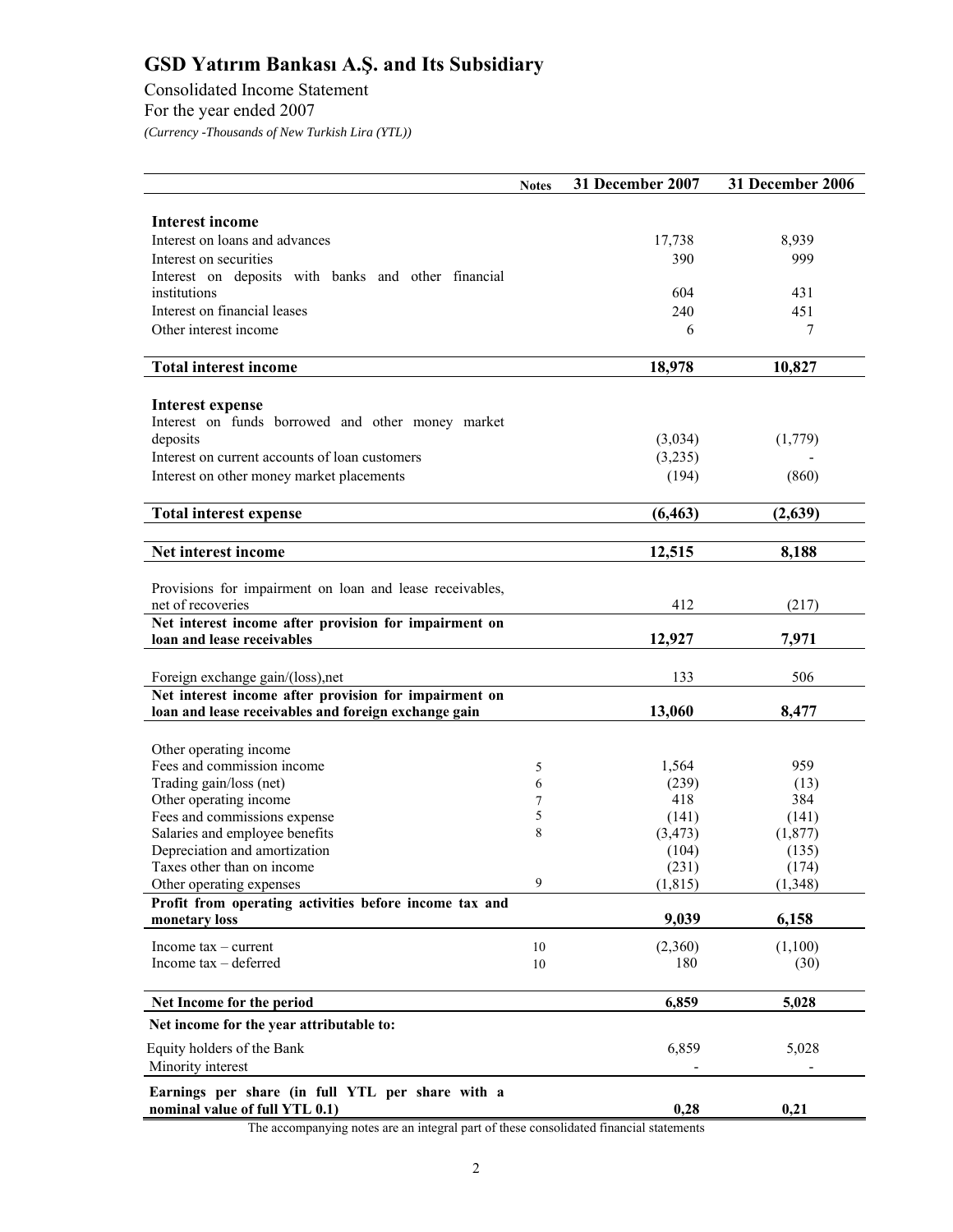Consolidated Statements of Changes in Equity

For The Year Ended 31 December 2007

*(Currency -Thousands of New Turkish Lira (YTL))* 

|                                                                                        |              | <b>Share</b>                 | Adjustment<br>to Share   | <b>Unrealized Gains/(Losses)</b><br>on Available-for-Sale | Legal                    | <b>Retained</b>          |                          | <b>Minority</b>          | <b>Total</b>             |
|----------------------------------------------------------------------------------------|--------------|------------------------------|--------------------------|-----------------------------------------------------------|--------------------------|--------------------------|--------------------------|--------------------------|--------------------------|
|                                                                                        | <b>Notes</b> | Capital                      | Capital                  | Investments                                               | <b>Reserves</b>          | Earnings                 | <b>Total</b>             | <b>Interest</b>          | <b>Equity</b>            |
| At 31 December 2005                                                                    |              | 15,000                       | 21,813                   | 5,570                                                     | 922                      | 3,310                    | 46,615                   | $\sim$                   | 46,615                   |
| Share capital increase                                                                 |              | 10,000                       | (5,000)                  | ٠                                                         | $\sim$                   | (4,050)                  | 950                      |                          | 950                      |
| Cash increase                                                                          |              | 950                          | $\blacksquare$           | $\overline{\phantom{a}}$                                  | $\sim$                   | $\overline{\phantom{a}}$ | 950                      | $\overline{\phantom{a}}$ | 950                      |
| Transfer to share capital                                                              |              | 9,050                        | (5,000)                  | $\overline{\phantom{a}}$                                  | $\sim$                   | (4,050)                  | $\sim$                   |                          | $\overline{\phantom{a}}$ |
| Transfer to legal reserves                                                             |              | $\qquad \qquad \blacksquare$ | $\overline{\phantom{a}}$ |                                                           | 211                      | (211)                    | $\overline{\phantom{a}}$ | $\overline{\phantom{a}}$ |                          |
| Net change in unrealized gain on available-for-sale investments                        |              |                              | $\overline{\phantom{0}}$ | (3,112)                                                   | $\overline{\phantom{a}}$ | $\sim$                   | (3,112)                  | $\sim$                   | (3,112)                  |
| Net income for the year.                                                               |              | $\overline{\phantom{a}}$     | $\overline{\phantom{a}}$ | $\overline{\phantom{a}}$                                  | $\sim$                   | 5,028                    | 5,028                    |                          | 5,028                    |
| At 31 December 2006                                                                    |              | 25,000                       | 16,813                   | 2,458                                                     | 1,133                    | 4,077                    | 49,481                   |                          | 49,481                   |
|                                                                                        |              |                              |                          |                                                           |                          |                          |                          |                          |                          |
| Transfer to legal reserves<br>gain on available- for -sale<br>Net change in unrealized |              |                              |                          |                                                           | 219                      | (219)                    | $\overline{\phantom{a}}$ |                          |                          |
| investments                                                                            |              | $\overline{\phantom{a}}$     |                          | 2,155                                                     | $\overline{\phantom{a}}$ | $\overline{\phantom{a}}$ | 2,155                    | $\overline{\phantom{a}}$ | 2,155                    |
| Net income for the year.                                                               |              | $\overline{\phantom{a}}$     |                          | $\overline{\phantom{a}}$                                  | $\overline{\phantom{a}}$ | 6,859                    | 6,859                    | $\overline{\phantom{a}}$ | 6,859                    |
| At 31 December 2007                                                                    |              | 25,000                       | 16,813                   | 4,613                                                     | 1,352                    | 10,717                   | 58,495                   |                          | 58,495                   |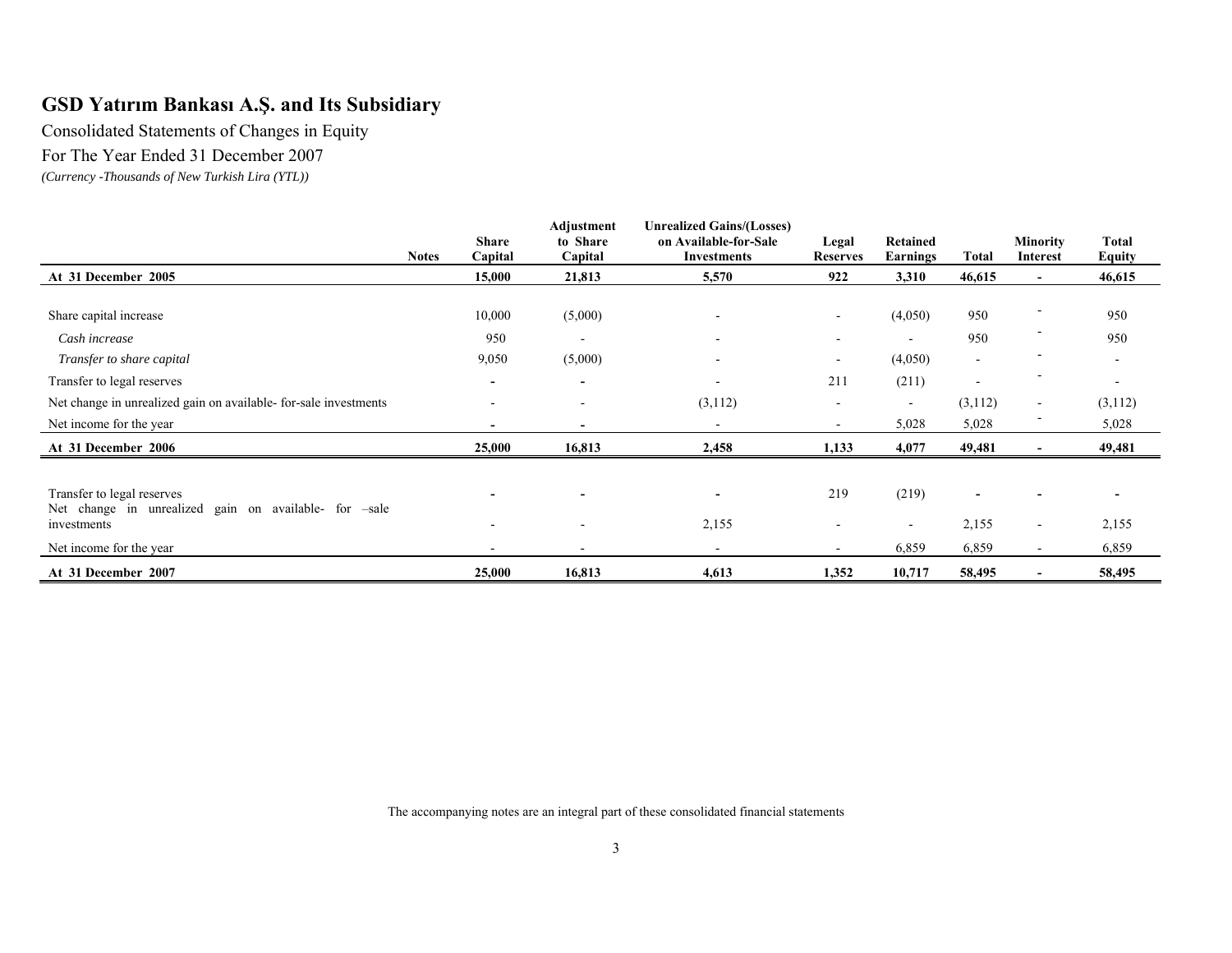Consolidated Statement of Cash Flows

For the Year Ended 31 December 2007

*(Currency -Thousands of New Turkish Lira (YTL))* 

|                                                                  | 31 December 2007 | 31 December 2006 |
|------------------------------------------------------------------|------------------|------------------|
|                                                                  |                  |                  |
| Cash flows from operating activities                             |                  |                  |
| Interest received<br>Interest paid                               | 18,806           | 9,229            |
| Fees and commissions received                                    | (6,071)<br>1,564 | (2,374)<br>957   |
| Trading income                                                   | (239)            | 34               |
| Recoveries of loans                                              | 1,351            |                  |
| Fees and commissions paid                                        | (141)            | (140)            |
| Cash payments to employees                                       | (3,275)          | (1,991)          |
| Cash received from other operating activities                    |                  | 960              |
| Cash paid for other operations                                   | (3,328)          | (1, 495)         |
| Income taxes paid                                                | (1,686)          | (2,185)          |
|                                                                  |                  |                  |
| Cash flows from operating activities before changes in operating |                  |                  |
| assets and liabilities                                           | 6,981            | 2,995            |
|                                                                  |                  |                  |
| <b>Changes in operating assets and liabilities</b>               |                  |                  |
| Time deposits with original maturities of more than three months | (234)            | 160              |
| Financial assets at fair value through profit or loss            | 7,960            | 2,777            |
| <b>Balances with Central Bank</b>                                | (1,490)          | (191)            |
| Loans and advances to customers                                  | (64,308)         | (14,212)         |
| Minimum lease payments receivable                                | 2,056            | 1,324            |
| Other assets                                                     | 448              | 731              |
| Other liabilities                                                | 34,298           | (878)            |
| Net cash provided by (used in) operating activities              | (14, 289)        | (7,294)          |
|                                                                  |                  |                  |
| <b>Cash flows from investing activities</b>                      |                  |                  |
| Purchases of available for sale securities                       |                  | (2,694)          |
| Purchases of premises and equipment                              | (369)            | (15)             |
| Proceeds from the sale of premises and equipment and intangible  |                  |                  |
| assets                                                           | 83               | 83               |
| Purchase of intangible assets                                    | (17)             |                  |
| Net cash (used in) provided by investing activities              | (303)            | (2,626)          |
|                                                                  |                  |                  |
| <b>Cash flows from financing activities</b>                      |                  |                  |
| Proceeds from funds borrowed                                     | 46,392           | 18,491           |
| Repayments of funds borrowed                                     | (23,951)         | (9,144)          |
| Share capital increase                                           |                  | 950              |
|                                                                  |                  |                  |
| Net cash used in financing activities                            | 22,441           | 10,297           |
| Effect of net foreign exchanges difference and monetary gain     |                  |                  |
| (loss) on monetary items                                         | 1,337            | 550              |
|                                                                  |                  |                  |
| Net increase/(decrease) in cash and cash equivalents             | 9,186            | 927              |
| Cash and cash equivalents at beginning of year (Note 11)         | 8,852            | 7,925            |
| Cash and cash equivalents at end of year (Note 11)               | 18,038           | 8,852            |
|                                                                  |                  |                  |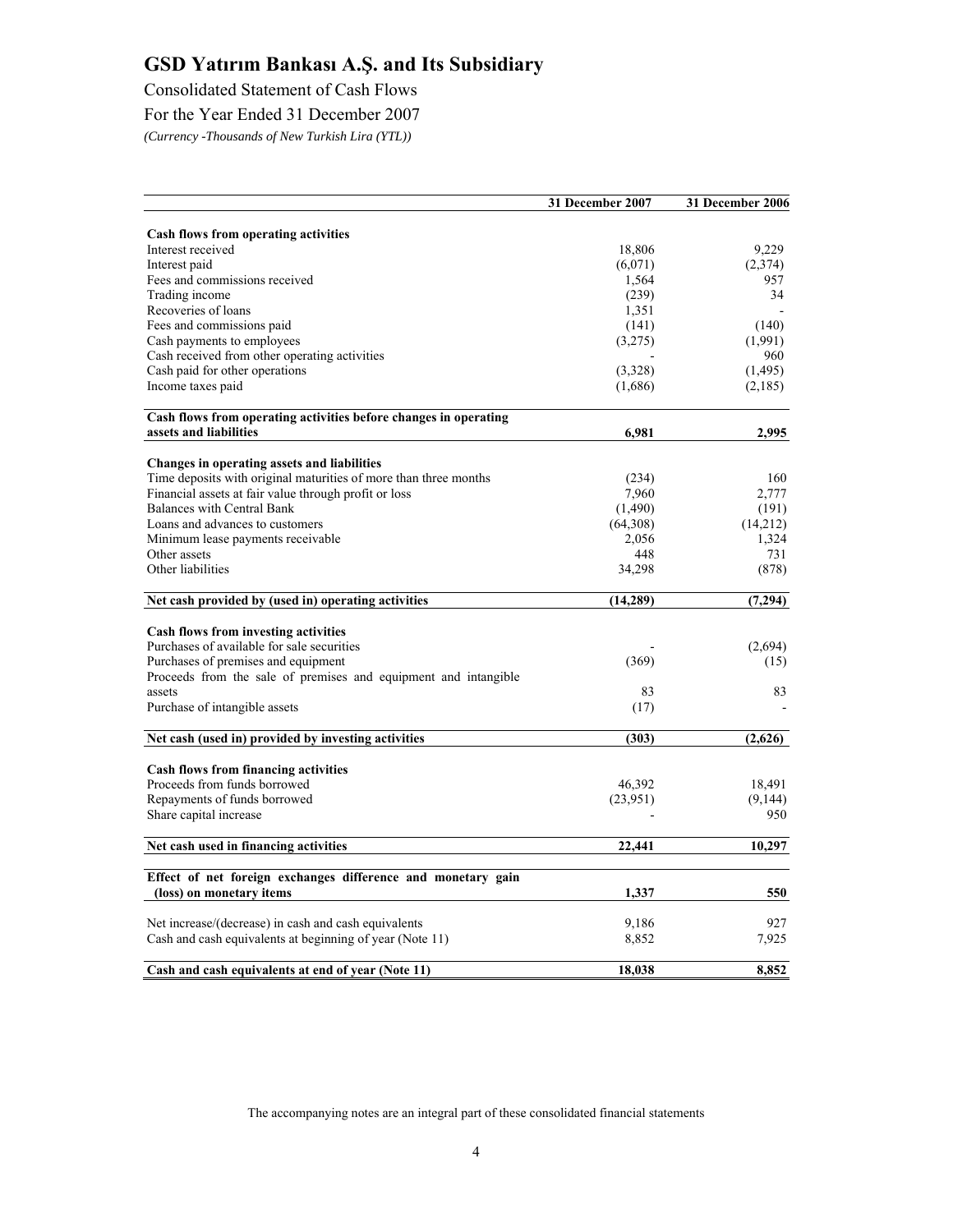# **Index for the notes to consolidated financial statements**

|     | <b>Note Description</b>                                          | Page |
|-----|------------------------------------------------------------------|------|
| 1.  | Reporting entity                                                 | 6    |
| 2.  | Basis of preparation                                             | 7    |
| 3.  | Significant accounting policies                                  | 10   |
| 4.  | Financial risk management                                        | 19   |
| 5.  | Net fee and commission income                                    | 34   |
| 6.  | Trading gain/loss                                                | 34   |
| 7.  | Other operating income                                           | 34   |
| 8.  | Salaries and employee benefits                                   | 34   |
| 9.  | Other operating expenses                                         | 35   |
| 10. | Income tax expense                                               | 37   |
| 11. | Cash and cash equivalents                                        | 37   |
| 12. | Financial assets designated at fair value through profit or loss | 38   |
| 13. | Loans and advances to customers                                  | 39   |
| 14. | Investment securities                                            | 40   |
| 15. | Finance lease receivables                                        | 41   |
| 16. | Premises and equipment                                           | 41   |
| 17. | Intangible assets                                                | 42   |
| 18. | Deferred tax assets and liabilities                              | 43   |
| 19. | Other assets                                                     | 44   |
| 20. | Current accounts of loan customers                               | 44   |
| 21. | <b>Funds Borrowed</b>                                            | 44   |
| 22. | Other money market deposits                                      | 45   |
| 23. | Provisions                                                       | 45   |
| 24. | Other liabilities                                                | 46   |
| 25. | Capital and reserves                                             | 47   |
| 26. | Commitments and Contingencies                                    | 48   |
| 27. | Related parties                                                  | 49   |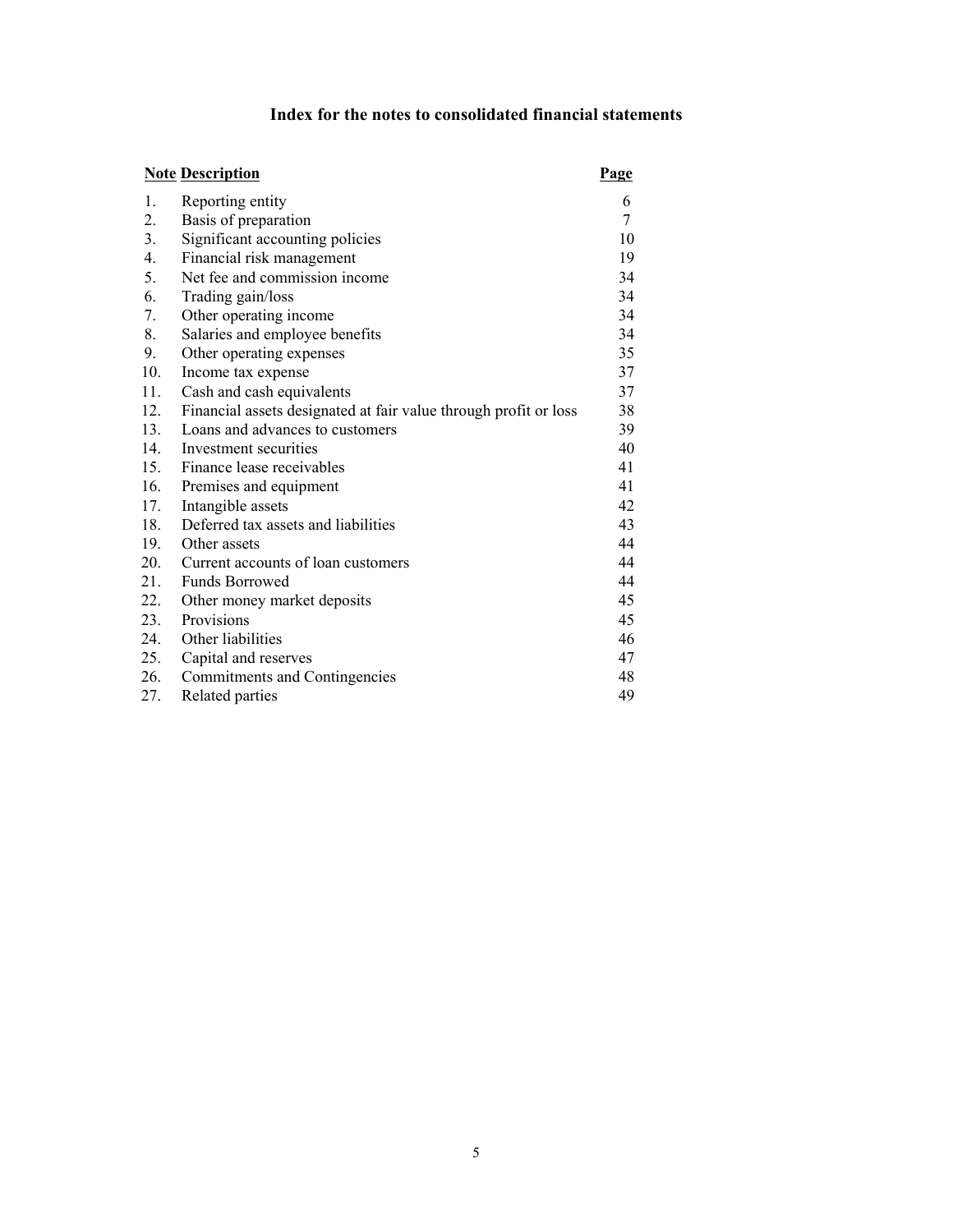*Notes to the Consolidated Financial Statements As of and for the year ended 31 December 2007* 

*(Currency - Thousands of New Turkish Lira (YTL))* 

# **1. Reporting Entity**

GSD Yatırım Bankası Anonim Şirketi (''the Bank'') was registered on December 22, 1998 at Turkish Trade Registry Gazette, in accordance with the decision number 98/10962 taken by the Board of Ministers on April 20, 1998. The Bank was registered as an investment bank and commenced its operations on April 7, 1999, after obtaining the necessary banking permissions from the Turkish Undersecretariat of Treasury (the Treasury) and the Central Bank of Turkey (the Central Bank) on February 24, 1999.

The registered office address of the Bank is Aydınevler Mahallesi, Inönü Caddesi, GSD Binası No:14, Küçükyalı 81570, Maltepe - Istanbul, Turkey.

The consolidated financial statements of the Bank are authorized for issue by the management on 7 March 2008. The General Assembly and certain regulatory bodies have the power to amend the statutory financial statements after issue. The parent and ultimate parent of the Bank is GSD Holding A.Ş. (GSD Holding) whose majority shares are publicly traded.

#### **Nature of Activities of the Group**

The Bank carries out its activities as corporate banking. The Bank's corporate services mainly include corporate lending, trade finance and financial leasing. In retail banking, the Bank mainly provides retail lending products such as mortgages, home equity, vehicle and consumer loans to its customers. As a non-deposit taking bank, the Bank borrows funds from financial markets, its counterparties. Operational activities of the Bank as stated at its Articles of Association are as follows:

- Lending cash and non cash loans
- Providing collection and payment services, fund transfer and correspondent baking services
- · Cheques and notes payable transactions
- Providing custody service
- Foreign exchange transactions
- · Trading of capital market instruments, derivatives and money market instruments
- · Intermediary services in money markets
- · Financial lease transactions

As at 31 December 2007, the Bank provides services through its head office and one branch located in Istanbul. As at 31 December 2007, the number of employees of the Bank is 50.

For the purposes of the consolidated financial statements, the Bank and its consolidated subsidiary are referred to as "the Group".

The subsidiary included in consolidation and effective shareholding percentage of the Group as of December 31, 2007 and 2006 is as follows:

|                              | <b>Place of</b><br>Incorporation | Principal<br>activity | <b>Effective</b><br>Shareholding<br><b>And Voting</b><br>Rights % |      |
|------------------------------|----------------------------------|-----------------------|-------------------------------------------------------------------|------|
|                              |                                  |                       | 2007                                                              | 2006 |
| <b>GSD INTERNATIONAL LTD</b> | DOUGLAS/UK                       | Investing             | .00                                                               | 100  |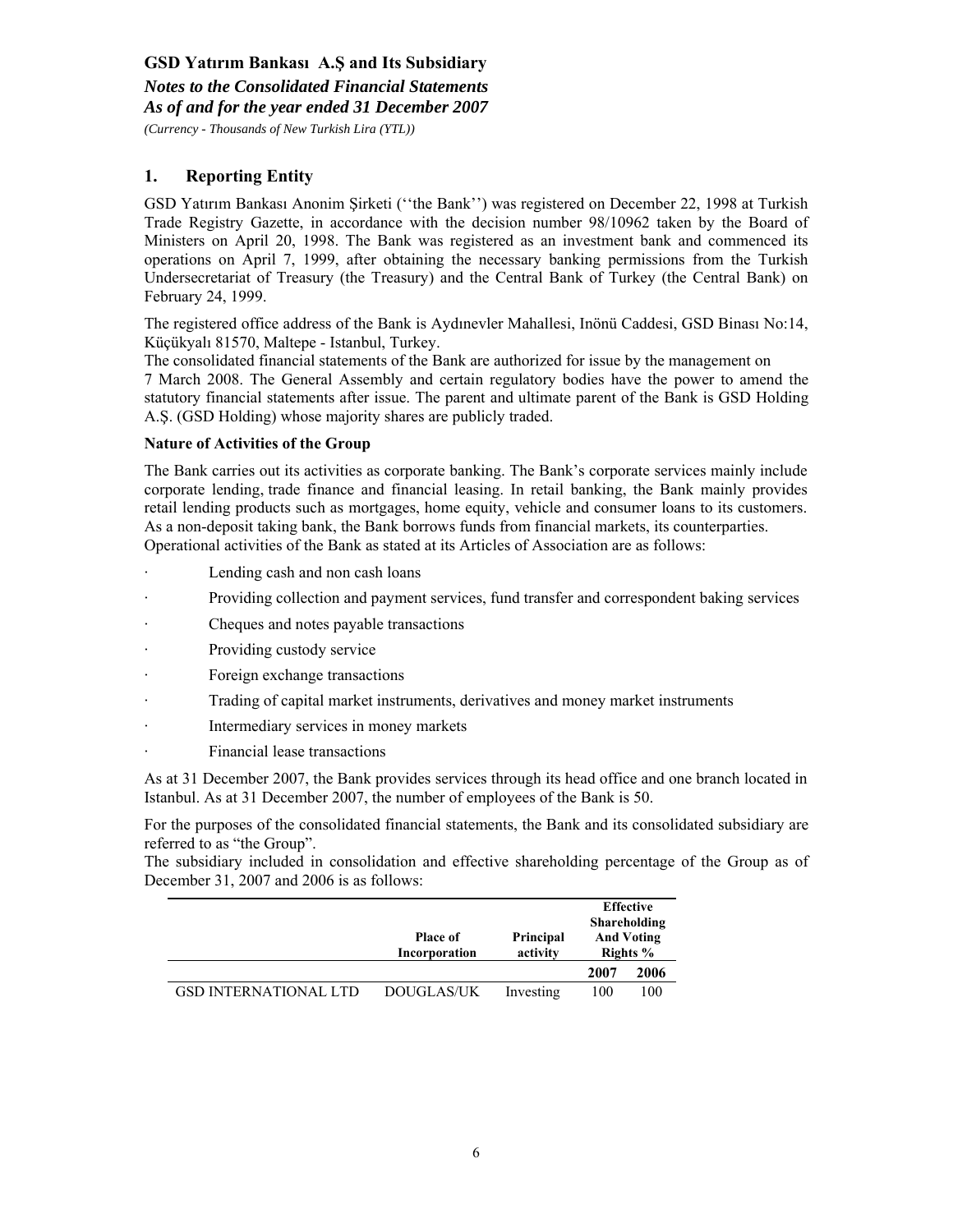#### *Notes to the Consolidated Financial Statements As of and for the year ended 31 December 2007*

*(Currency - Thousands of New Turkish Lira (YTL))* 

## **2. Basis of preparation**

#### **2.1 Statement of compliance**

The consolidated financial statements have been prepared in accordance with International Financial Reporting Standards (IFRSs).

 Bank maintains its books of account and prepares its statutory financial statements in accordance with the regulations on accounting and reporting framework and accounting standards which are determined by the provisions of Turkish Banking Law and accounting standards promulgated by the other relevant laws and regulations. GSD International Limited (GSD International), the consolidated subsidiary, maintains its books of account in accordance with Isle of Man Companies Acts. The consolidated financial statements have been prepared from statutory financial statements of the Bank and its subsidiary and presented in accordance with IFRS in New Turkish Lira (YTL) with adjustments and certain reclassifications for the purpose of fair presentation in accordance with IFRS.

 The accounting policies have been consistently applied by the Bank and are consistent with those used in previous year ended 31 December 2006.

#### **2.2 Basis of measurement**

The consolidated financial statements have been prepared on the historical cost basis except for the following:

- derivative financial instruments are measured at fair value
- financial instruments at fair value through profit or loss are measured at fair value
- available-for-sale financial assets are measured at fair value.

#### **2.3 Functional and presentation currency**

These consolidated financial statements are presented in YTL, which is the Bank's functional currency. Except as indicated, financial information presented in YTL has been rounded to the nearest thousand.

The restatement for the changes in the general purchasing power of YTL until 31 December 2005 is based on IAS 29 ("Financial Reporting in Hyperinflationary Economies"). IAS 29 requires that financial statements prepared in the currency of a hyperinflationary economy be stated in terms of the measuring unit current at the balance sheet date and the corresponding figures for previous year be restated in the same terms.

IAS 29 describes characteristics that may indicate that an economy is hyperinflationary. However, it concludes that it is a matter of judgment when restatement of financial statements becomes necessary. After experiencing hyperinflation in Turkey for many years, as a result of the new economic program, which was launched in late 2001, the three-year cumulative inflation rate dropped below 100% in October 2004. As at 31 December 2007, the three-year cumulative rate has been 21.4% (31 December 2006 – 32.1%) based on the Wholesale Price Index published by the Turkish Statistical Institution (previously, State Institute of Statistics ("SIS")). Based on these considerations, restatement pursuant to IAS 29 has been applied until 31 December 2005 and Turkey ceased to be hyperinflationary effective from 1 January 2006.

Restatement of balance sheet and income statement items through the use of a general price index and relevant conversion factors does not necessarily mean that the Group could realise or settle the same values of assets and liabilities as indicated in the consolidated balance sheets. Similarly, it does not necessarily mean that the Group could return or settle the same values of equity to its shareholders.

As of December 2007 and 2006, the foreign subsidiary (GSD International, which was previously classified as integral foreign operation) has the same functional currency as the reporting entity.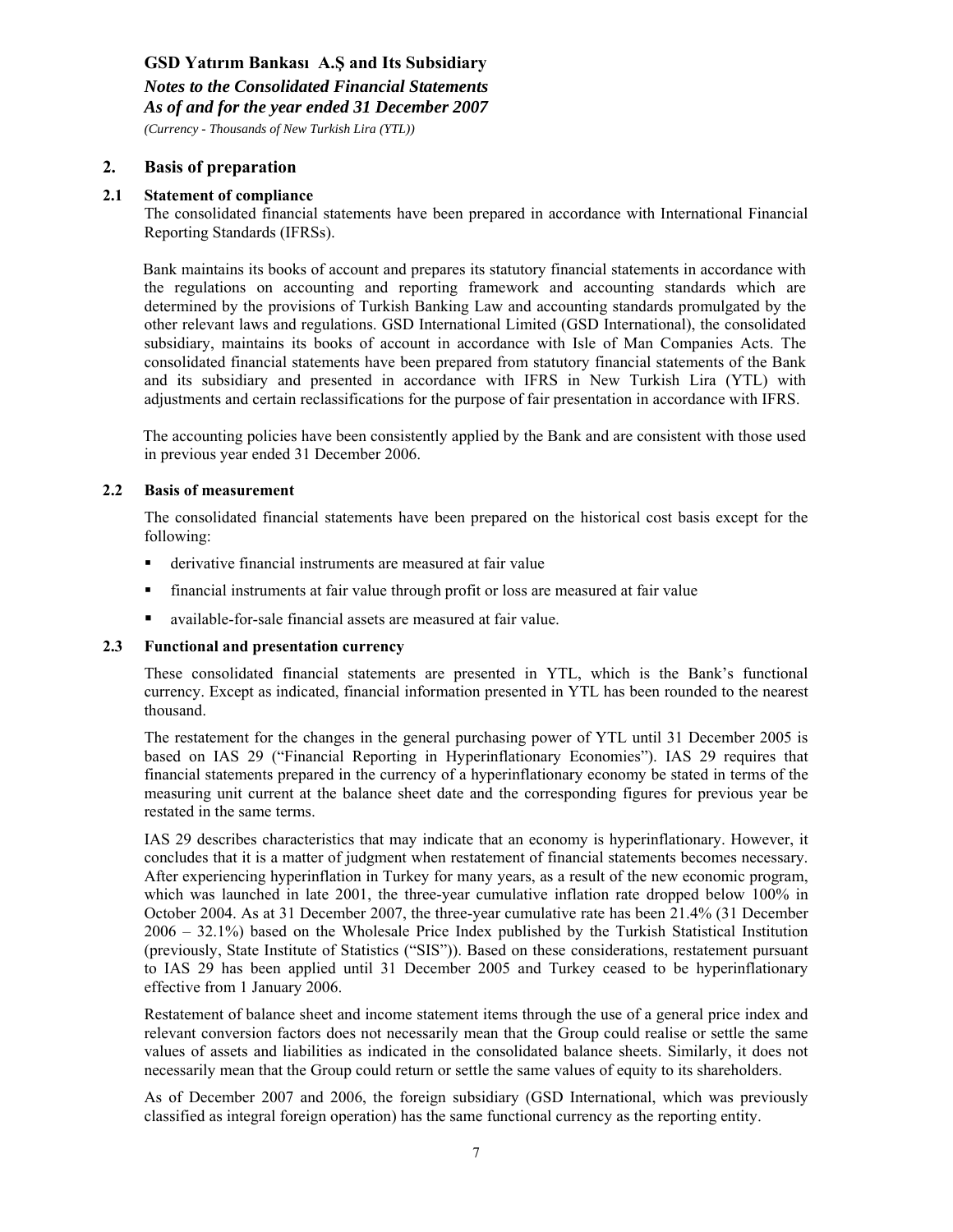*Notes to the Consolidated Financial Statements As of and for the year ended 31 December 2007* 

*(Currency - Thousands of New Turkish Lira (YTL))* 

#### **2.4 Use of estimates and judgments**

The preparation of the financial statements requires management to make judgments, estimates and assumptions that affect the application of accounting policies and the reported amounts of assets, liabilities, income and expenses. Actual results may differ from these estimates.

Estimates and underlying assumptions are reviewed on an ongoing basis. Revisions to accounting estimates are recognized in the period in which the estimate is revised and in any future periods affected.

In particular, information about significant areas of estimation uncertainty and critical judgments in applying accounting policies that have the most significant effect on the amount recognized in the consolidated financial statements are as follows;

#### **Key sources of estimation uncertainty**

#### *Impairment of available-for-sale equity instruments:*

 The Group determines that available-for-sale equity investments are impaired when there has been a significant or prolonged decline in the fair value below its cost. This determination of what is significant or prolonged requires judgment. In addition, impairment may be appropriate when there is evidence of deterioration in the financial health of the investee, industry or sector performance, changes in technology and operational and financing cash flows.

#### *Allowances for credit losses*

The Group reviews its loan portfolio to assess impairment at least on a monthly basis. In determining whether an impairment loss should be recorded in the consolidated income statement, the Group makes judgments as to whether there is any observable data indicating that there is a measurable decrease in the estimated future cash flows from a portfolio of loans and individual loans. All loans with principal and/or interest overdue for more than 90 days are considered as impaired and individually assessed. Other evidence for impairment may include observable data indicating that there has been an adverse change in the payment status of borrowers in a group, or national or local economic conditions that correlate with defaults on assets in the group. Impairment and uncollectibility are measured and recognized individually for loans and receivables that are individually significant, and on a portfolio basis for a group of similar loans and receivables that are not individually identified as impaired.

#### *Income taxes*

The Group is subject to income taxes in Turkey. Significant estimates are required in determining the provision for income taxes. Where there are matters the final tax outcome of which is different from the amounts initially recorded, such differences will impact the income tax and deferred tax provisions in the period in which such determination is made. As at 31 December 2007, the Group carried YTL 637 net income taxes payable (31 December 2006: YTL 499).

Management records deferred tax assets to the extent that it is probable that sufficient taxable profits will be available to allow all or part of the deferred tax assets to be utilized. The recoverability of the deferred tax assets is reviewed regularly. As at 31 December 2007, the Group carries a net deferred tax asset amounting to YTL 327 (31 December 2006: YTL 147).

#### *Employee termination benefits*

In accordance with existing social legislation in Turkey, companies in Turkey are required to make lump-sum payments to employees upon termination of their employment based on certain conditions. In calculating the related liability to be recorded in the financial statements for these defined benefit plans, the Group makes assumptions and estimations relating to the discount rate to be used, turnover of employees, future change in salaries/limits, etc. These estimations which are disclosed in Note 23 are reviewed regularly. The carrying value of employee termination benefit provisions as at 31 December 2007 is YTL 82 (31 December 2006: YTL 144).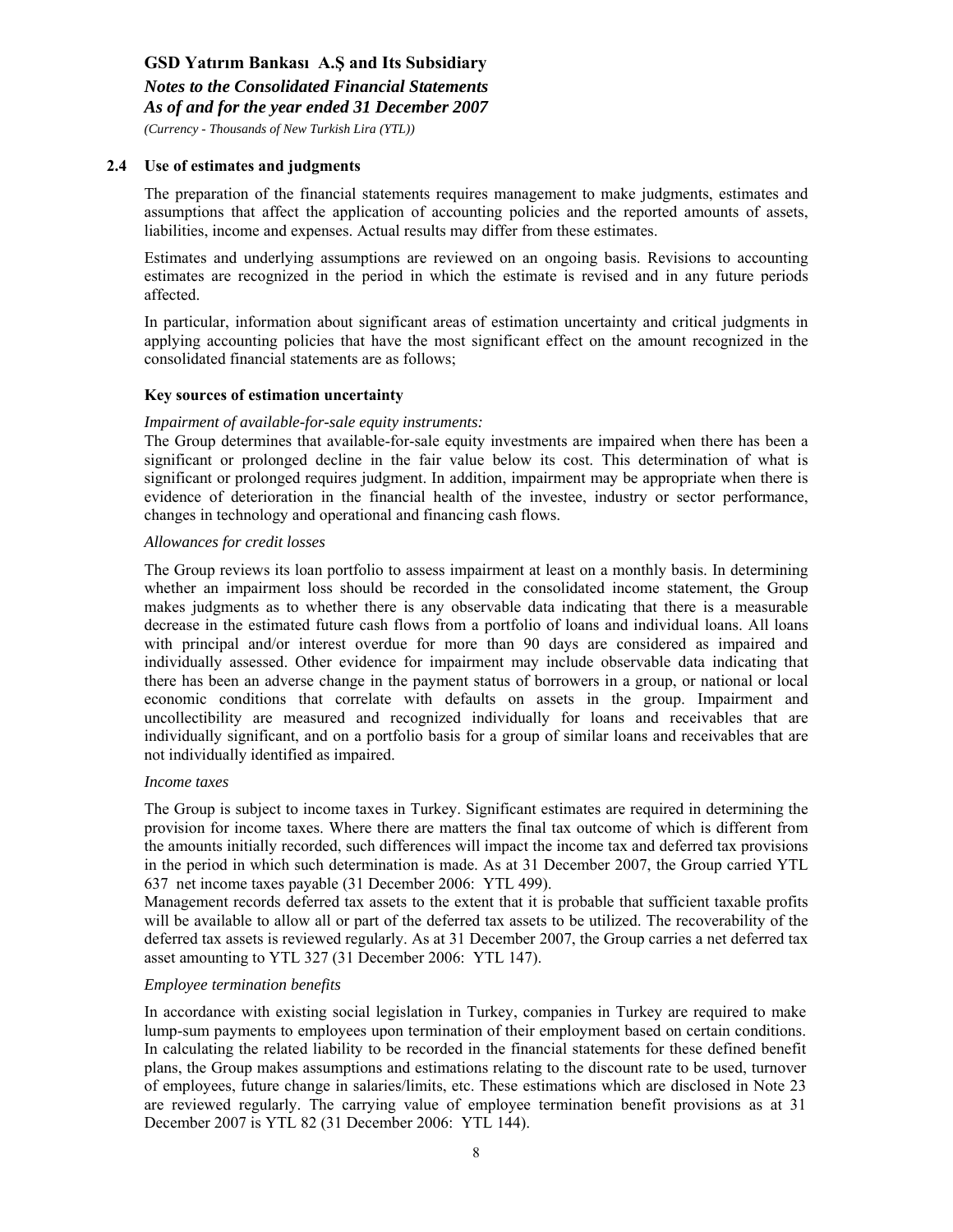*Notes to the Consolidated Financial Statements As of and for the year ended 31 December 2007* 

*(Currency - Thousands of New Turkish Lira (YTL))* 

#### **3. Significant accounting policies**

The accounting policies set out below have been applied constantly to all periods presented in these consolidated financial statements and have been applied consistently by Group entities.

#### **3.1 Basis of consolidation**

#### *Subsidiaries*

Subsidiaries are entities controlled by the Group. Control exists when the Group has the power to govern the financial and operating policies of an entity so as to obtain benefits from its activities. In assessing control, potential voting rights that presently are exercisable are taken into account. The financial statements of subsidiaries are included in the consolidated financial statements from the date that control commences until the date that control ceases.

Subsidiary is fully consolidated from the date of acquisition, being the date on which control is transferred to the Group and ceases to be consolidated from the date on which control is transferred out of the Group.

The purchase method of accounting is used for acquired businesses. The purchase method of accounting involves allocating the cost of the business combination to the fair value of assets acquired and liabilities and contingent liabilities assumed at the date of acquisition. The excess of the cost of acquisition over the fair value of Group's share of the identifiable net assets acquired is recorded as goodwill.

The financial statements of the subsidiary is prepared for the same reporting year as the parent Bank, using consistent accounting policies.

All intra-group balances, transactions, and unrealized gains on intra-group transactions are eliminated; unrealized losses are also eliminated unless the transaction provides evidence of impairment of the asset transferred.

The equity and net income attributable to minority shareholders' interests are shown separately in the balance sheet and income statement, respectively, except where the minority shareholders, who are nominee shareholders, do not exercise their minority rights.

#### **3.2 Foreign currency translation**

The consolidated financial statements are presented in YTL, which is the Bank's functional and presentation currency. Each entity in the Group determines its own functional currency and items included in the financial statements of each entity are measured using that functional currency. Transactions in foreign currencies are initially recorded in the functional currency rate ruling at the date of the transaction. Monetary assets and liabilities denominated in foreign currencies are retranslated at the functional currency rate of exchange ruling at the balance sheet date. All differences are taken to the consolidated income statement.

 **EUR / YTL(full) USD / YTL (full)**  31 December 2005 1.5875 1.3418 31 December 2006 1.8515 1.4056 31 December 2007 1.7102 1.1647

Foreign currency translation rates used by the Group are as follows: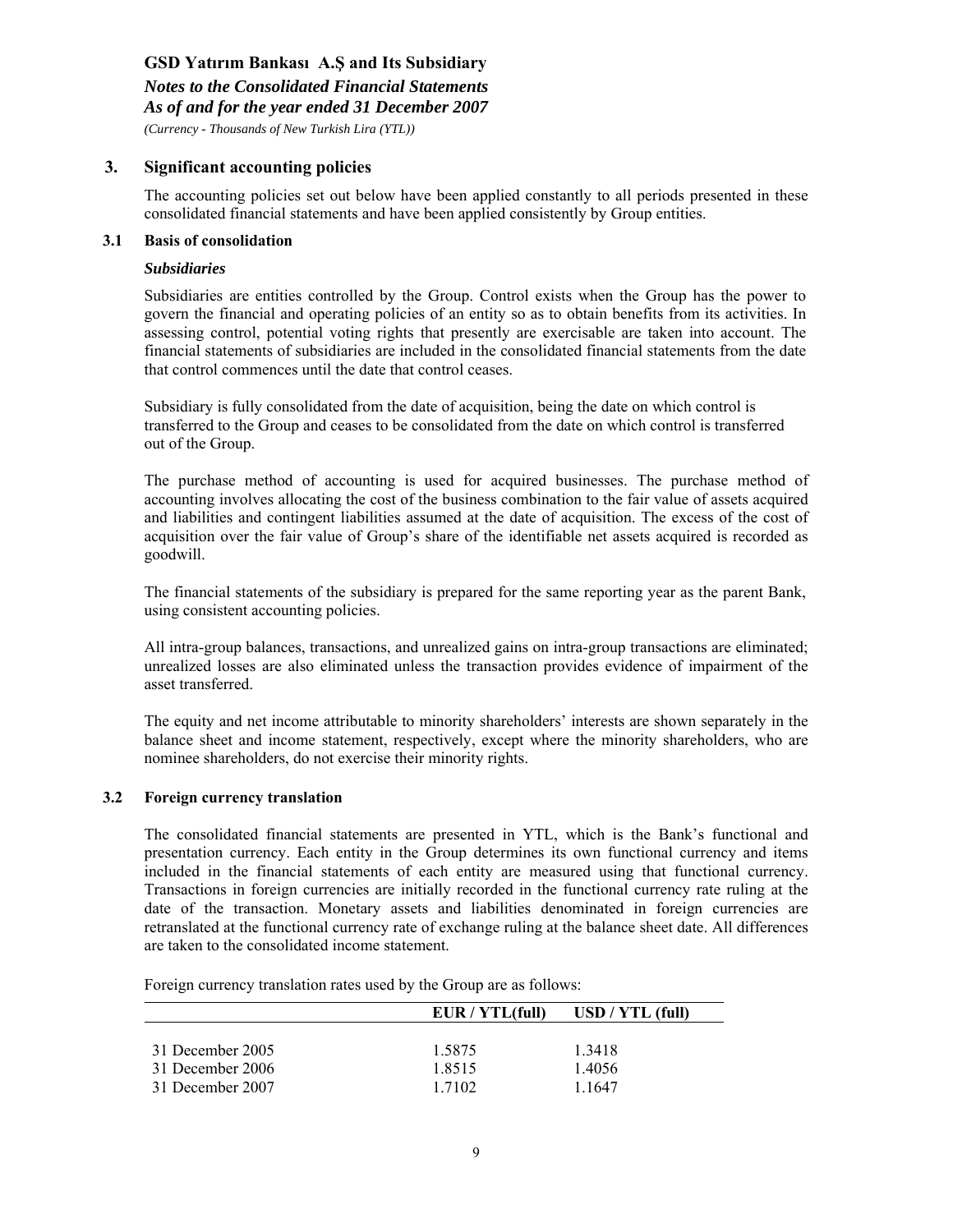*Notes to the Consolidated Financial Statements As of and for the year ended 31 December 2007* 

*(Currency - Thousands of New Turkish Lira (YTL))* 

# **3. Significant accounting policies** *(continued)*

#### **3.3 Interest**

Interest income and expense are recognized in the consolidated income statement using the effective interest method. The effective interest rate is the rate that exactly discounts the estimated future cash payments and receipts through the expected life of the financial asset or liability (or, where appropriate, a shorter period) to the carrying amount of the financial asset or liability. The effective interest rate is established on initial recognition of the financial asset and liability and is not revised subsequently.

When calculating the effective interest rate, the Group estimates cash flows considering all contractual terms of the financial instrument (for example, prepayment, call and similar options) but does not consider future credit losses. The calculation includes all fees and points paid or received between parties to the contract that are an integral part of the effective interest rate, transaction costs, and all other premiums or discounts.

# **3.4 Fees and commission**

Fees and commission income and expenses that are integral to the effective interest rate on a financial asset or liability are included in the measurement of the effective interest rate.

Other fees and commission income, including account servicing fees, investment management fees, sales commission, placement fees and syndication fees, are recognized as the related services are performed. When a loan commitment is not expected to result in the draw-down of a loan, loan commitment fees are recognized on a straight-line basis over the commitment period.

Fee for bank transfers and other banking transaction services are recorded as income when collected.

#### **3.5 Net trading income**

Net trading income comprises gains less loss related to trading assets and liabilities, and includes all realized and unrealized fair value changes and interest. Any realized or unrealized fair value changes and interest of non-qualifying derivatives, held for risk management purposes, are recorded as foreign exchange gain.

#### **3.6 Dividends**

Dividends are recognized when the shareholders' right to receive the payments is established.

#### **3.7 Income tax expense**

Income tax expense comprises current and deferred tax. Income tax expense is recognized in the consolidated income statement except to the extent that it relates to items recognized directly in equity, in which case it is recognized in equity.

Current tax assets and liabilities for the current and prior periods are measured at the amount expected to be recovered or paid to the taxation authorities. The tax rates and tax laws used to compute the amount are those that are enacted or substantively enacted by the balance sheet date.

Deferred income tax assets are recognized for all deductible temporary differences, carry-forward of unused tax credits and unused tax losses, to the extent that it is probable that taxable profit will be available against which the deductible temporary differences, carry-forward of unused tax credits and unused tax losses can be utilized.

Deferred income tax assets and liabilities are measured at the tax rates that are expected to apply to the period when the asset is realized or the liability is settled, based on tax rates (and tax laws) that have been enacted or substantively enacted at the balance sheet date.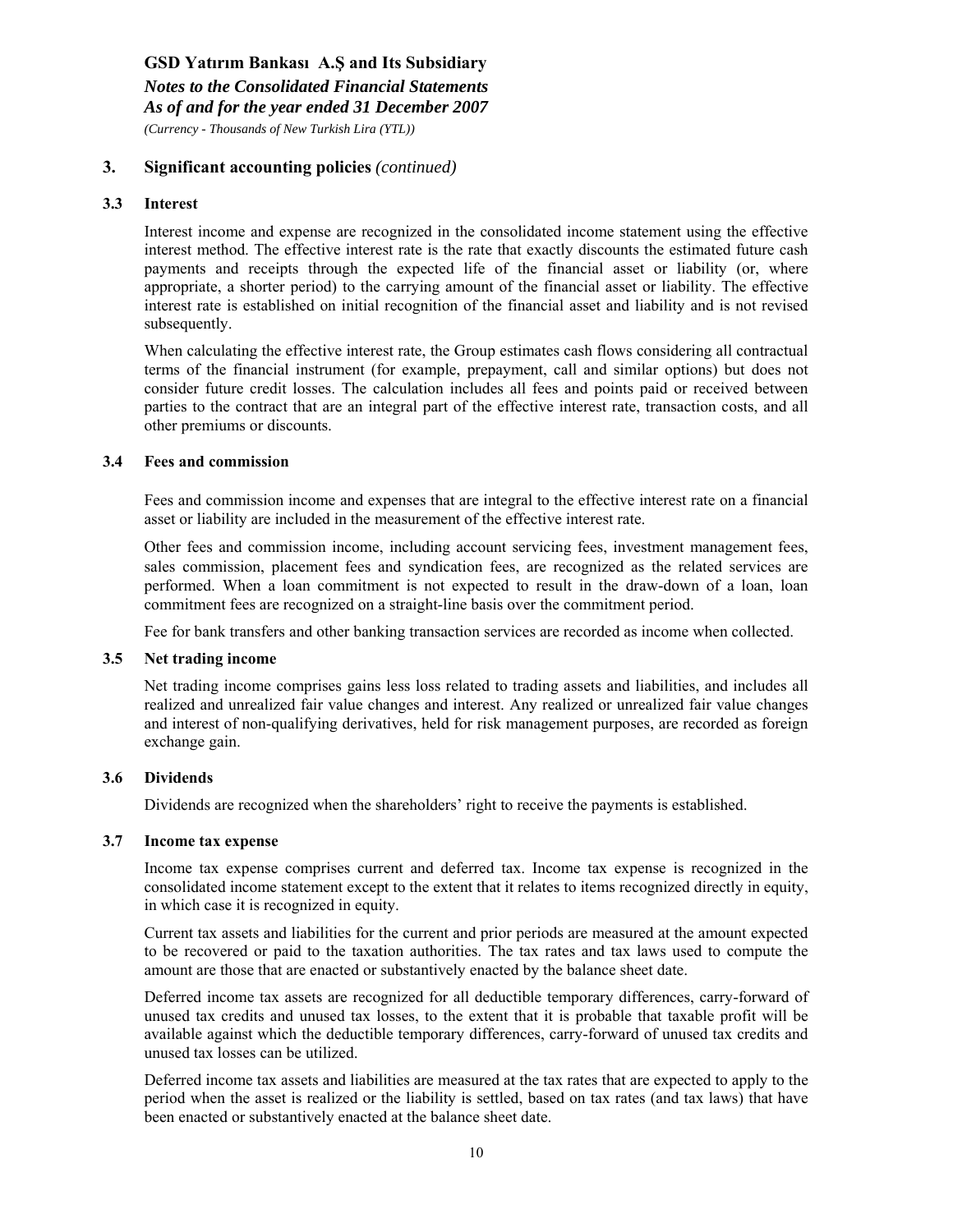*Notes to the Consolidated Financial Statements As of and for the year ended 31 December 2007* 

*(Currency - Thousands of New Turkish Lira (YTL))* 

# **3. Significant accounting policies** *(continued)*

#### **3.7 Income tax expense** *(continued)*

A deferred tax asset is recognized only to the extent that it is probable that future taxable profits will be available against which the asset can be utilized. Deferred tax assets are reviewed at each reporting date and are reduced to the extent that it is no longer probable that the related tax benefit will be realized.

Deferred tax assets and deferred tax liabilities are offset, if a legally enforceable right exists to set off current tax assets against current tax liabilities, and deferred taxes relate to the same taxable entity and the same taxation authority.

#### **3.8 Financial assets and liabilities**

# *Classification*

The Group classifies its financial assets in the following categories: financial assets at fair value through profit or loss; loans and receivables; available-for-sale and held to maturity financial assets. When financial assets are recognized initially, they are measured at fair value. The Group determines the classification of its financial assets at initial recognition.

Financial assets at fair value through profit or loss

Financial assets classified as held-for-trading are included in this category. Trading securities are securities, which were either acquired for generating a profit from short term fluctuations in price or dealer's margin, or are securities included in a portfolio in which a pattern of short term profit taking exist. Derivatives are also classified as held-for-trading unless they are designated as effective hedging instruments. Gains or losses on investments held-for-trading are recognized in the consolidated income statement.

#### Loans and receivables

Loans and receivables are non-derivative financial assets with fixed or determinable payments that are not quoted in an active market. They arise when the Group provides money, goods or services directly to a debtor with no intention of trading the receivable. Such assets are carried at amortized cost using the effective interest method less any impairment in value. Gains and losses are recognized in income when the loans and receivables are derecognized or impaired, as well as through the amortization process. Interest earned on such loans and receivables is reported as interest income.

#### Available-for-sale financial assets

Available-for-sale financial assets are those non-derivative financial assets that are designated as available-for-sale or are not classified in any of the two preceding categories. After initial recognition, available-for-sale financial assets are measured at fair value. Gains or losses on remeasurement to fair value are recognized as a separate component of equity until the investment is derecognized, or until the investment is determined to be impaired, at which time the cumulative gain or loss previously reported in equity is included in the consolidated income statement. However, interest calculated on available-for-sale financial assets using effective interest method is reported as interest income.

#### *Recognition*

The Group recognizes a financial asset or financial liability in its balance sheet when and only when it becomes a party to the contractual provisions of the instrument.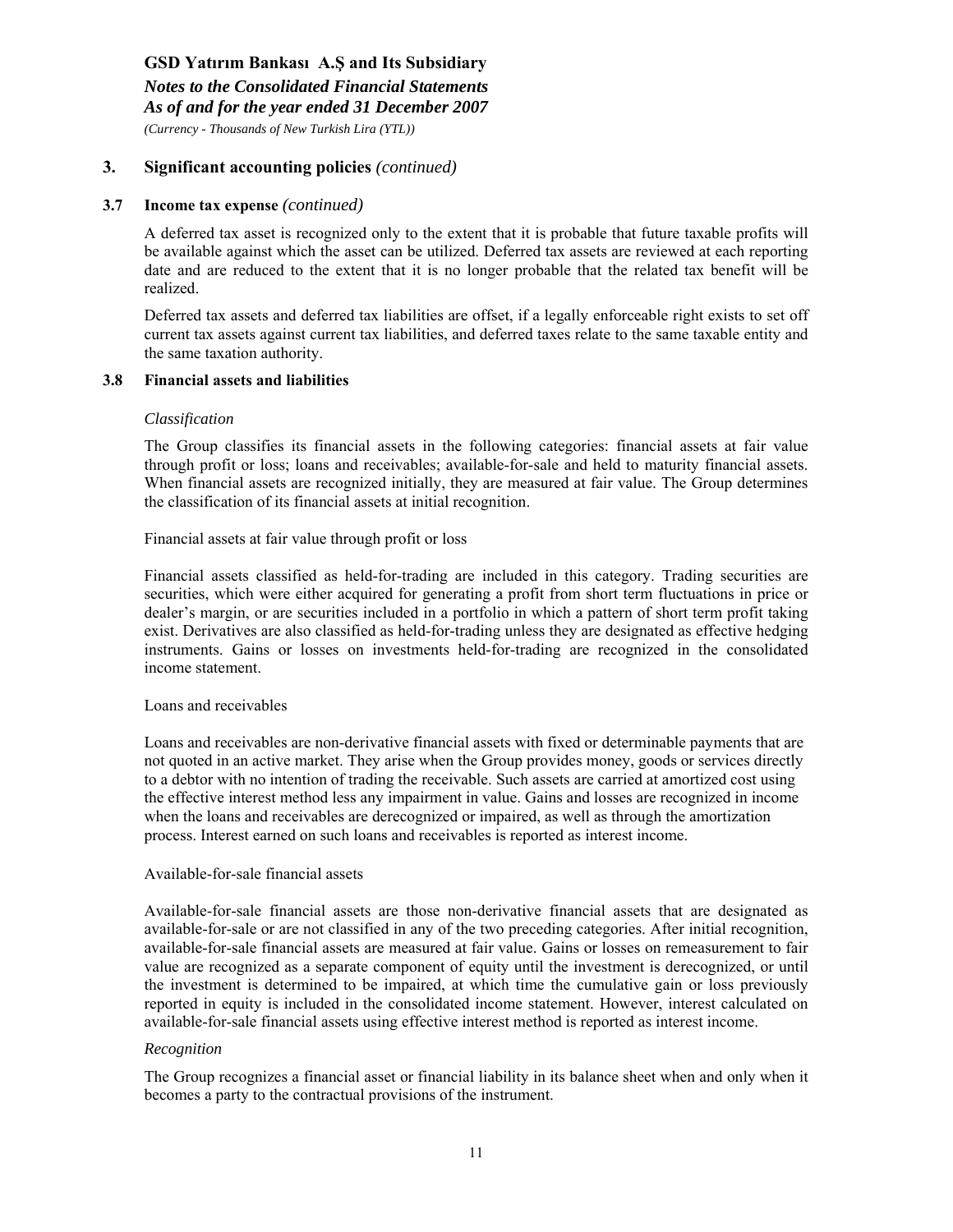*Notes to the Consolidated Financial Statements As of and for the year ended 31 December 2007* 

*(Currency - Thousands of New Turkish Lira (YTL))* 

#### **3.8 Financial assets and liabilities** *(continued)*

#### *Derecognition*

The Group derecognizes a financial asset when the contractual rights to the cash flows from the asset expire, or it transfers the rights to receive the contractual cash flows on the financial asset in a transaction in which substantially all the risks and rewards of ownership of the financial asset are transferred.

The Group does not have any assets where the Group has transferred its rights to receive cash flows from an asset and has neither transferred nor retained substantially all the risks and rewards of the asset nor transferred control of the asset that is recognized to the extent of the Group's continuing involvement in the asset.

The Group derecognizes a financial liability when its contractual obligations are discharged or cancelled or expire.

When an existing liability is replaced by another from the same lender on substantially different terms, or the terms of an existing liability are substantially modified, such an exchange or modification is treated as a derecognizing of the original liability and the recognition of a new liability, and the difference in the respective carrying amounts is recognized in the consolidated income statement.

The Group enters into transactions whereby it transfers assets recognized on its balance sheet, but retains either all risks and rewards of the transferred assets or a portion of them. If all or substantially all risks and rewards are retained, then the transferred assets are not derecognized from the balance sheet. Transfers of assets with retention of all or substantially all risks and rewards include, for example, securities lending and repurchase transactions.

#### *Offsetting*

Financial assets and liabilities are set off and the net amount presented in the consolidated balance sheet when, and only when, the Group has a legal right to set off the amounts and intends either to settle on a net basis or to realize the asset and settle the liability simultaneously.

#### *Amortized cost measurement*

The amortized cost of a financial asset or liability is the amount at which the financial asset or liability is measured at initial recognition, minus principal repayments, plus or minus the cumulative amortization using the effective interest method of any difference between the initial amount recognized and the maturity amount, minus any reduction for impairment.

#### *Fair value measurement*

The determination of fair values of financial assets and financial liabilities is based on quoted market prices or dealer price quotations for financial instruments traded in active markets. For all other financial instruments fair value is determined by using valuation techniques. Valuation techniques include net present value techniques, the discounted cash flow method, comparison to similar instruments for which market observable prices exist, and valuation models.

#### *Derivative financial instruments*

The Group enters into transactions with derivative instruments including forwards and swaps in the foreign exchange and capital markets. Derivative financial instruments are initially recognized at fair value on the date which a derivative contract is entered into and subsequently remeasured at fair value. Any gains or losses arising from changes in fair value on derivatives that do not qualify for hedge accounting are recognized in consolidated income statement.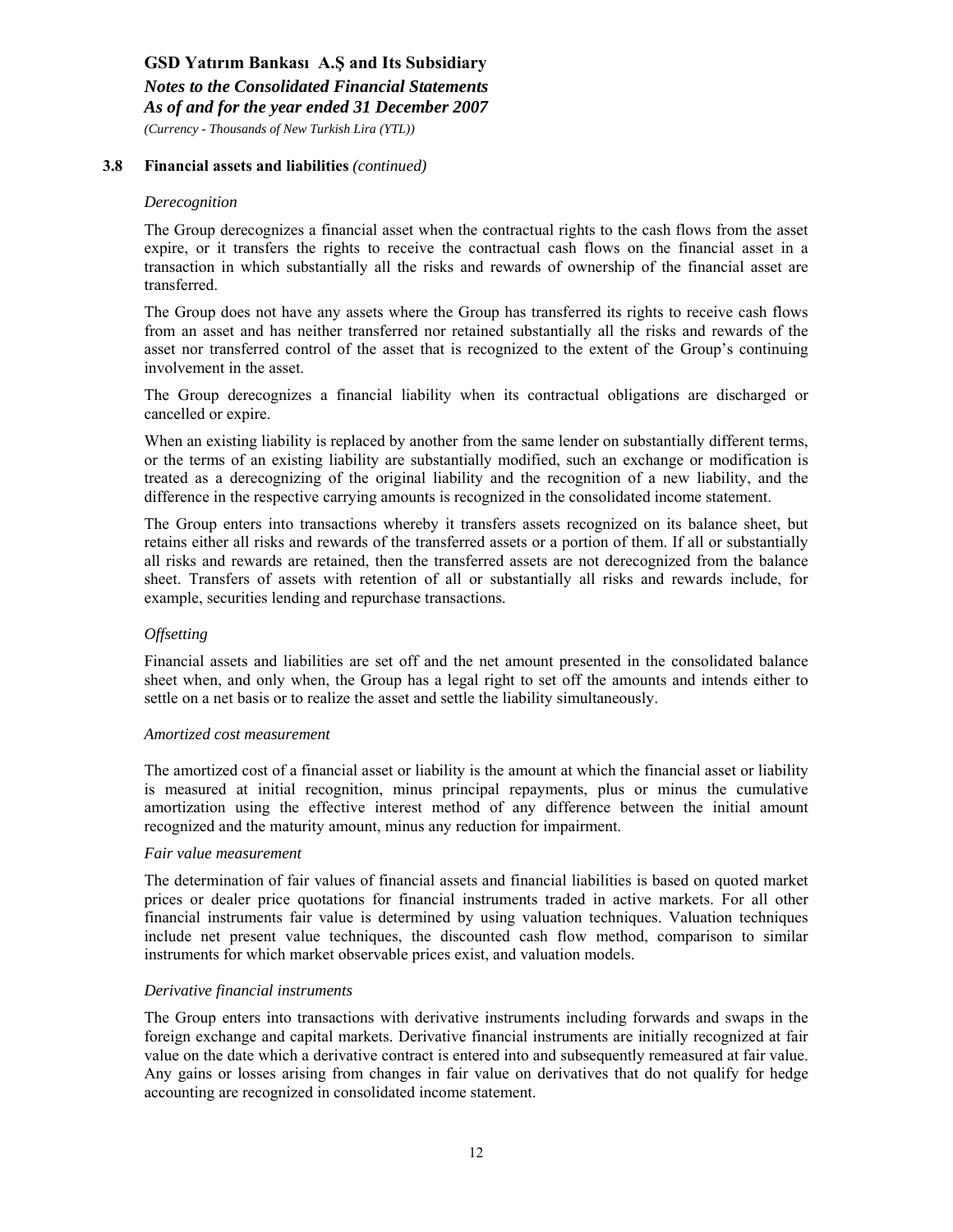*Notes to the Consolidated Financial Statements As of and for the year ended 31 December 2007* 

*(Currency - Thousands of New Turkish Lira (YTL))* 

#### **3.8 Financial assets and liabilities** *(continued)*

All derivatives are carried as assets when fair value is positive and as liabilities when fair value is negative.

#### *Identification and measurement of impairment*

At each balance sheet date the Group assesses whether there is objective evidence that financial assets not carried at fair value through profit or loss are impaired. Financial assets are impaired when objective evidence demonstrates that a loss event has occurred after the initial recognition of the asset, and that the loss event has an impact on the future cash flows on the asset that can be estimated reliably.

 The Group considers evidence of impairment at both a specific asset and collective level. All individually significant financial assets are assessed for specific impairment. All significant assets found not to be specifically impaired are then collectively assessed for any impairment that has been incurred but not yet identified. Assets that are not individually significant are then collectively assessed for impairment by grouping together financial assets (carried at amortised cost) with similar risk characteristics

Objective evidence that a financial asset or group of assets is impaired includes observable data that comes to the attention of the Group about the following loss events

- significant financial difficulty of the issuer or obligor;
- a breach of contract, such as a default or delinquency in interest or principal payments by more than 90 days;
- the Group granting to the borrower, for economic or legal reasons relating to the borrower's financial difficulty, a concession that the lender would not otherwise consider;
- it becoming probable that the borrower will enter bankruptcy or other financial reorganization;
- the disappearance of an active market for that financial asset because of financial difficulties; or
- observable data indicating that there is a measurable decrease in the estimated future cash flows from a group of financial assets since the initial recognition of those assets, although the decrease cannot yet be identified with the individual financial assets in the group, including:
	- $\triangleright$  adverse changes in the payment status of borrowers; or
	- $\triangleright$  national or local economic conditions that correlate with defaults on the assets in the group

If there is objective evidence that an impairment loss on loans and advances carried at amortized cost has been incurred, the amount of the loss is measured as the difference between the asset's carrying amount and estimated recoverable amount. The carrying amount of the asset is reduced through use of an allowance account. Losses are recognized in profit or loss and reflected in an allowance account against loans and advances.

The Group first assesses whether objective evidence of impairment exists individually for financial assets that are individually significant, and individually or collectively for financial assets that are not individually significant. If it is determined that no objective evidence of impairment exists for an individually assessed financial asset, whether significant or not, the asset is included in a group of financial assets with similar credit risk characteristics and that group of financial assets is collectively assessed for impairment. Assets that are individually assessed for impairment and for which an impairment loss is or continues to be recognized are not included in a collective assessment of impairment.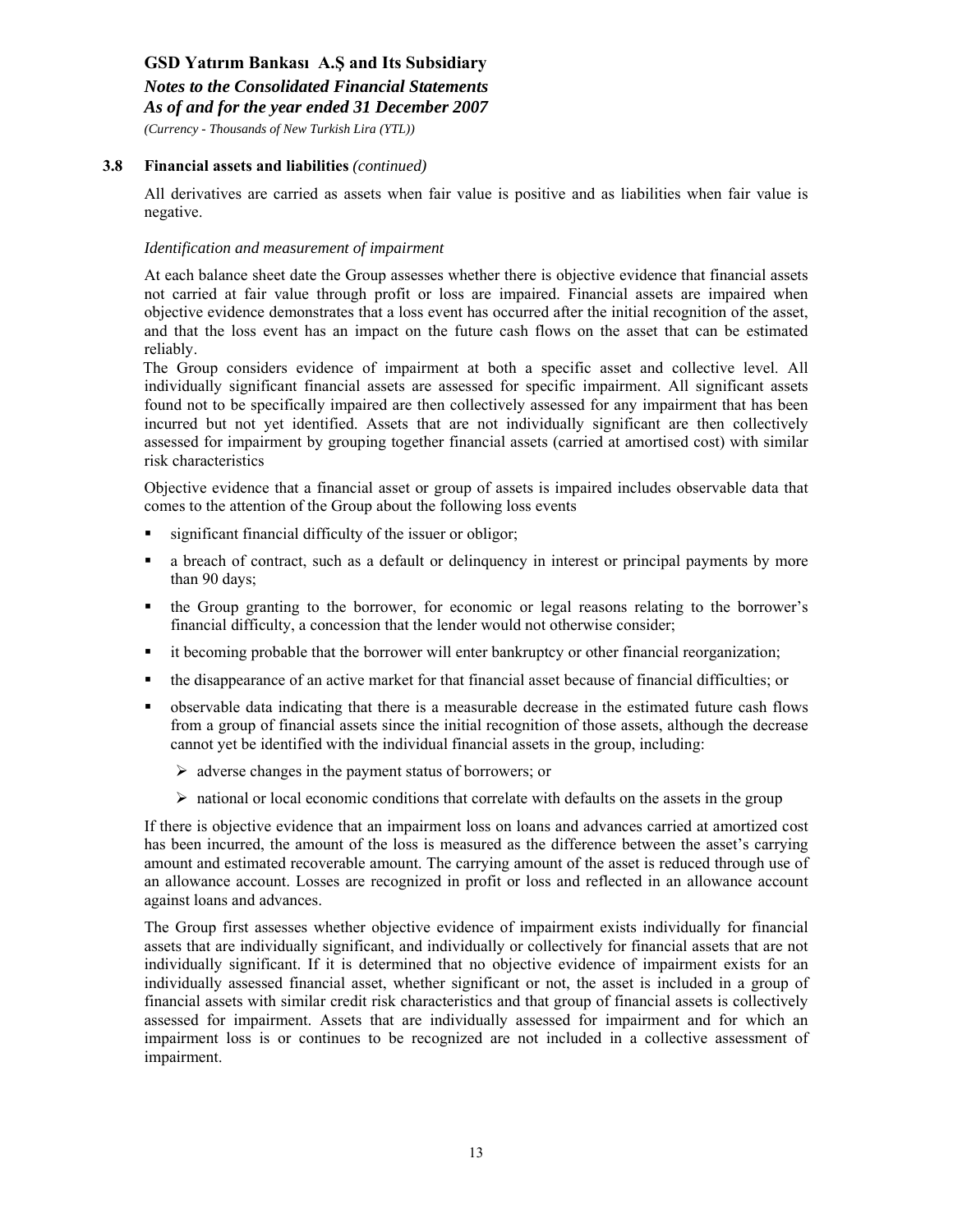## *Notes to the Consolidated Financial Statements As of and for the year ended 31 December 2007*

*(Currency - Thousands of New Turkish Lira (YTL))* 

## **3. Significant accounting policies** *(continued)*

# **3.8 Financial assets and liabilities** *(continued)*

If, in a subsequent period, the amount of the impairment loss decreases and the decrease can be related objectively to an event occurring after the impairment was recognized (such as an improvement in the debtor's credit rating), the previously recognized impairment loss is reversed by adjusting the allowance account. Any subsequent reversal of impairment loss is recognized in the consolidated income statement, to the extent that the carrying value of the asset does not exceed its amortized cost at the reversal date. The amount of the reversal should not result in a carrying amount of the financial asset that exceeds what the amortized cost would have been had the impairment not been recognized at the date the impairment is reversed.

A write off is made when all or part of a loan is deemed uncollectible or in the case of debt forgiveness. Such loans are written off after all the necessary legal and regulatory procedures have been completed and the amount of the loss has been determined. Write offs are charged against previously established allowances and reduce the principal amount of a loan. Subsequent recoveries of amounts written off are included in the consolidated income statement.

#### *Repurchase and resale transactions*

The Group enters into sales of securities under agreements to repurchase such securities. Such securities, which have been sold subject to a repurchase agreement ('repos'), continue to be recognized in the balance sheet and are measured in accordance with the accounting policy of the security portfolio which they are part of. Securities sold subject to repurchase agreements ('repos') are reclassified in the consolidated financial statements as loaned securities when the transferee has the right by contract or custom to sell or repledge the collateral. The counterparty liability for amounts received under these agreements is included in other money market deposits. The difference between sale and repurchase price is treated as interest expense and accrued over the life of the repurchase agreements using effective interest method.

Securities purchased with a corresponding commitment to resell at a specified future date ('reverse repos') are not recognized in the consolidated balance sheet, as the Group does not obtain control over the assets. Amounts paid under these agreements are included in other money market placements. The difference between purchase and resale price is treated as interest income and accrued over the life of the reverse repurchase agreement using effective interest method.

#### **3.9 Cash and cash equivalents**

Cash and cash equivalents include notes and coins on hand, unrestricted balances held with central banks and highly liquid financial assets with original maturities of less than three months, which are subject to insignificant risk of changes in their fair value, and are used by the Group in the management of its short-term commitments.

Cash and cash equivalents are carried at amortized cost in the consolidated balance sheet.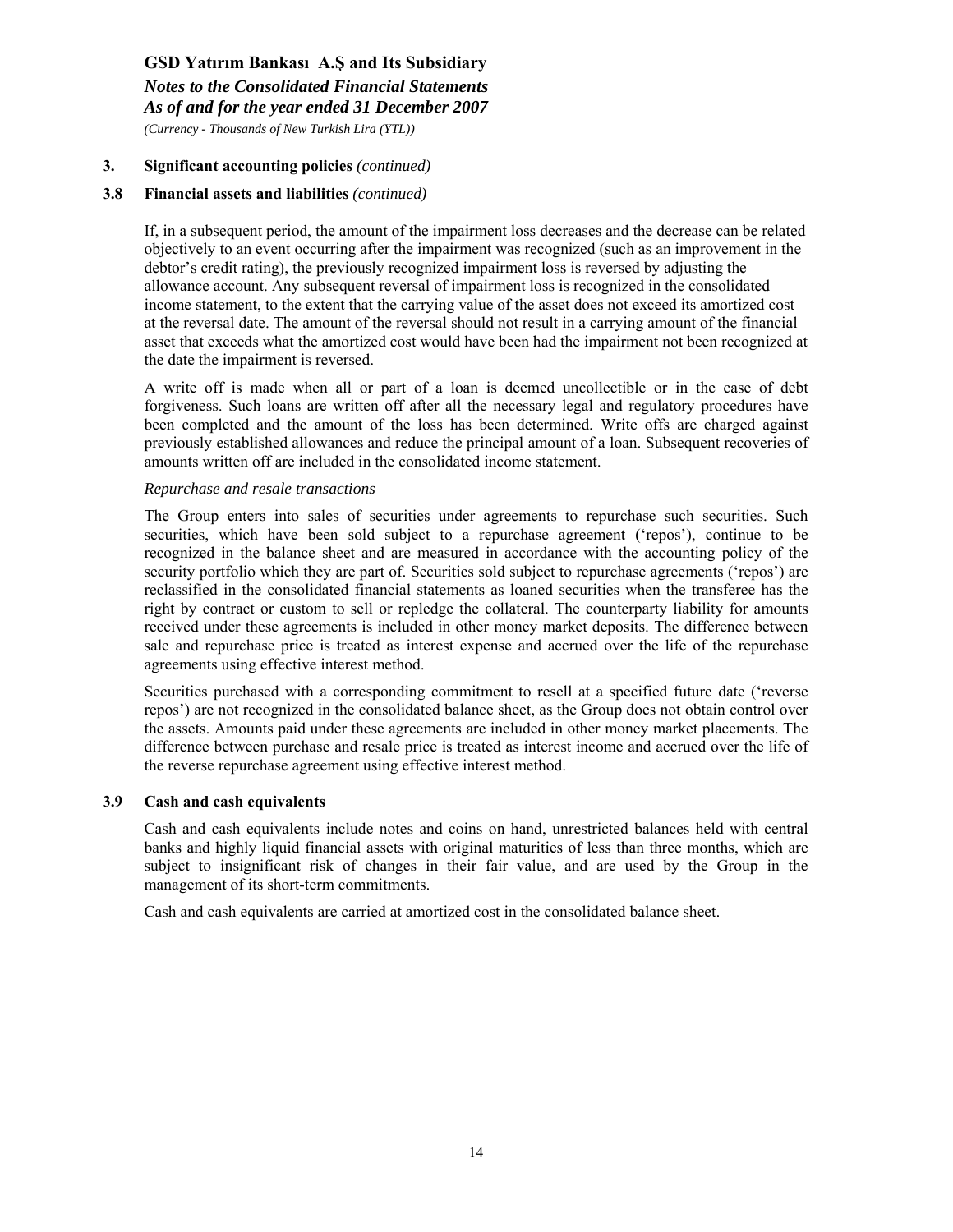*Notes to the Consolidated Financial Statements As of and for the year ended 31 December 2007* 

*(Currency - Thousands of New Turkish Lira (YTL))* 

#### **3. Significant accounting policies** *(continued)*

#### **3.10 Premises and equipment**

The costs of the bank premises and equipment are restated for the effects of inflation to the end of 31 December 2005, less accumulated depreciation and amortization and impairment losses. Bank premises and equipment and intangible assets acquired after 2005 are reflected at cost, less accumulated depreciation and amortization and impairment losses.

Depreciation is calculated on a straight-line basis over the estimated useful life of the asset as follows:

| Machinery and equipment          | 4-5 years    |
|----------------------------------|--------------|
| Office equipment                 | $2-10$ vears |
| Furniture, fixtures and vehicles | 5 years      |
| Leasehold improvements           | Lease period |

The residual values, useful lives and depreciation methods are reviewed, and adjusted if appropriate, at each financial year end.

The carrying values of premises and equipment are reviewed for impairment when events or changes in circumstances indicate the carrying value may not be recoverable. If any such indication exists and where the carrying values exceed the estimated recoverable amount, the assets of cash generating units are written down to their recoverable amount. The recoverable amount is defined as the amount that is the higher of the asset's fair value less costs to sell and value in use. Impairment losses are recognized in the income statement. There is no impairment recorded related to premises and equipment.

An item of premises and equipment is derecognized upon disposal or when no future economic benefits are expected from its use or disposal. Any gain or loss arising on derecognizing of the asset (calculated as the difference between the net disposal proceeds and the carrying amount of the asset) is included in the income statement in the year the asset is derecognized.

#### **3.11 Intangible assets**

 The costs of the intangible assets are restated for the effects of inflation to the end of 31 December 2005, less accumulated depreciation and amortization and impairment losses. Bank premises and equipment and intangible assets acquired in 2006 are reflected at cost, less accumulated depreciation and amortization and impairment losses.

Intangible assets acquired separately from a business are capitalized at cost. Following initial recognition intangible assets are carried at cost less any accumulated amortization and any accumulated impairment losses. Intangible assets with finite lives are amortized on a straight-line basis over the best estimate of their useful lives and assessed for impairment whenever there is an indication that the intangible asset may be impaired. There is no impairment recorded related to intangible assets. The amortization period and the amortization method for an intangible asset with a finite useful life are reviewed at least at each financial year-end. Changes in the expected useful life or the expected pattern of consumption of future economic benefits embodied in the asset is accounted for by changing the amortization period or method, as appropriate, and treated as changes in accounting estimates.

The Group amortizes intangible assets with a finite life on a straight-line basis over the estimated useful lives of 3-15 years.

Gains or losses arising from derecognition of an intangible asset are measured as the difference between the net disposal proceeds and the carrying amount of the asset and are recognized in the consolidated income statement when the asset is derecognized.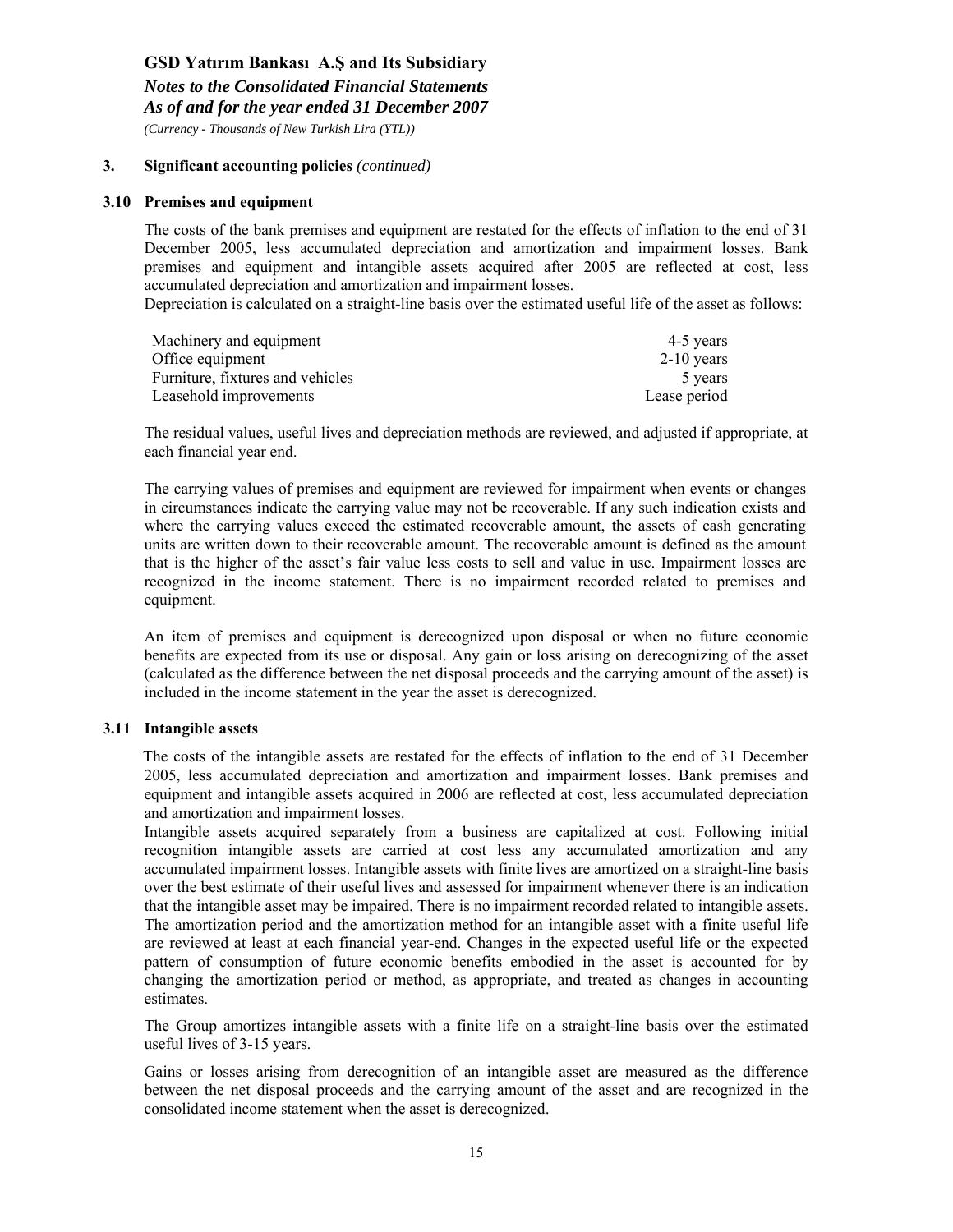# *Notes to the Consolidated Financial Statements As of and for the year ended 31 December 2007*

*(Currency - Thousands of New Turkish Lira (YTL))* 

#### **3.12 Leases**

#### **The Group as lessee**

#### *Operating leases*

Leases where the lessor retains substantially all the risks and benefits of ownership of the assets are classified as operating leases. Operating lease payments are recognized as an expense in the consolidated income statement on a straight-line basis over the lease term.

When an operating lease is terminated before the lease period has expired, any payment required to be made to the lessor by way of penalty is recognized as an expense in the period in which termination takes place.

#### *Finance leases*

Finance leases, which transfer to the Group substantially all the risks and benefits incidental to ownership of the leased item, are capitalized at the inception of the lease at the fair value of the leased item or, if lower, at the present value of the minimum lease payments. Lease payments are apportioned between the finance charges and reduction of the lease liability so as to achieve a constant rate of interest on the remaining balance of the liability.

Finance charges are charged directly against income. Capitalized leased assets are depreciated over the estimated useful life of the asset.

#### **The Group as lessor**

#### *Finance leases*

The Group presents leased assets as a receivable equal to the net investment in the lease. Finance income is based on a pattern reflecting a constant periodic rate of return on the net investment outstanding. Initial direct costs are included in the initial measurement of the finance lease receivable and reduce the amount of income recognized over the lease term.

#### **3.13 Deposits and funds borrowed**

The Group is not entitled to collect deposits.

Funds borrowed are initially measured at fair value plus transaction costs, and subsequently measured at their amortized cost using the effective interest method, except where the Group chooses to carry the liabilities at fair value through profit or loss.

## **3.14 Provisions**

A provision is recognized if, as a result of a past event, the Group has a present legal or constructive obligation that can be estimated reliably, and it is probable that an outflow of economic benefits will be required to settle the obligation. Provisions are determined by discounting the expected future cash flows at a pre-tax rate that reflects current market assessments of the time value of money and, where appropriate, the risks specific to the liability.

A provision for onerous contracts is recognized when the expected benefits to be derived by the Group from a contract are lower than the unavoidable cost of meeting its obligations under the contract. The provision is measured at the present value of the lower of the expected cost of terminating the contract and the expected net cost of continuing with the contract. Before a provision is established, the Group recognizes any impairment loss on the assets associated with that contract.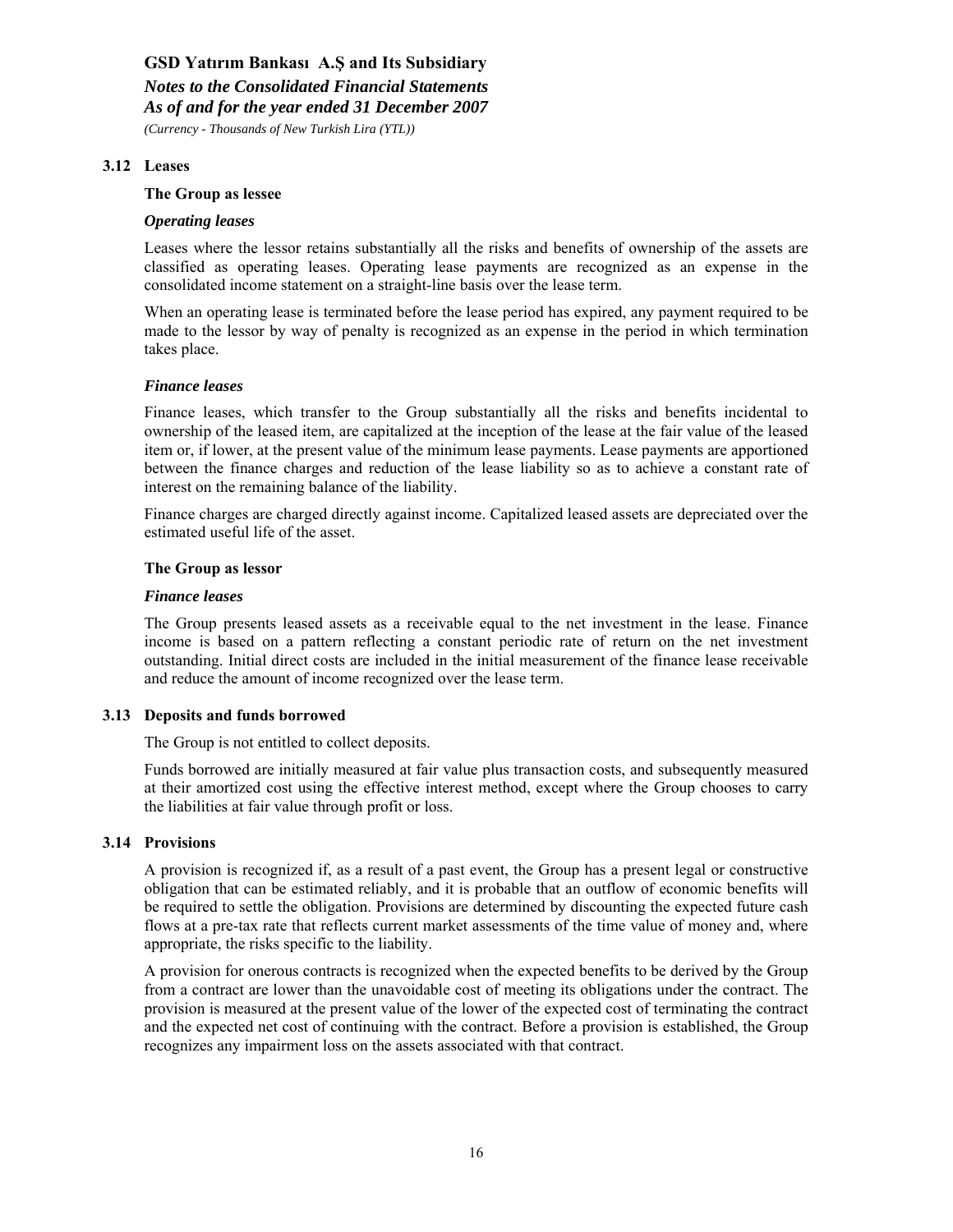#### *Notes to the Consolidated Financial Statements As of and for the year ended 31 December 2007*

*(Currency - Thousands of New Turkish Lira (YTL))* 

## **3. Significant accounting policies** *(continued)*

## **3.15 Employee benefits**

The Group has both defined benefit and defined contribution plans as described below:

# *i) Defined benefit plans*

In accordance with existing social legislation in Turkey, the Bank is required to make lump-sum termination indemnities to each employee who has completed over one year of service with the Bank and whose employment is terminated due to retirement or for reasons other than resignation or misconduct.

Such defined benefit plan is unfunded. The cost of providing benefits under the defined benefit plan is determined using the projected unit credit method. All actuarial gains and losses are recognized in the consolidated income statement.

# *ii) Defined contribution plans*

For defined contribution plans the Bank pays contributions to publicly administered Social Security Funds on a mandatory basis. The Bank has no further payment obligations once the contributions have been paid. The contributions are recognized as employee benefit expense when they are due.

The Bank does not have any internally set defined contribution plan.

# **3.16 Fiduciary assets**

Assets held by the Group in a fiduciary, agency or custodian capacity for its customers are not included in the consolidated balance sheet, since such items are not treated as assets of the Group.

#### **3.17 New standards and interpretations not yet adopted**

A number of new standards, amendments to standards and interpretations are not yet effective as of and for the year ended 31 December 2007, and have not been applied in preparing these consolidated financial statements:

- IFRS 8 Operating Segments introduces the "management approach" to segment reporting. IFRS 8, which becomes mandatory for the Company's 2009 financial statements, will require the disclosure of segment information based on the internal reports regularly reviewed by the Group Management in order to assess each segment's performance and to allocate resources to them. It is not expected to have any impact on the consolidated financial statements.
- Revised IAS 23 Borrowing Costs removes the option to expense borrowing costs and requires that an entity capitalize borrowing costs directly attributable to the acquisition, construction or production of a qualifying asset as part of the cost of that asset. The revised IAS 23 will become mandatory for the Group's 2009 financial statements and will constitute a change in accounting policy for the Group. In accordance with the transitional provisions the Group will apply the revised IAS 23 to qualifying assets for which capitalization of borrowing costs commences on or after the effective date. It is not expected to have any impact on the consolidated financial statements.
- **IFRIC** 11 IFRS 2 Group and Treasury Share Transactions requires a share-based payment arrangement in which an entity receives goods or services as consideration for its own equity instruments to be accounted for as an equity-settled share-based payment transaction, regardless of how the equity instruments are obtained. IFRIC 11 will become mandatory for the Group's 2008 financial statements, with retrospective application required. It is not expected to have any impact on the consolidated financial statements.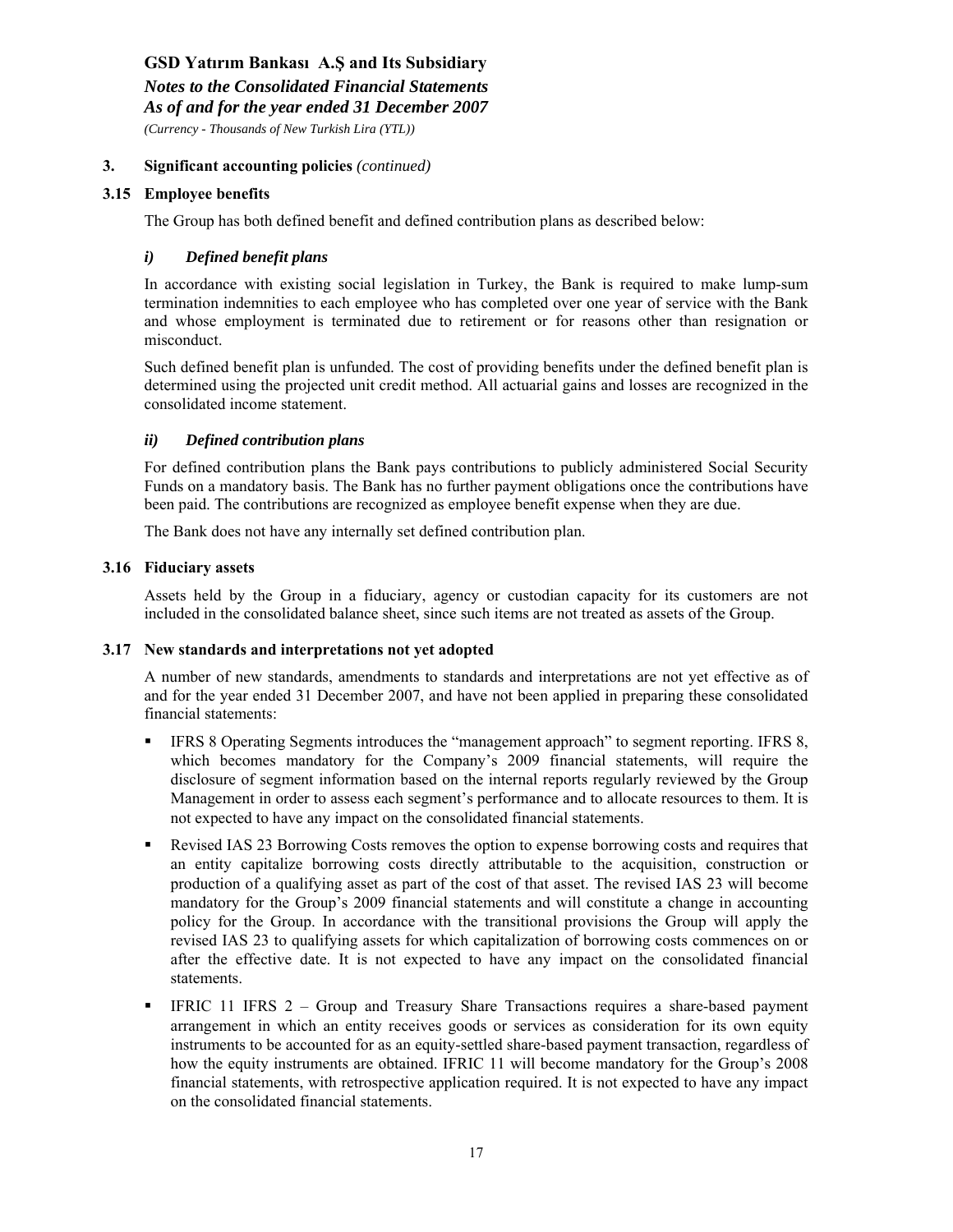*Notes to the Consolidated Financial Statements As of and for the year ended 31 December 2007* 

*(Currency - Thousands of New Turkish Lira (YTL))* 

## **3.17 New standards and interpretations not yet adopted (continued)**

- IFRIC 12 Service Concession Arrangements provides guidance on certain recognition and measurement issues that arise in accounting for public-to-private service concession arrangements. IFRIC 12, which becomes mandatory for the Group's 2008 financial statements, is not expected to have any effect on the consolidated financial statements.
- IFRIC 13 Customer Loyalty Programmes addresses the accounting by entities that operate, or otherwise participate in, customer loyalty programmes for their customers. It relates to customer loyalty programmes under which the customer can redeem credits for awards such as free or discounted goods or services. IFRIC 13, which becomes mandatory for the Group's 2009 financial statements, is not expected to have any impact on the financial statements.
- IFRIC 14 IAS 19 The Limit on a Defined Benefit Asset, Minimum Funding Requirements and their Interaction clarifies when refunds or reductions in future contributions in relation to defined benefit assets should be regarded as available and provides guidance on the impact of minimum funding requirements (MFR) on such assets. It also addresses when a MFR might give rise to a liability. IFRIC 14 will become mandatory for the Group's 2008 financial statements, with retrospective application required.
- IFRS 3 Business Combinations & IAS 27 Consolidated and Separate Financial Statements; the International Accounting Standards Board ("IASB") has completed the second phase of its business combinations project by issuing a revised version of IFRS 3 Business Combinations and an amended version of IAS 27 Consolidated and Separate Financial Statements which also brings revisions to IAS 28 Investments in Associates and IAS 31 Interest in Joint Ventures. The new requirements take effect on 1 July 2009, although entities are permitted to adopt them earlier, is not expected to have any impact on the consolidated financial statements.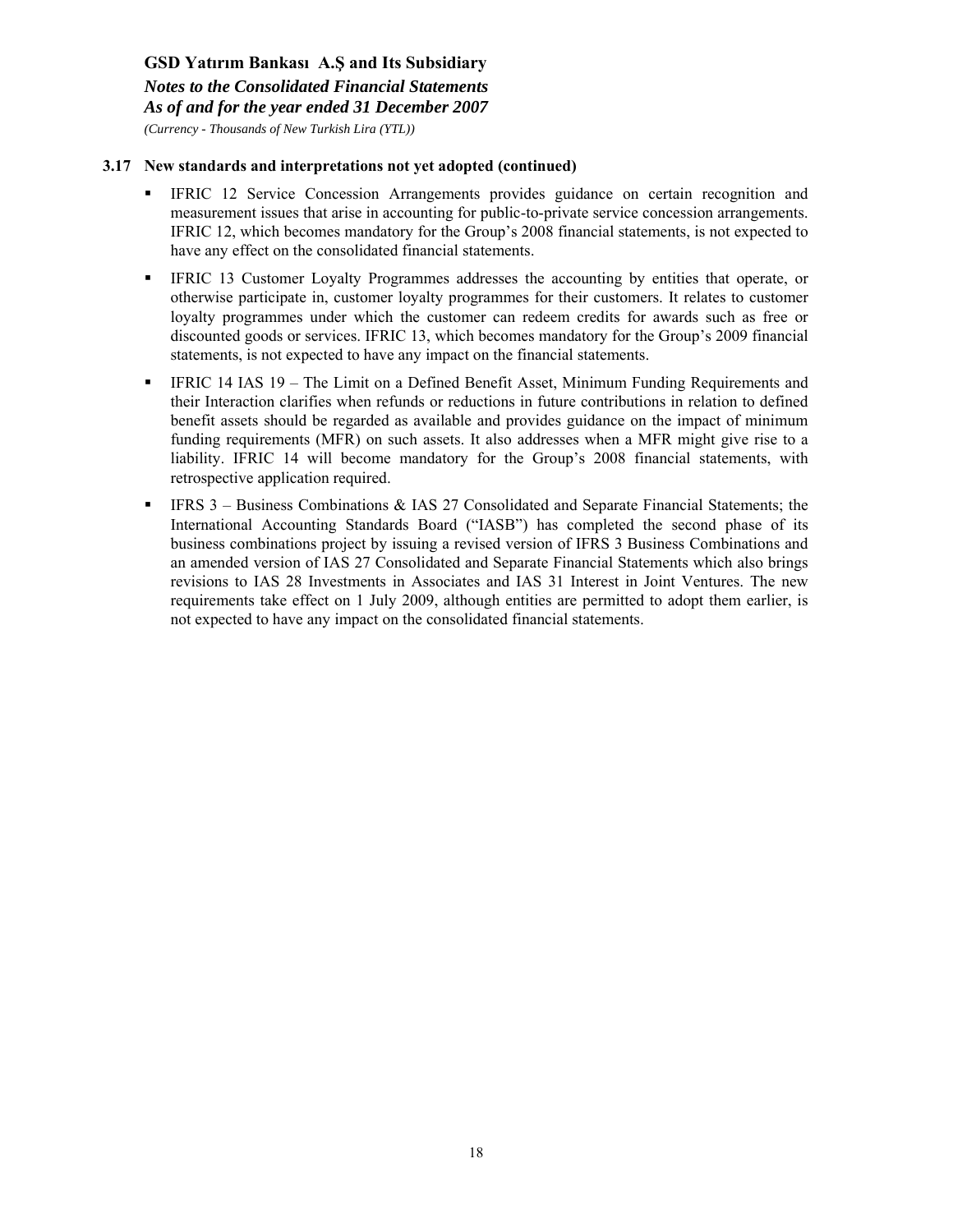*Notes to the Consolidated Financial Statements As of and for the year ended 31 December 2007* 

*(Currency - Thousands of New Turkish Lira (YTL))* 

# **4. Financial Risk Management**

#### *a) Introduction and Overview*

The Group's risk approach is to achieve sound and sustainable low risk profile on consolidated basis, through the identification, the measurement and the monitoring of all types of risks inherent in the nature of the business activities. The main principle of the Group is to manage the credit risk effectively and to eliminate the other types of risk by not carrying positions.

In the course of its normal operations, the Group is exposed to a number of risks such as credit risk, market risk, liquidity risk, currency risk and operational risk. Group's risk policy can be summarized as:

- eliminating currency, interest rate and maturity risk
- **numi** minimizing market risk
- well managing the credit risk through a high standardized credit risk management

In accordance with the GSD Yatırım Bankası A.Ş.'s general risk management strategy; the Bank aims to eliminate and hedge its currency, interest rate and maturity positions that might create liquidity or market risk to GSD Yatırım Bankası A.Ş. Additionally, in order to minimize the market risk, marketable securities portfolio is limited proportional to the total assets size.

Board of Directors is the highest authority to set all risk management guidelines, and it is responsible for ensuring that the Bank implements all necessary risk management techniques in compliance with the related regulatory requirements in Turkey.

All risk levels are set and approved by the Board of Directors on a regularly basis, and it is announced to the organization.

The Group manages its exposure to all types of risks through the Asset and Liability Committee, comprising members of senior management, and a representative of main shareholder.

In summary, in order not to be exposed to any liquidity, interest rate, market and foreign currency risk, the Bank always keeps its funding structure in line with the asset structure (in terms of currency, maturity and interest rate) and hedges its positions through various derivative transactions. In addition to that, the Group does not take any speculative positions on currency, interest rate and maturity that might create any liquidity or market risk to the Bank.

# *b) Credit risk*

Credit risk is the risk that one party to a financial instrument will fail to discharge an obligation and cause the other party to incur a financial loss.

Credit risk arises where the possibility exists of a counter party defaulting on its obligations. The most important step in managing this risk is the initial decision whether or not to extend credit.

The Bank manages its corporate portfolio as per following principles;

There are risk limits, set by the Board of Directors, describing relevant credit limits such as single borrower limit, group exposure limit, credit approval authorities and their approval limits.

 The Group seeks to manage its credit risk exposure through diversification of lending activities to avoid undue concentrations of risks with individuals or groups of customers in specific locations or businesses. It also obtains security when appropriate.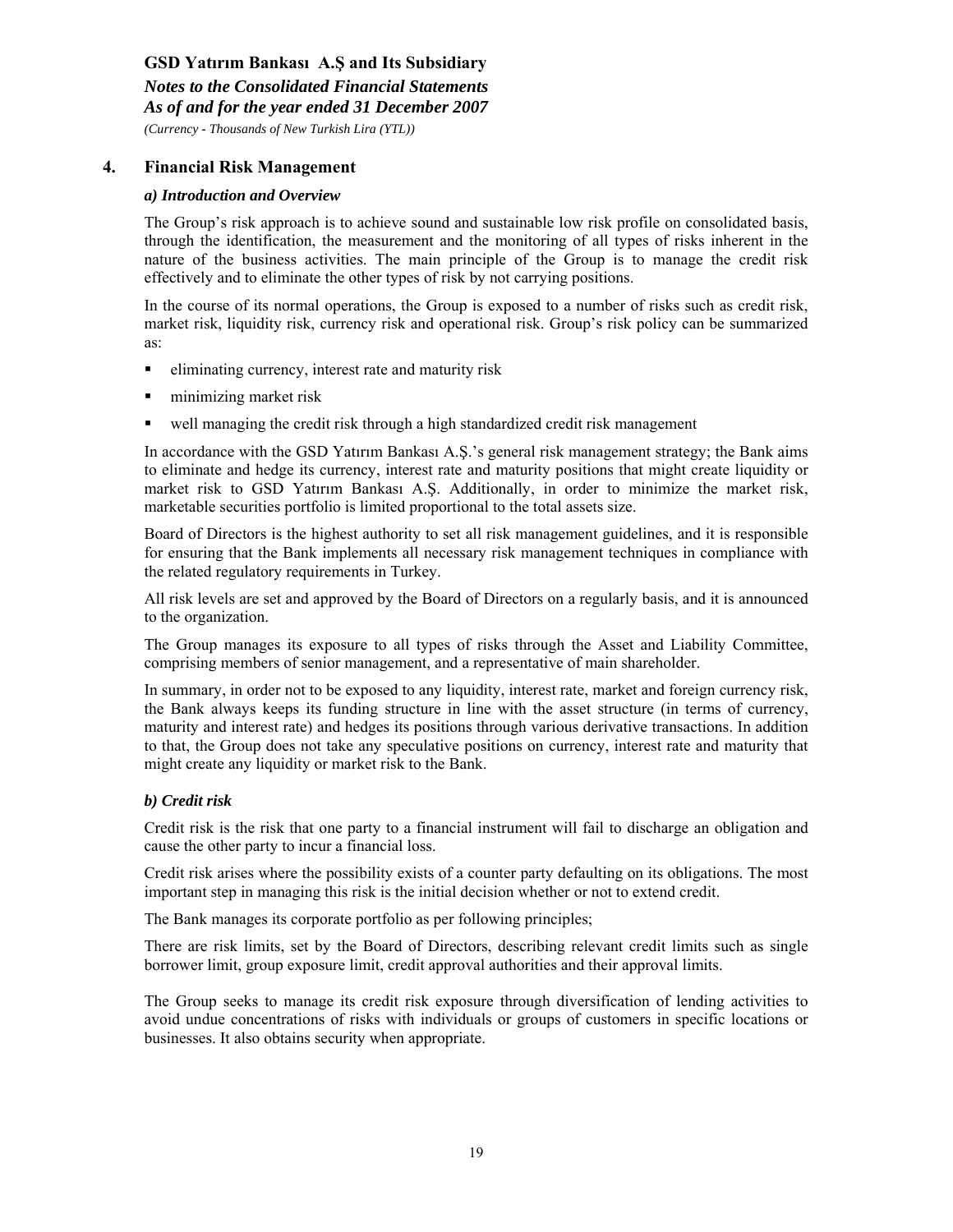# *Notes to the Consolidated Financial Statements As of and for the year ended 31 December 2007*

*(Currency - Thousands of New Turkish Lira (YTL))* 

# **4. Financial Risk Management** *(continued)*

#### *Measuring risk*

Throughout the loan extension process the Bank management evaluates the Firm's operating performance, financial structure, ability of debt repayment currently and continuance of debt payment ability in the future and the morality of the firm's shareholders. The Bank has generated an internal rating system for the determination of firms' ratings and credit assessments. The "Credit Rating" process is the analysis of objective criteria formed upon the evaluation of firm's financial performance , information gathered throughout intelligence process, relations of the firm with other financial institutions, the firm's production technology, the position of the firm in its sector, the firm's competitiveness and customer and supplier portfolio of the firm. The firms are rated between AA -E.

| $9.50 - 10.0$ | AA | Very Good            |
|---------------|----|----------------------|
| $8.50 - 9.49$ | A  |                      |
| $7.50 - 8.49$ | BB | Good                 |
| $6.50 - 7.49$ | В  |                      |
| $5.50 - 6.49$ | CC | Average              |
| $4.50 - 5.49$ | С  |                      |
| $3.50 - 4.49$ | DD | <b>Below Average</b> |
| $2.50 - 3.49$ | D  |                      |
| $1.50 - 2.49$ | EE | Unsatisfactory       |
| $0.00 - 1.49$ | E  |                      |

#### *Monitoring the risk*

Risk Follow-up Department performs the monitoring of the morality records of the firm and the black list of central bank, controls the distribution of concentration limits with respect to sector, geography and credit type and controls the collateral structure of the loans.

#### *Exposure to credit risk*

|                                     | Loans and advances to customers |                  |
|-------------------------------------|---------------------------------|------------------|
|                                     | 31 December 2007                | 31.December 2006 |
| Individually impaired               | 2,272                           | 7,023            |
| Allowance for impairment            | (1,322)                         | (2, 415)         |
| Carrying amount                     | 950                             | 4,608            |
| Collectively impaired               |                                 |                  |
| Allowance for collective impairment | (1,204)                         | (522)            |
| <b>Carrying amount</b>              | (1,204)                         | (522)            |
| Past due but not impaired           |                                 |                  |
| <b>Carrying amount</b>              |                                 |                  |
| Neither past due nor impaired       | 125,995                         | 58,731           |
| Loans with renegotiated terms       |                                 |                  |
| <b>Carrying amount</b>              | 125,995                         | 58,731           |
| <b>Total carrying amount</b>        | 125,741                         | 62,817           |

#### *Impaired loans and receivables*

Impaired loans and receivables are loans and receivables for which the Group determines that it is probable that it will be unable to collect all principal and interest due according to the contractual terms of the loan agreements. These loans are graded D to EE in the Bank's internal credit risk grading system.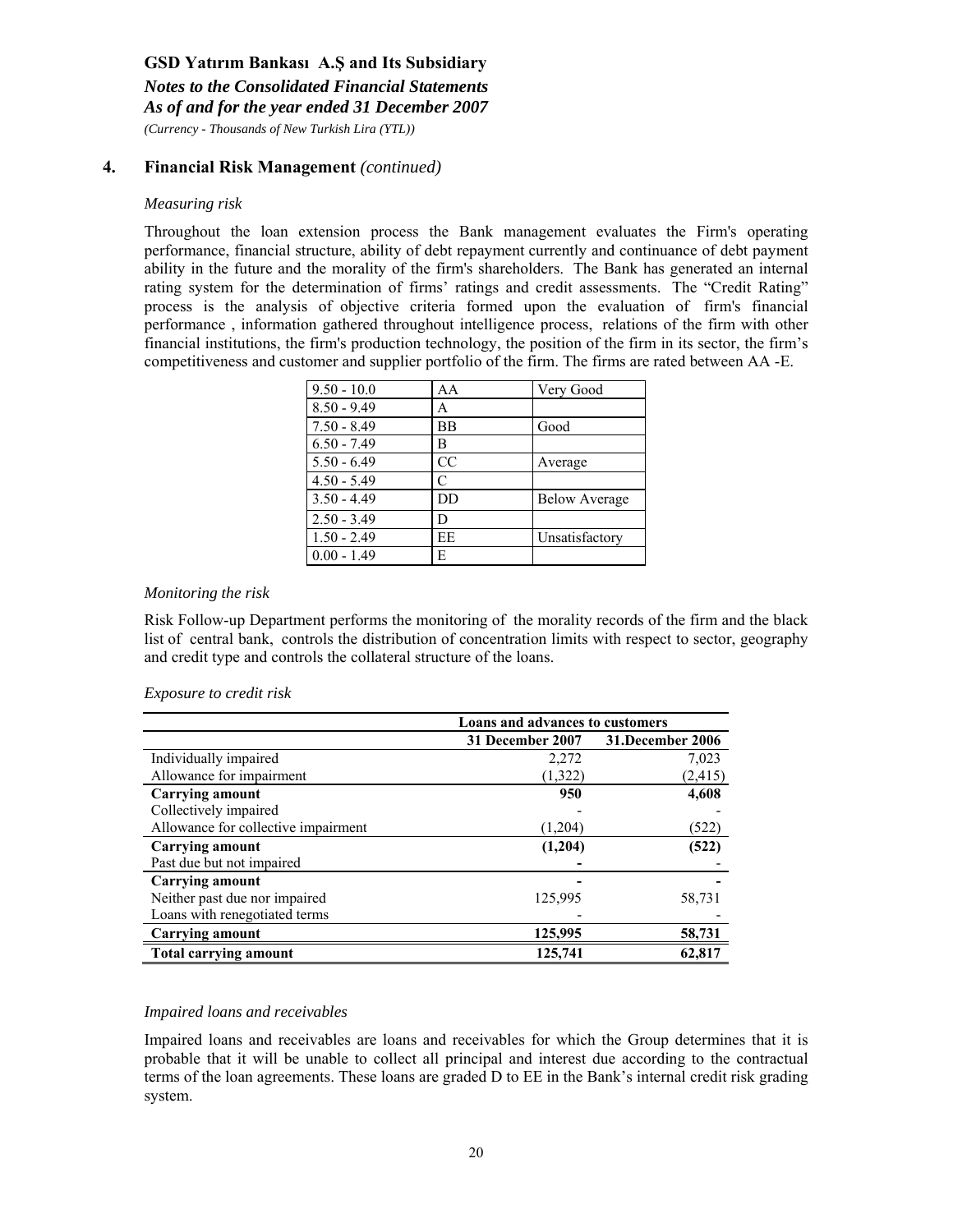*Notes to the Consolidated Financial Statements As of and for the year ended 31 December 2007* 

*(Currency - Thousands of New Turkish Lira (YTL))* 

# **4. Financial Risk Management** *(continued)*

#### *Past due but not impaired loans*

Loans and receivables where contractual interest or principal payments are past due but the Bank believes that impairment is not appropriate on the basis of the level of security / collateral available and / or the stage of collection of amounts owed to the Bank.

#### *Loans with renegotiated terms*

Loans with renegotiated terms are loans that have been restructured due to temporary deterioration in the borrower's financial position and where the Group has made concessions that it would not otherwise consider. Once the loan is restructured it remains in this category independent of satisfactory performance after restructuring.

#### *Allowances for impairment*

The Group establishes an allowance for impairment losses that represents its estimate of incurred losses in its loan portfolio.

#### *Write-off policy*

The Bank writes off a loan / security balance (and any related allowances for impairment losses) when Group determines that the loans / securities are uncollectible.

Set out below is an analysis of the gross and net (of allowances for impairment) amounts of individually impaired assets by risk grade.

|                                  | Loans and advances to customers |            |
|----------------------------------|---------------------------------|------------|
| 31 December 2007                 | Gross                           | <b>Net</b> |
|                                  |                                 |            |
| Grade D: Individually Impaired   | 225                             | 180        |
| Grade EE : Individually Impaired | 413                             | 207        |
| Grade E: Individually Impaired   | 1,634                           | 563        |
| Total                            | 2.272                           | 950        |

|                                  | Loans and advances to customers |            |
|----------------------------------|---------------------------------|------------|
| 31 December 2006                 | Gross                           | <b>Net</b> |
|                                  |                                 |            |
| Grade D: Individually Impaired   |                                 |            |
| Grade EE : Individually Impaired | -                               | 216        |
| Grade E: Individually Impaired   | 7,023                           | 2,415      |
| <b>Total</b>                     | 7,023                           | 2,631      |

#### *Collateral policy*

The Bank holds collateral against loans and advances to customers in the form of mortgage interests over property, other registered securities over assets, and guarantees. Estimates of fair value are based on the value of collateral assessed at the time of borrowing, and generally are not updated except when a loan is individually assessed as impaired. Collateral generally is not held over loans and advances to banks, except when securities are held as part of reverse repurchase and securities borrowing activity. Collateral usually is not held against investment securities, and no such collateral was held at 31 December 2007 or 31 December 2006.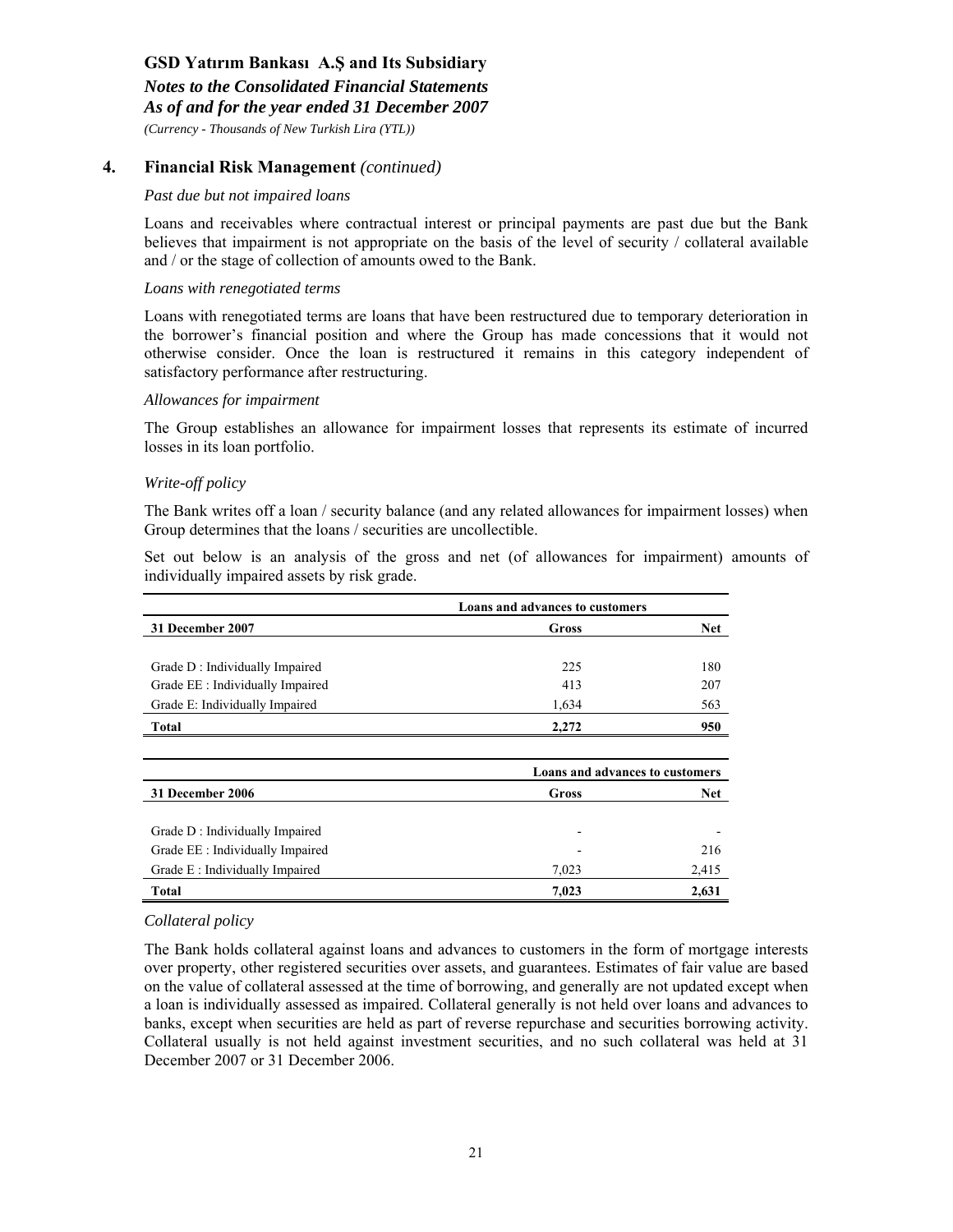# *Notes to the Consolidated Financial Statements As of and for the year ended 31 December 2007*

*(Currency - Thousands of New Turkish Lira (YTL))* 

# **4. Financial risk management** *(continued)*

# **b. Credit risk** *(continued)*

The breakdown of performing cash loans and advances to customers by type of collateral is as follows:

| <b>Cash loans</b>                                 | 31 December 2007 | $\frac{6}{9}$ | 31 December 2006 | $\%$  |
|---------------------------------------------------|------------------|---------------|------------------|-------|
|                                                   |                  |               |                  |       |
| <b>Secured loans</b>                              | 174.358          | 89.07         | 100.282          | 74.63 |
| Secured by cash collateral                        |                  |               |                  |       |
| Secured by mortgages                              | 10.004           | 5.11          | 9.693            | 7.21  |
| Other collateral (pledge on assets, corporate and |                  |               |                  |       |
| personal guarantees, promissory notes)            | 164,347          | 83.96         | 90,584           | 67.42 |
| <b>Unsecured loans</b>                            | 21.393           | 10.93         | 34,084           | 25.37 |
| Total performing loans (*)                        | 195,751          | 100           | 134.366          | 100   |

\* Total performing loans is comprised of collaterals obtained for cash loans, non cash loans and financial lease receivables.

Segment concentration of cash loans, is as follows:

|                                    | 31 December 2007 | 31 December 2006 |
|------------------------------------|------------------|------------------|
| Finance                            | 24,811           | 29,769           |
| Construction                       | 11,456           | 416              |
| Production                         | 8,339            |                  |
| Automotive                         | 8,285            | 448              |
| Metal products                     | 14,628           |                  |
| Textile                            | 7,115            | 4,336            |
| Food                               | 9,879            | 5,759            |
| Chemical                           | 6,852            | 1,360            |
| Transportation                     | 4,408            | 2,986            |
| Energy                             | 3,015            |                  |
| Tourism                            | 2,342            | 1,560            |
| Publishing                         | 2,251            | 6,150            |
| Electronics                        | 1,799            | 81               |
| Steel                              |                  | 2,014            |
| Others                             | 19,868           | 3,331            |
| Corporate loans                    | 125,048          | 58,210           |
| Consumer loans                     | 57               | 70               |
| Interest accruals                  | 890              | 453              |
| Non performing loans               | 2,272            | 7,021            |
| Provision for possible loan losses | (2,526)          | (2,937)          |
| <b>Total</b>                       | 125,741          | 62,817           |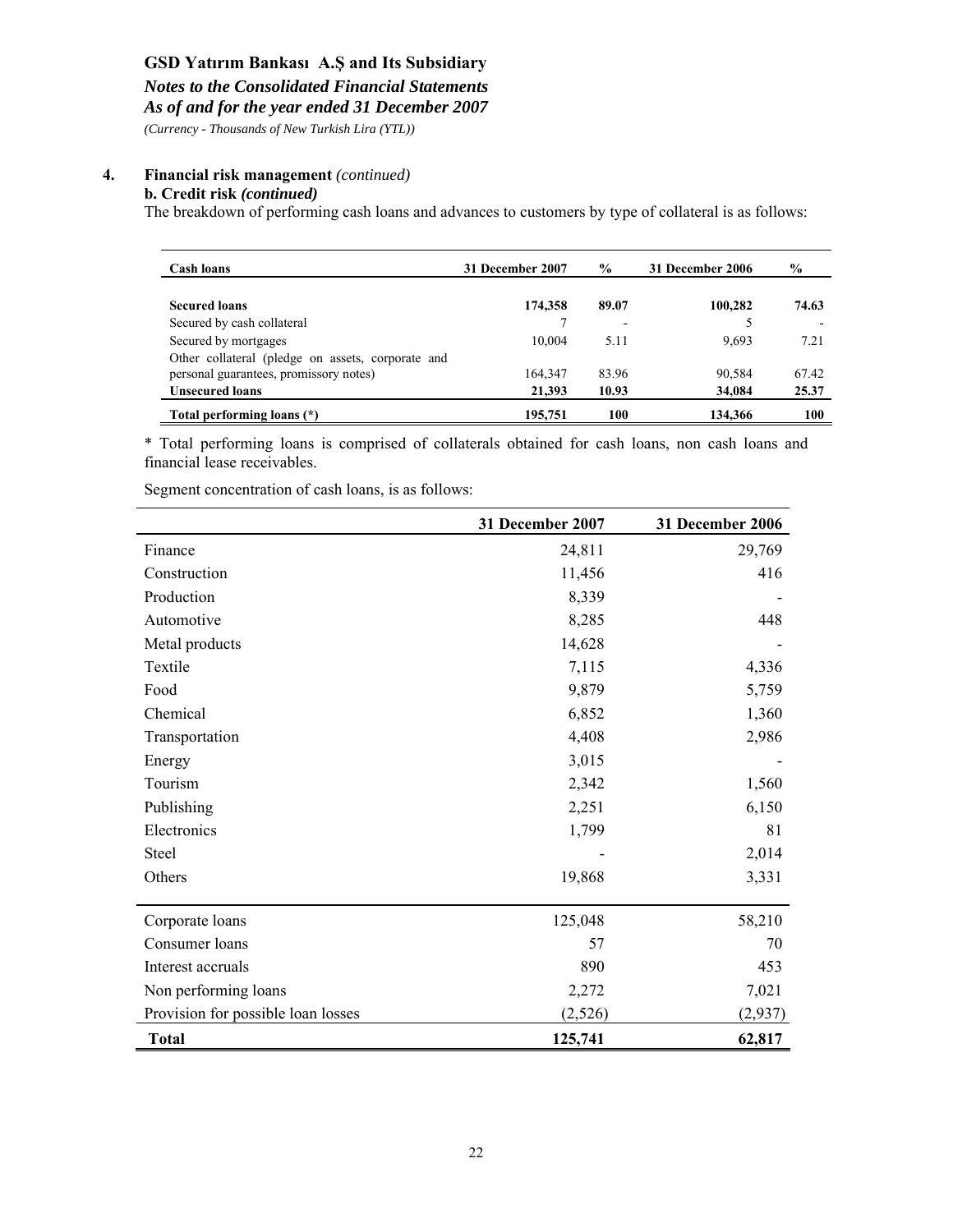*Notes to the Consolidated Financial Statements As of and for the year ended 31 December 2007* 

*(Currency - Thousands of New Turkish Lira (YTL))* 

# **4. Financial risk management** *(continued)*

#### **b. Credit risk** *(continued)*

Segment concentration of non cash loans is as follows:

|                | 31 December 2007 | 31 December 2006 |
|----------------|------------------|------------------|
| Construction   | 10,821           | 709              |
| Metal          | 9,471            | 2                |
| Transportation | 2,584            | 2,186            |
| Finance        | 11,518           | 14,511           |
| Textile        | 1,108            | 3,027            |
| Publishing     | 965              | 4,052            |
| Automotive     | 200              | 400              |
| Food           | 66               | 21,265           |
| Tourism        |                  | 2,811            |
| Other          | 31,559           | 23,075           |
| Total          | 68,292           | 72,038           |

# **c. Liquidity risk**

Liquidity risk is the risk that an entity will be unable to meet its net funding requirements. Liquidity risk can be caused by market disruptions or credit downgrades which may cause certain sources of funding to become unavailable*.* 

Liquidity risk is a substantial risk in Turkish market, which exhibit significant volatility.

In order to manage this risk, the Bank measures and manages its cash flow commitments on a daily basis, and maintains liquid assets, which it judges sufficient to meet its commitments.

The table on the next page analyses assets and liabilities of the Group into relevant maturity groupings based on the remaining period at balance sheet date to contractual maturity date.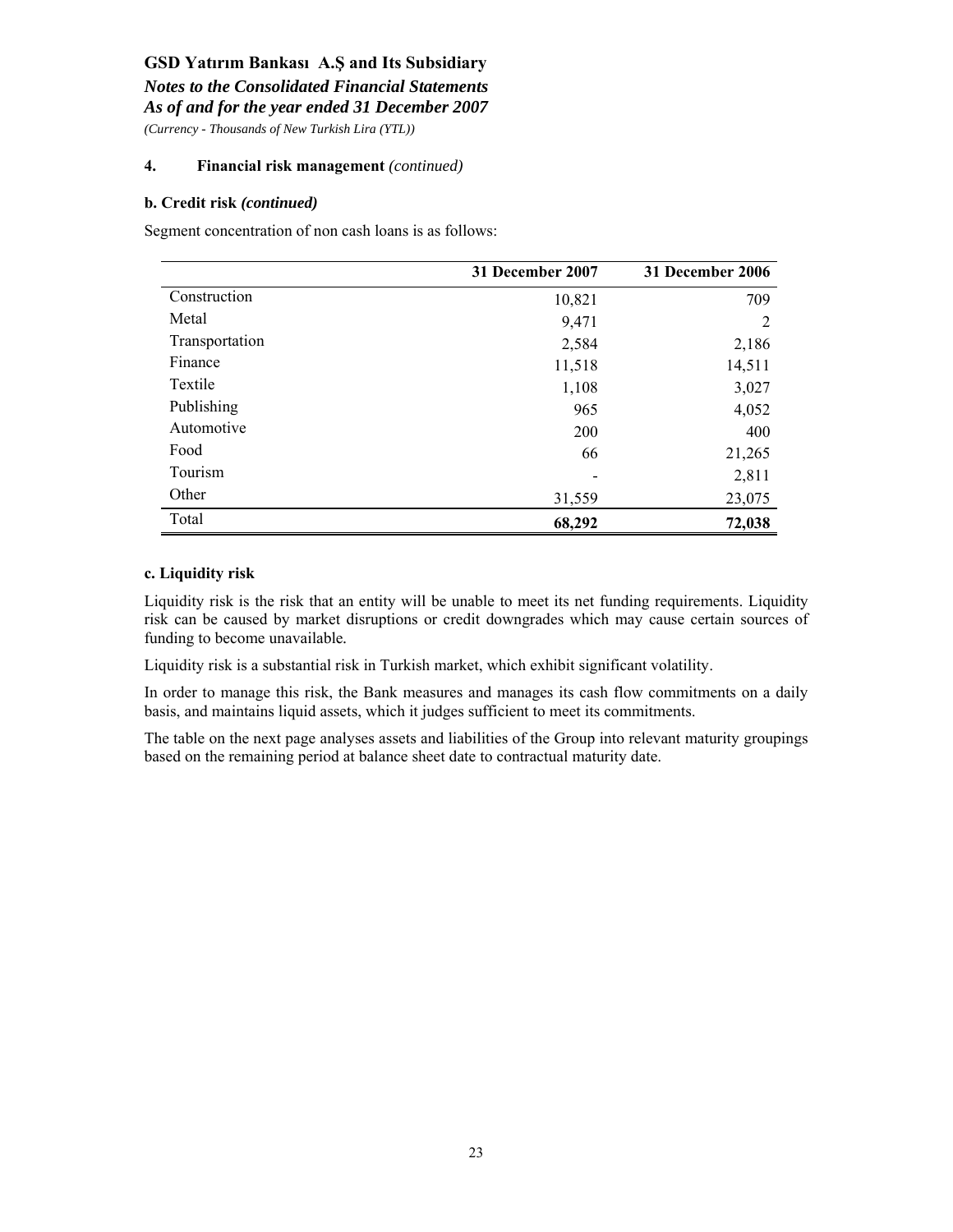*Notes to the Consolidated Financial Statements As of and for the year ended 31 December 2007* 

*(Currency - Thousands of New Turkish Lira (YTL))* 

# **4. Financial risk management** *(continued)*

**c) Liquidity risk** *(continued)*

|                                                          | Up to 1<br>Month | $1-3$<br><b>Months</b> | $3 - 12$<br><b>Months</b> | $1 - 5$ Years            | 5 Years<br>and Over | <b>Unallocated</b> |        | <b>Total</b> |
|----------------------------------------------------------|------------------|------------------------|---------------------------|--------------------------|---------------------|--------------------|--------|--------------|
| 31 December 2007                                         |                  |                        |                           |                          |                     |                    |        |              |
| <b>Assets</b>                                            |                  |                        |                           |                          |                     |                    |        |              |
| Cash and balances with the Central Bank                  | 11,409           |                        |                           |                          |                     |                    |        | 11,409       |
| Loans and advances to banks                              | 9,533            | 160                    |                           |                          |                     |                    |        | 9,693        |
| Financial assets at fair value through profit<br>or loss |                  |                        | 460                       |                          |                     |                    |        | 460          |
| Derivative financial instruments                         |                  |                        | 21                        |                          |                     |                    |        | 21           |
| Investment securities                                    |                  |                        |                           | $\overline{\phantom{a}}$ |                     | 10,102             |        | 10,102       |
| Loans and advances to customers                          | 84,228           | 22,356                 | 19,316                    | 95                       |                     | (254)              | $\ast$ | 125,741      |
| Minimum lease payments receivable                        | 96               | 278                    | 1,174                     | 8                        |                     |                    |        | 1,556        |
| Other assets                                             |                  |                        |                           |                          |                     | 923                |        | 923          |
| <b>Total assets</b>                                      | 105,266          | 22,794                 | 20,971                    | 103                      | L,                  | 10,771             |        | 159,905      |
|                                                          |                  |                        |                           |                          |                     |                    |        |              |
| <b>Liabilities</b>                                       |                  |                        |                           |                          |                     |                    |        |              |
| Current accounts of loan customers                       | 21,457           | 20,163                 |                           |                          |                     |                    |        | 41,620       |
| Other Money Markey Deposits                              |                  |                        |                           |                          |                     |                    |        |              |
| Funds borrowed                                           | 28,649           | 366                    | 26,195                    | 2,396                    |                     |                    |        | 57,606       |
| Derivative financial instruments                         | 57               |                        |                           | 32                       |                     |                    |        | 89           |
| Other liabilities and accrued expenses                   |                  | 637                    |                           | $\overline{a}$           |                     | 1,458              |        | 2,095        |
| Shareholders' Equity                                     |                  |                        |                           |                          |                     | 58,495             |        | 58,495       |
| <b>Total liabilities</b>                                 | 50,163           | 21,166                 | 26,195                    | 2,428                    |                     | 59,953             |        | 159,905      |
| Liquidity gap                                            | 55,103           | 1.628                  | (5,224)                   | (2,325)                  |                     | (49, 182)          |        |              |

\* Includes net of non performing loans amounting YTL 2,272 and allowance for loan losses YTL 2,526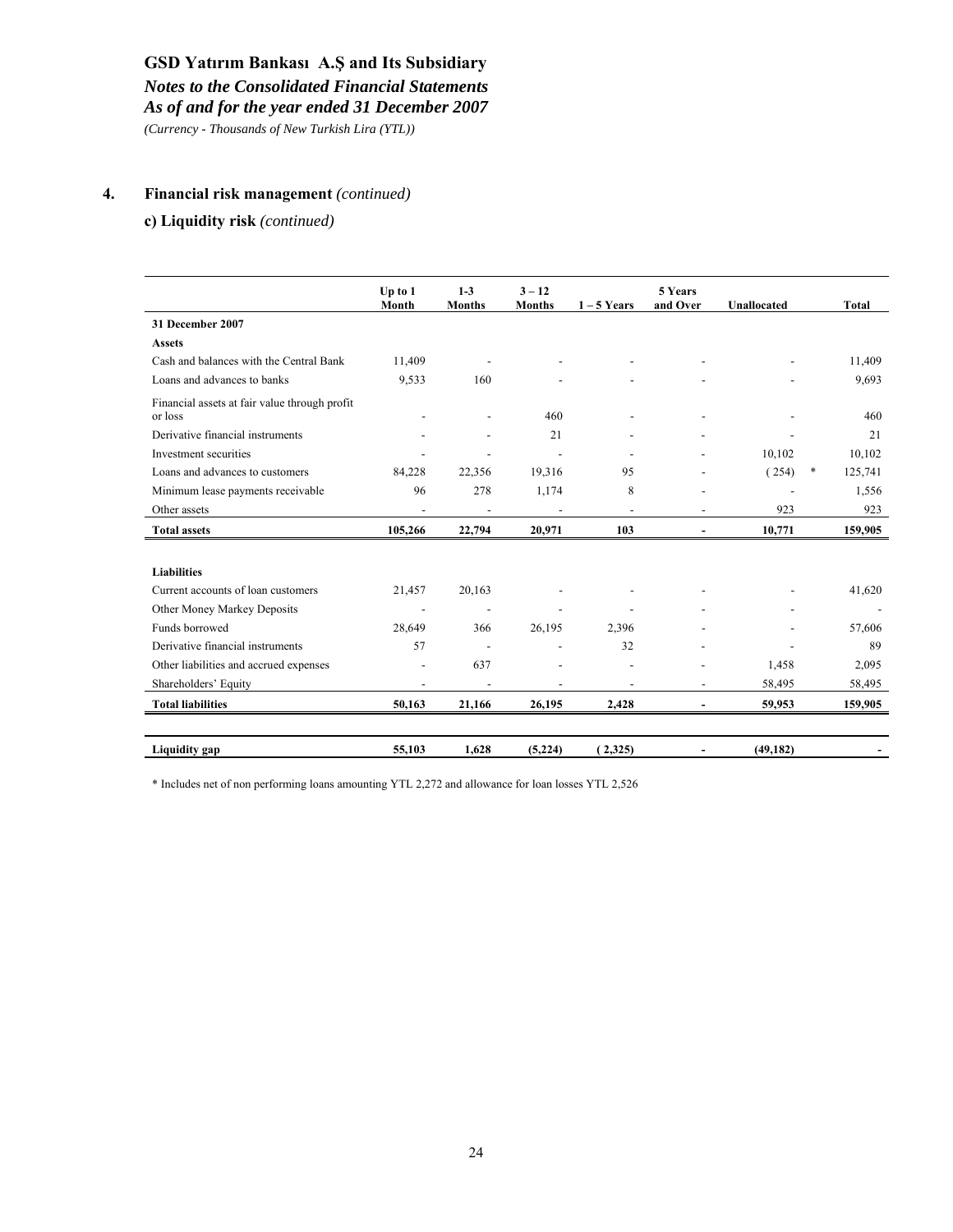*Notes to the Consolidated Financial Statements As of and for the year ended 31 December 2007* 

*(Currency - Thousands of New Turkish Lira (YTL))* 

## **4. Financial risk management** *(continued)*

# **c) Liquidity risk** *(continued)*

|                                                          | Up to 1<br>Month | $1 - 3$<br><b>Months</b> | $3 - 12$<br><b>Months</b> | $1 - 5$ Years | 5 Years<br>and Over | <b>Unallocated</b> | <b>Total</b>     |
|----------------------------------------------------------|------------------|--------------------------|---------------------------|---------------|---------------------|--------------------|------------------|
| <b>31 December 2006</b>                                  |                  |                          |                           |               |                     |                    |                  |
| <b>Assets</b>                                            |                  |                          |                           |               |                     |                    |                  |
| Cash and balances with the Central Bank                  | 560              | 1,311                    |                           |               |                     |                    | 1,871            |
| Loans and advances to banks                              | 8,322            |                          |                           |               |                     |                    | 8,322            |
| Financial assets at fair value through profit<br>or loss |                  | 2,422                    | 5,069                     |               |                     |                    | 7,491            |
| Derivative financial instruments                         |                  | 596                      |                           |               |                     |                    | 596              |
| Investment securities                                    |                  |                          |                           |               |                     | 7,947              | 7,947            |
| Loans and advances to customers                          | 16,005           | 15,825                   | 26,903                    |               |                     | 4,084              | $\ast$<br>62,817 |
| Minimum lease payments receivable                        | 149              | 373                      | 1,406                     | 1,684         |                     |                    | 3,612            |
| Other assets                                             |                  |                          |                           |               | $\overline{a}$      | 627                | 627              |
| <b>Total assets</b>                                      | 25,036           | 20,527                   | 33,378                    | 1,684         |                     | 12,658             | 93,283           |
|                                                          |                  |                          |                           |               |                     |                    |                  |
| <b>Liabilities</b>                                       |                  |                          |                           |               |                     |                    |                  |
| Current accounts of loan customers                       | 949              |                          |                           |               |                     |                    | 949              |
| Other Money Markey Deposits                              |                  |                          |                           |               |                     |                    |                  |
| Funds borrowed                                           | 26,896           | 2,768                    | 10,114                    | 1,546         |                     |                    | 41,324           |
| Derivative financial instruments                         | 593              |                          |                           |               |                     |                    | 593              |
| Other liabilities and accrued expenses                   |                  | 499                      |                           |               | $\overline{a}$      | 437                | 936              |
| Shareholders' Equity                                     |                  |                          |                           |               |                     | 49,481             | 49,481           |
| <b>Total liabilities</b>                                 | 28,438           | 3,267                    | 10,114                    | 1,546         |                     | 49,918             | 93,283           |
| Liquidity gap                                            | (3, 402)         | 17,260                   | 23,264                    | 138           |                     | (37,260)           |                  |

\* Includes net of non performing loans amounting YTL 7,020 and allowance for loan losses YTL 2,936

#### *Exposure to liquidity risk*

The calculation method used to measure the banks compliance with the liquidity limit is set by Banking Regulatory and Supervision Agency (''BRSA''). Currently, this calculation is performed on a bank only basis. In November 2006, BRSA issued a new communiqué on the measurement of liquidity adequacy of the banks. This new legislation requires the banks to meet 80% liquidity ratio of foreign currency assets/liabilities and 100% liquidity ratio of total assets/liabilities based on arithmetic average computations on a weekly and monthly basis effective from 1 June 2007. The Bank's liquidity ratios in 2007 are as follows:

|              | <b>First Maturity Bracket (Weekly)</b> |        | <b>Second Maturity Bracket (Monthly)</b> |              |  |
|--------------|----------------------------------------|--------|------------------------------------------|--------------|--|
|              | Foreign                                |        | Foreign                                  |              |  |
|              | Currencv                               | Total  | Currencv                                 | <b>Total</b> |  |
| 2007 Average | 169 84                                 | 438 19 |                                          | . 244 17     |  |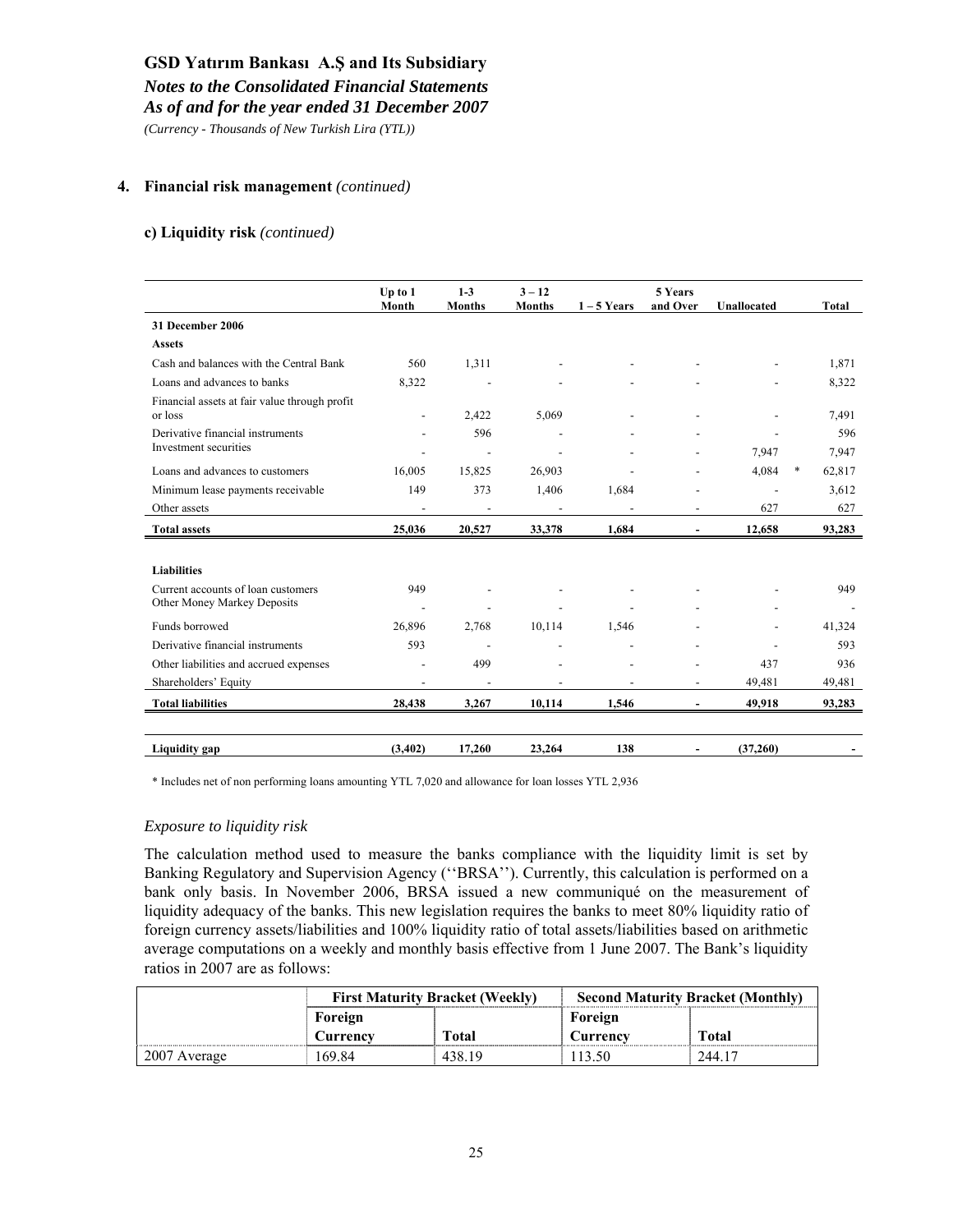# *Notes to the Consolidated Financial Statements As of and for the year ended 31 December 2007*

*(Currency - Thousands of New Turkish Lira (YTL))* 

# **4. Financial risk management** *(continued)*

# **c) Liquidity risk** *(continued)*

The table below analyses residual contractual maturities of liabilities:

| 31 December 2007                                             | Carrying<br>amount | Gross<br>nominal<br>outflow | Demand                                               | Less than<br>one month | $1 - 3$<br>months                  | 3 months to<br>1 year                                | 1-5 years | More<br>than 5<br>years |
|--------------------------------------------------------------|--------------------|-----------------------------|------------------------------------------------------|------------------------|------------------------------------|------------------------------------------------------|-----------|-------------------------|
| Deposits from banks<br>Current accounts of loan<br>customers | 41,620             | 42,314                      | $\overline{\phantom{a}}$<br>4,495                    | 17,088                 | $\overline{\phantom{0}}$<br>20,731 | $\overline{\phantom{0}}$<br>$\overline{\phantom{0}}$ |           |                         |
| Funds borrowed<br>Obligations under<br>repurchase agreements | 57,606             | 59,084                      | $\overline{\phantom{a}}$<br>$\overline{\phantom{a}}$ | 28,805                 | 380                                | 27,206                                               | 2,693     |                         |
| <b>Total</b>                                                 | 99,226             | 101,398                     | 4.495                                                | 45,893                 | 21.111                             | 27,206                                               | 2,693     |                         |

| 31 December 2006                                | Carrying<br>amount | Gross<br>nominal<br>outflow | Demand                   | Less than<br>one month | $1 - 3$<br>months        | 3 months to<br>1 year    | 1-5 years | More<br>than 5<br>years |
|-------------------------------------------------|--------------------|-----------------------------|--------------------------|------------------------|--------------------------|--------------------------|-----------|-------------------------|
| Deposits from banks<br>Current accounts of loan |                    |                             | $\overline{\phantom{a}}$ |                        | $\overline{\phantom{a}}$ | $\overline{\phantom{a}}$ |           |                         |
| customers                                       | 949                | 949                         | $\overline{\phantom{a}}$ | 949                    | $\overline{\phantom{0}}$ | $\overline{\phantom{0}}$ | -         |                         |
| Funds borrowed<br>Obligations under             | 35,035             | 37,462                      | $\overline{\phantom{a}}$ | 24,022                 | $\overline{\phantom{a}}$ | 11,476                   | 1,964     |                         |
| repurchase agreements                           | 6,289              | 6,296                       | $\overline{\phantom{a}}$ | 6,296                  |                          |                          |           |                         |
| <b>Total</b>                                    | 42,273             | 44,707                      | $\overline{\phantom{0}}$ | 31,267                 |                          | 11.476                   | 1.964     |                         |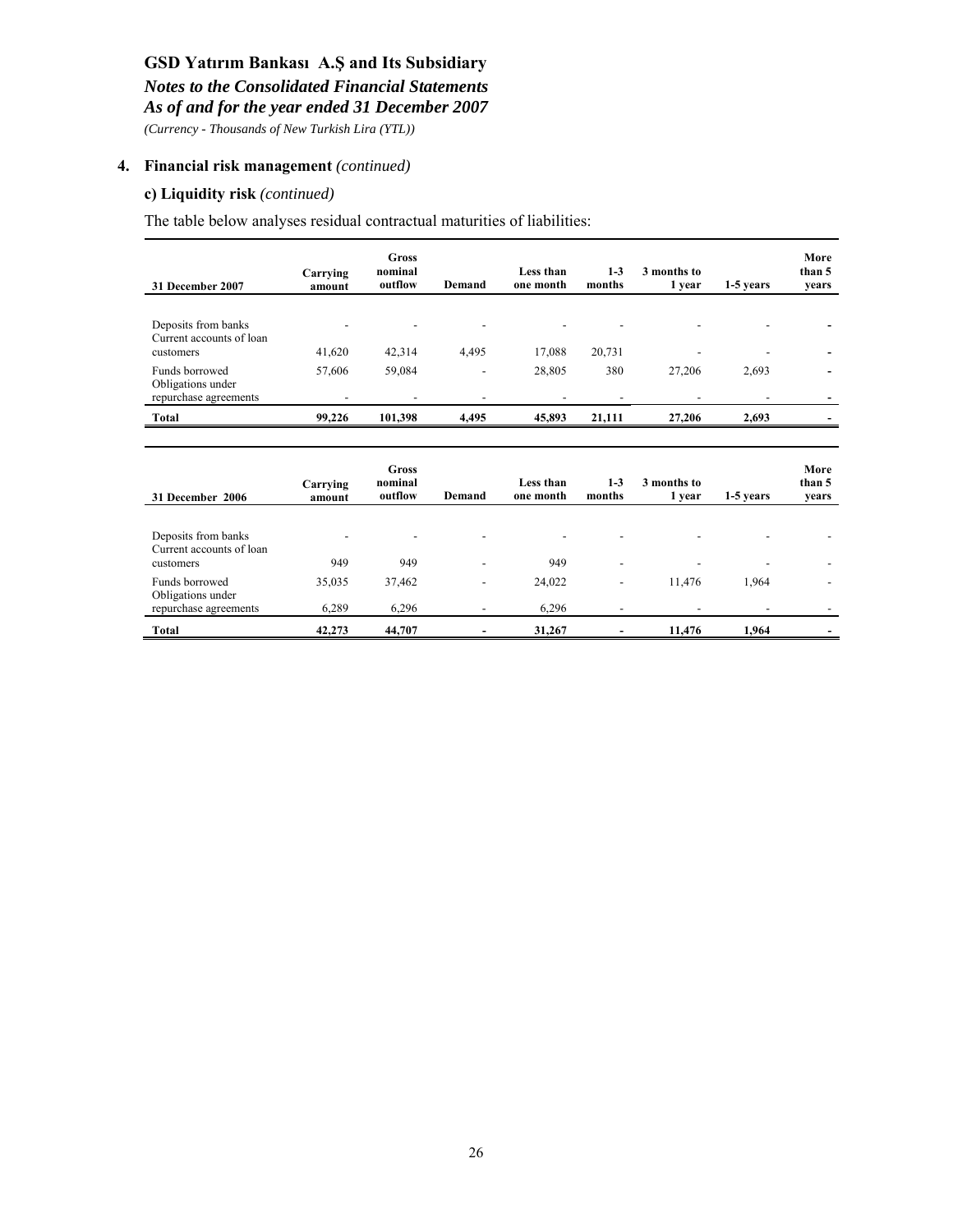*Notes to the Consolidated Financial Statements As of and for the year ended 31 December 2007* 

*(Currency - Thousands of New Turkish Lira (YTL))* 

## **4. Financial risk management** *(continued)*

#### *d) Market risk*

Market risk is the risk that changes in market prices such as interest rate, equity prices, foreign exchange rates and credit spreads will effect the Groups income or the value of its holdings of financial instruments.

The Board of Directors of the Bank determines the risk limits for primary risks carried by the Bank and periodically revises these limits. For the purpose of hedging market risk, the Group primarily aims to balance the foreign currency position, collateralized the loans and manage liquidity.

The market risk arising from trading portfolio is monitored, measured and reported using Standardized Approach to the legal legislation. The monthly market risk report and the weekly currency risk reports prepared using Standardized Approach are reported to BRSA. The Bank's value at market risks as of 31 December 2007 and 31 December 2006 calculated as per the statutory financial statements prepared for BRSA reporting purposes within the scope of "Regulation on Measurement and Assessment of Capital Adequacy Ratios of Banks" published in Official Gazette no. 26333 dated 1 November 2006, are as follows:

|                            | 2007                                |                          |    | 2006    |                |                          |
|----------------------------|-------------------------------------|--------------------------|----|---------|----------------|--------------------------|
|                            | <b>Highest</b><br>Lowest<br>Average |                          |    | Average | <b>Highest</b> | Lowest                   |
|                            |                                     |                          |    |         |                |                          |
| Interest rate risk         | 13                                  | 27                       | ι  | 60      | 47             | 31                       |
| Common share risk          | $\overline{\phantom{a}}$            | $\overline{\phantom{a}}$ | -  | 951     | 1,520          | $\overline{\phantom{a}}$ |
| Currency risk              | 519                                 | .008                     | 42 | 885     | 2,305          | 229                      |
| <b>Total value-at-risk</b> | 532                                 | 1.035                    | 45 | 1.896   | 3.872          | 260                      |

#### *Equity price risk*

Equity price risk is the risk that the fair values of equities decrease as the result of the changes in the levels of equity indices and the value of individual stocks.

The effect on equity as a result of change in the fair value of equity instruments held as available for sale financial assets at 31 December 2007 and 2006 due to a reasonably possible change in equity indices, with all other variables held constant, is as follows:

|                       |                 | 31 December 2007 | <b>31 December 2006</b> |
|-----------------------|-----------------|------------------|-------------------------|
|                       | Change in index | Equity           | Equity                  |
| $ISE - 100$ (IMKB100) | 10%             | 1.010            | 795                     |

#### *Fair value information*

The estimated fair values of financial instruments have been determined using available market information by the Group, and where it exists, appropriate valuation methodologies. However, judgment is necessary required to interpret market data to determine the estimated fair value. Turkey has shown signs of an emerging market and has experienced a significant decline in the volume of activity in its financial market. While management has used available market information in estimating the fair values of financial instruments, the market information may not be fully reflective of the value that could be realized in the current circumstances.

Fair values of financial assets and liabilities carried at amortized cost, including mainly loans, lease receivables, deposit with banks and other financial institutions, reserve deposits at the Central Bank are considered to approximate their respective carrying values due to the fact that the effective interest rates on those represent the current effective market rates and also their short-term nature.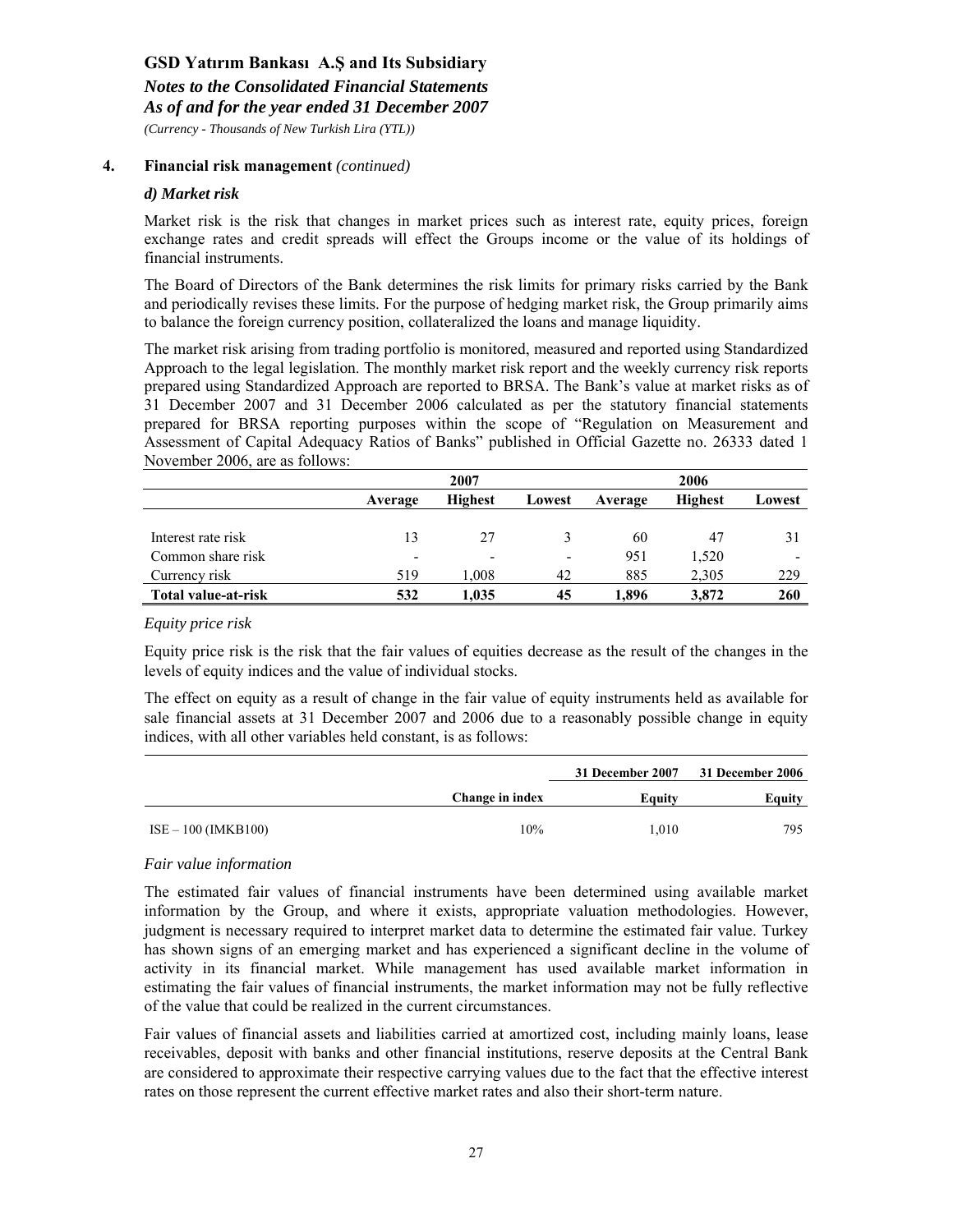*Notes to the Consolidated Financial Statements As of and for the year ended 31 December 2007* 

*(Currency - Thousands of New Turkish Lira (YTL))* 

# **4. Financial risk management** *(continued)*

#### **e) Currency risk**

The Group takes on exposure to effects of fluctuations in the prevailing foreign currency exchange rates on its financial position and cash flows. Foreign currency risk indicates the possibility of the potential losses that the Group is subject to due to the exchange rate movements in the market. The Group does not prefer to carry foreign currency risk and holds foreign currency asset and liability items together with derivatives in balance against the foreign currency risk.

The Group manages foreign currency risk by weekly Asset and Liability Committee meetings, comprising members of senior management of the Bank and through limits on the positions which can be taken by the Bank's treasury and securities trading divisions.

The concentrations of assets, liabilities and off balance sheet items are as follows:

|                                                       | <b>EURO</b> | <b>USD</b> | Yen                      | Other<br>FC                  | <b>Total</b> |
|-------------------------------------------------------|-------------|------------|--------------------------|------------------------------|--------------|
| <b>Assets</b>                                         |             |            |                          |                              |              |
| Cash and balances with the Central Bank               |             | 3,712      |                          |                              | 3,712        |
| Deposits with banks and other financial institutions  | 141         | 9,467      | 30                       | 24                           | 9,662        |
| Financial assets at fair value through profit or loss |             |            |                          |                              |              |
| Investment securities                                 |             |            |                          |                              |              |
| Loans and advances                                    | 5,105       | 18,975     |                          |                              |              |
| Derivative financial instruments                      |             |            |                          | $\overline{\phantom{a}}$     | 24,080       |
| Other assets                                          |             |            |                          |                              |              |
| <b>Total assets</b>                                   | 1,556       | 1          |                          |                              | 1,557        |
|                                                       | 6,802       | 32,155     | 30                       | 24                           | 39,011       |
|                                                       |             |            |                          |                              |              |
| <b>Liabilities</b>                                    |             |            |                          |                              |              |
| Current accounts of loan customers                    | 649         | 8,525      |                          |                              | 9,174        |
| Other money market deposits                           |             |            |                          |                              |              |
| Funds borrowed                                        | 6,103       | 30,175     |                          | 1                            | 36,279       |
| Other liabilities                                     |             | 217        |                          | 1                            | 218          |
| <b>Total liabilities</b>                              | 6,752       | 38,917     | $\blacksquare$           | $\mathbf{2}$                 | 45,671       |
|                                                       |             |            |                          |                              |              |
| Net on balance sheet position                         | 50          | (6,762)    | 30                       | 22                           | (6,660)      |
| Net off balance sheet position                        |             | 6,638      |                          |                              | 6,638        |
| Derivative financial assets                           |             | 12,229     |                          |                              | 12,229       |
| Derivative financial liabilities                      |             | 5,591      |                          |                              | 5,591        |
| Non-cash loans                                        | 25,642      | 14,061     | $\overline{\phantom{a}}$ | 5,757                        | 45,460       |
|                                                       |             |            |                          |                              |              |
| Prior period                                          |             |            |                          |                              |              |
| Total assets                                          | 7,837       | 23,585     | 34                       | 69                           | 31,525       |
| Total liabilities                                     | 7,651       | 22,954     |                          | $\qquad \qquad \blacksquare$ | 30,605       |
| Net on balance sheet position                         | 186         | 631        | 34                       | 69                           | 920          |
| Net off balance sheet position                        |             |            |                          |                              |              |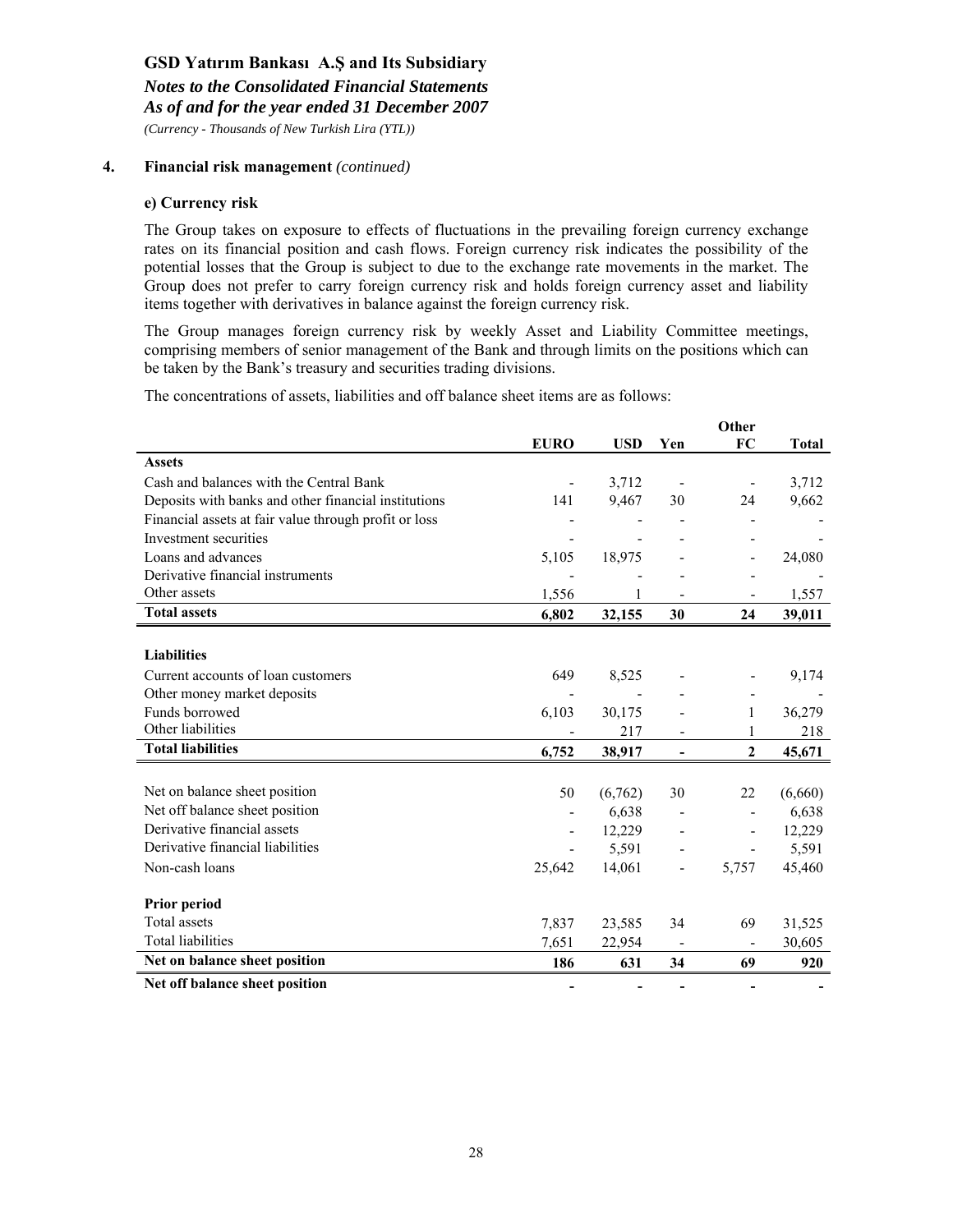*Notes to the Consolidated Financial Statements As of and for the year ended 31 December 2007* 

*(Currency - Thousands of New Turkish Lira (YTL))* 

## **4. Financial risk management** *(continued)*

**e) Currency risk** *(continued)*

## **Sensitivity analysis**

A 10 percent weakening of YTL against the foreign currencies at 31 December 2007 and 2006 would have decreased equity and profit or loss by the amounts shown below. This analysis assumes that all other variables, in particular interest rates, remain constant. The analysis is performed on the same basis for 2006.

|                  | 31 December 2007 |                       | 31 December 2006 |                       |
|------------------|------------------|-----------------------|------------------|-----------------------|
|                  | Equity*          | <b>Profit or loss</b> | Equity*          | <b>Profit or loss</b> |
|                  |                  |                       |                  |                       |
| <b>USD</b>       | [12]             | (12)                  | 63               | 63                    |
| Euro             |                  |                       | 19               | 19                    |
| Other currencies |                  |                       | 10               | 10                    |
| <b>Total</b>     |                  |                       | 92               | 92                    |

(\*) Equity effect also includes profit or loss effect of 10% devaluation of YTL against related currencies.

A 10 percent strengthening of the YTL against the foreign currencies at 31 December 2007 and 2006 would have had the equal but opposite effect on the above currencies to the amounts shown above, on the basis that all other variables remain constant.

# **f) Interest rate risk**

Interest rate risk arises from the possibility that changes in interest rates will affect the value of financial instruments and cash flows. The Group is exposed to interest rate risk as a result of mismatches or gaps in the amounts of assets and liabilities and off balance sheet instruments that mature or reprice in a given period. The Group manages this risk by matching the repricing of assets and liabilities through risk management strategies.

A substantial majority of the Group's assets and liabilities reprice within three months. Accordingly, there is a limited exposure to interest rate risk.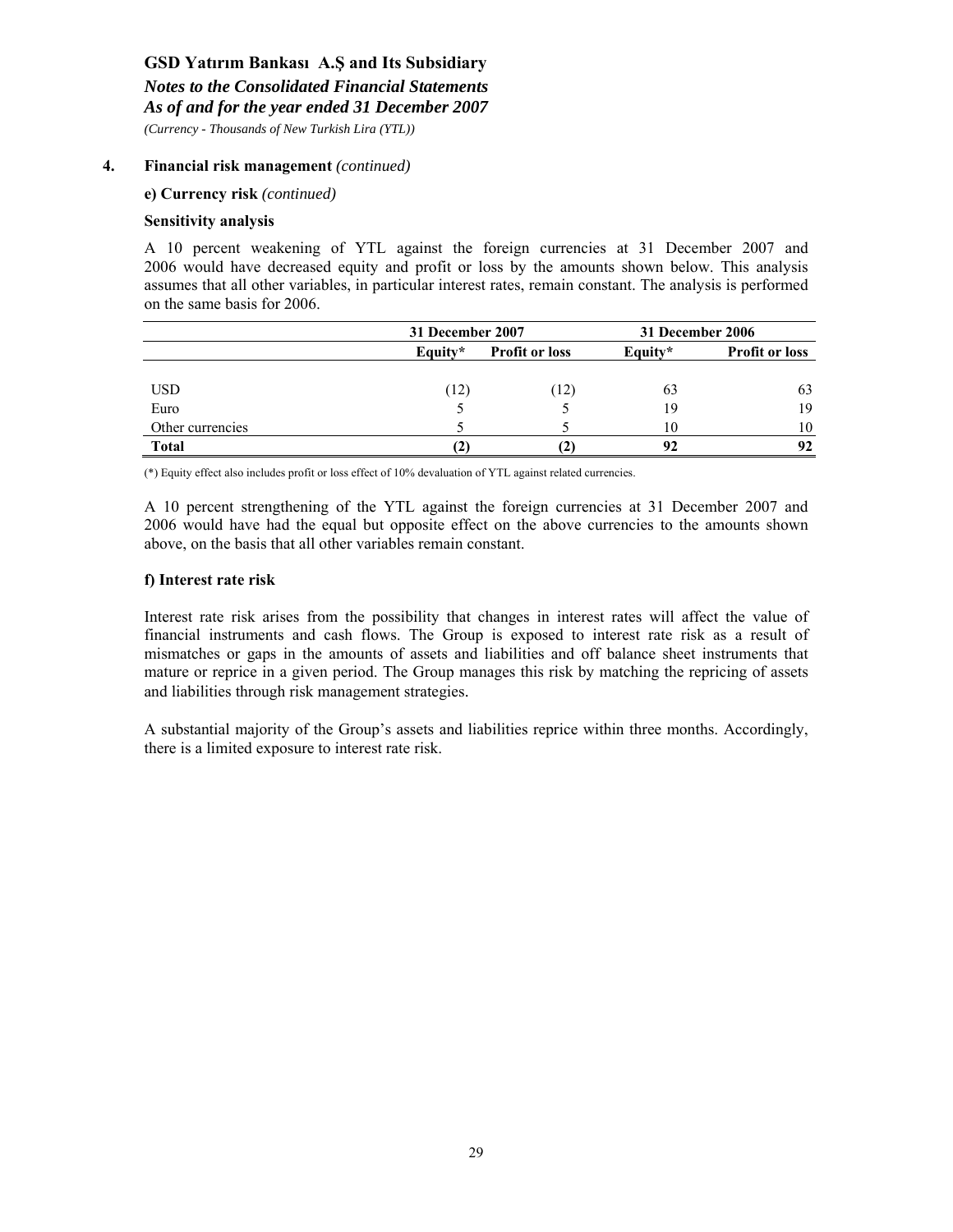*Notes to the Consolidated Financial Statements As of and for the year ended 31 December 2007* 

*(Currency - Thousands of New Turkish Lira (YTL))* 

# **4. Financial risk management** *(continued)*

#### **f) Interest rate risk** *(continued)*

The table below summarizes the Group's exposure to interest rate risk on the basis of the remaining period at the balance sheet date to the repricing date.

| 31 December 2007                                         | Up to 1<br>Month         | $1 - 3$<br><b>Months</b> | $3 - 12$<br><b>Months</b> | $1 - 5$<br>Years         | 5 Years<br>and Over | <b>Non Interest</b><br><b>Bearing</b> | Total   |
|----------------------------------------------------------|--------------------------|--------------------------|---------------------------|--------------------------|---------------------|---------------------------------------|---------|
| <b>Assets</b>                                            |                          |                          |                           |                          |                     |                                       |         |
| Cash and balances with the Central<br>Bank               | 11,278                   |                          |                           |                          |                     | 131                                   | 11,409  |
| Loans and advances to banks                              | 9,062                    | 160                      |                           |                          |                     | 471                                   | 9,693   |
| Financial assets at fair value through<br>profit or loss | $\overline{a}$           |                          | 460                       |                          |                     | 21                                    | 481     |
| Minimum lease payments receivable                        | 96                       | 278                      | 1,174                     | 8                        |                     | $\overline{\phantom{a}}$              | 1,556   |
| Investment securities                                    | $\overline{\phantom{a}}$ |                          | $\overline{\phantom{a}}$  | $\overline{\phantom{a}}$ |                     | 10,102                                | 10,102  |
| Loans and advances to customers                          | 84,228                   | 22,356                   | 19,316                    | 95                       |                     | $(254)*$                              | 125,741 |
| Other assets                                             |                          |                          |                           | $\overline{\phantom{a}}$ |                     | 923                                   | 923     |
| <b>Total assets</b>                                      | 104,664                  | 22,794                   | 20,950                    | 103                      |                     | 11,394                                | 159,905 |
| <b>Liabilities</b>                                       |                          |                          |                           |                          |                     |                                       |         |
| Current accounts of loan customers                       | 16,962                   | 20,163                   |                           |                          |                     | 4,495                                 | 41,620  |
| Other money market deposits                              |                          |                          |                           |                          |                     |                                       |         |
| Marketable securities issued                             |                          |                          |                           |                          |                     |                                       |         |
| Funds borrowed                                           | 29,351                   | 1,315                    | 26,940                    |                          |                     |                                       | 57,606  |
| Other liabilities                                        |                          |                          |                           |                          |                     | 60,679                                | 60,679  |
| <b>Total liabilities</b>                                 | 46,313                   | 21,478                   | 26,940                    |                          |                     | 65,174                                | 159,905 |
| Balance sheet interest sensitivity gap                   | 58,351                   | 1,316                    | (5,990)                   | 103                      |                     | (53,780)                              |         |

\* Includes net of non performing loans amounting YTL 2,272 and allowance for loan losses YTL 2,526.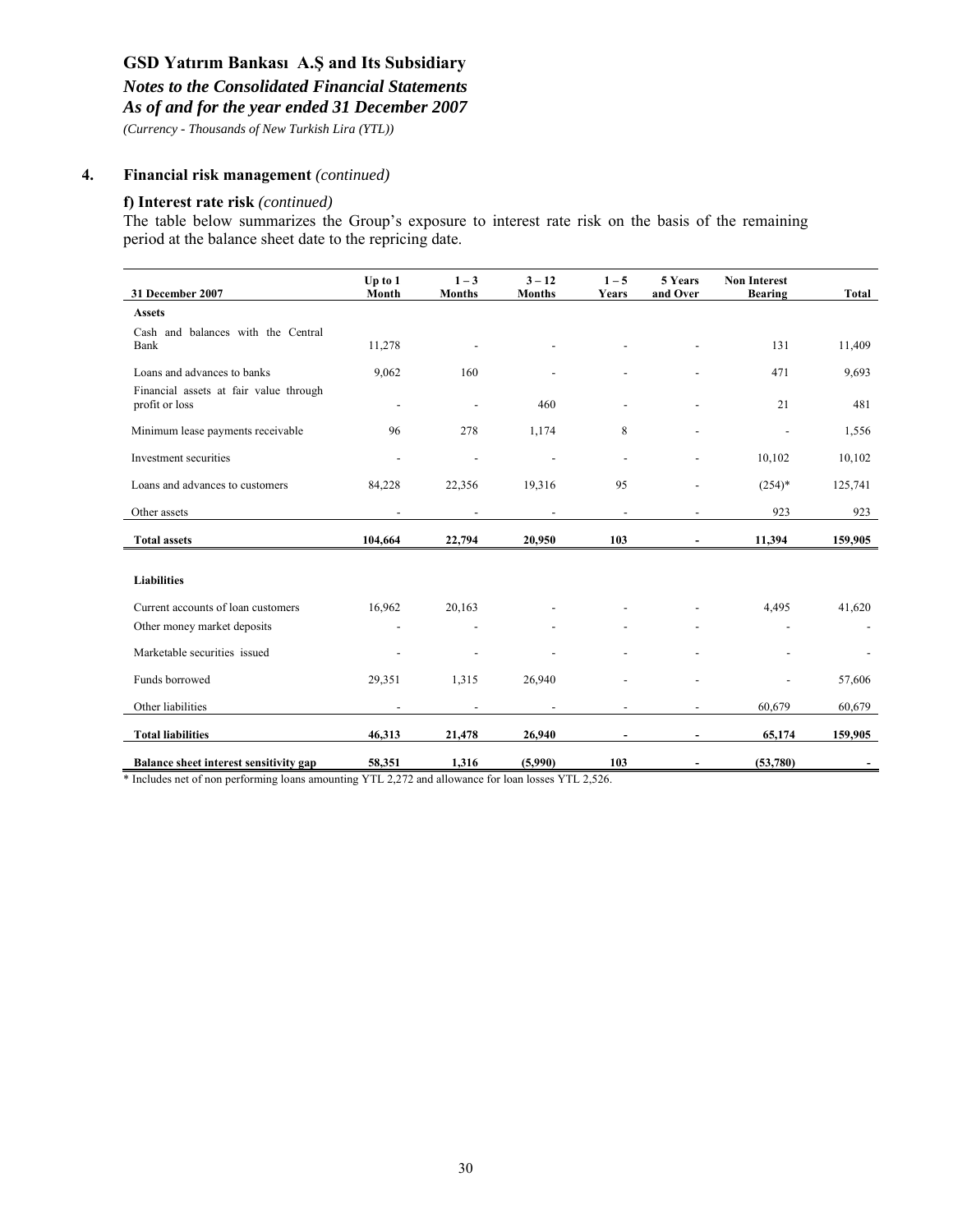# *Notes to the Consolidated Financial Statements As of and for the year ended 31 December 2007*

*(Currency - Thousands of New Turkish Lira (YTL))* 

# **4. Financial risk management** *(continued)*

#### **f) Interest rate risk** *(continued)*

| 31 December 2006                                         | Up to 1<br>Month         | $1 - 3$<br><b>Months</b> | $3 - 12$<br><b>Months</b> | $1 - 5$<br>Years         | 5 Years<br>and Over      | <b>Non-Interest</b><br><b>Bearing</b> | Total  |
|----------------------------------------------------------|--------------------------|--------------------------|---------------------------|--------------------------|--------------------------|---------------------------------------|--------|
| <b>Assets</b>                                            |                          |                          |                           |                          |                          |                                       |        |
| Cash and balances with the Central<br>Bank               | $\overline{\phantom{a}}$ | 1,311                    |                           |                          |                          | 560                                   | 1,871  |
| Loans and advances to banks                              | 8,322                    |                          |                           |                          |                          |                                       | 8,322  |
| Financial assets at fair value through<br>profit or loss | $\overline{\phantom{a}}$ | 2,422                    | 5,069                     |                          |                          |                                       | 7,491  |
| Minimum lease payments receivable                        | 149                      | 373                      | 1,406                     | 1,684                    |                          | $\overline{a}$                        | 3,612  |
| Investment securities                                    | $\overline{\phantom{0}}$ | $\overline{\phantom{a}}$ | $\overline{\phantom{a}}$  | $\overline{\phantom{a}}$ |                          | 7,947                                 | 7,947  |
| Loans and advances to customers                          | 16,005                   | 15,825                   | 20,418                    | 6,485                    |                          | 4,084*                                | 62,817 |
| Other assets                                             | $\overline{\phantom{a}}$ | $\blacksquare$           | $\overline{\phantom{a}}$  | $\overline{\phantom{a}}$ | $\overline{\phantom{a}}$ | 1,223                                 | 1,223  |
| <b>Total assets</b>                                      | 24,476                   | 19,931                   | 26,893                    | 8,169                    | -                        | 13,814                                | 93,283 |
| <b>Liabilities</b>                                       |                          |                          |                           |                          |                          |                                       |        |
| Current accounts of loan customers                       |                          |                          |                           |                          |                          | 949                                   | 949    |
| Other money market deposits                              | 6,289                    |                          |                           |                          |                          | $\overline{\phantom{a}}$              | 6,289  |
| Miscellaneous payables                                   |                          |                          |                           |                          |                          | 24                                    | 24     |
| Marketable securities issued                             |                          |                          |                           |                          |                          |                                       |        |
| Funds borrowed                                           | 20,607                   | 2,768                    | 10,114                    | 1,546                    |                          | $\overline{a}$                        | 35,035 |
| Other liabilities                                        | 593                      | $\overline{\phantom{a}}$ |                           |                          | $\overline{a}$           | 50,393                                | 50,986 |
| <b>Total liabilities</b>                                 | 27,489                   | 2,768                    | 10,114                    | 1,546                    | $\overline{\phantom{0}}$ | 51,366                                | 93,283 |
| Balance sheet interest sensitivity<br>gap                | (3,013)                  | 17.163                   | 16,779                    | 6.623                    |                          | (37, 552)                             |        |

\* Includes net of non performing loans amounting YTL 7,020 and allowance for loan losses YTL 2,936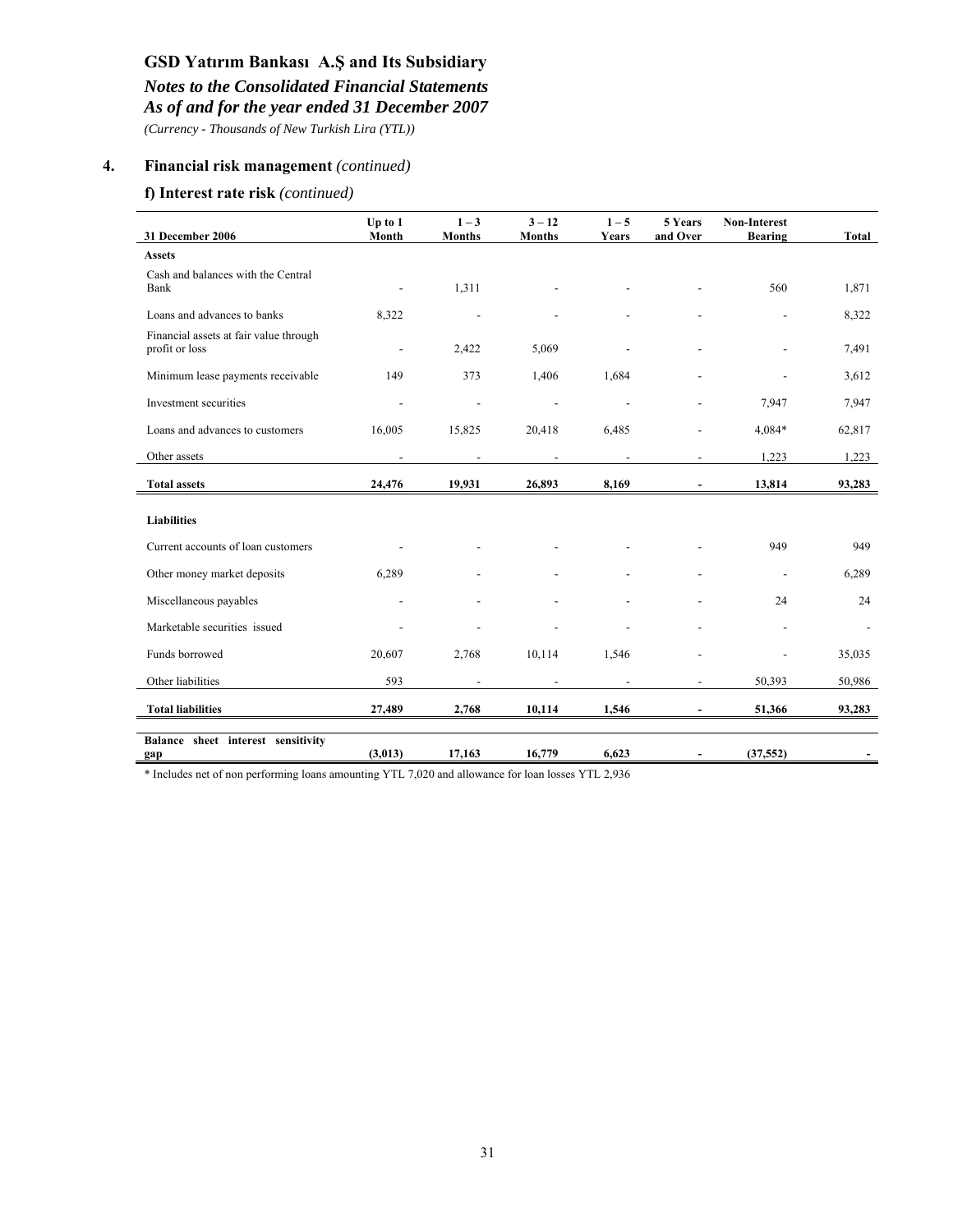*Notes to the Consolidated Financial Statements As of and for the year ended 31 December 2007* 

*(Currency - Thousands of New Turkish Lira (YTL))* 

#### **4. Financial risk management** *(continued)*

## **f) Interest rate risk** *(continued*

The sensitivity of the statement of income is the effect of the assumed changes in interest rates on the net interest income for the year based on the floating rate non-trading financial assets and financial liabilities held at 31 December 2007. This analysis assumes that all other variables, in particular foreign currency rates, remain constant. This analysis is performed on the same basis for 31 December 2006. The following tables also include the sensitivity of trading portfolio of the Group.

|                                                                       | <b>Profit or loss</b> |                 | Equity $(*)$    |                 |
|-----------------------------------------------------------------------|-----------------------|-----------------|-----------------|-----------------|
| 31 December 2007                                                      | 100 bp increase       | 100 bp decrease | 100 bp increase | 100 bp decrease |
| Financial assets at fair value through profit                         |                       |                 |                 |                 |
| or loss                                                               | (2)                   | 2               | (2)             | 2               |
| Floating rate financial assets                                        |                       |                 |                 |                 |
| Floating rate financial liabilities                                   | (13)                  | 13              | (13)            | 13              |
| Total, net                                                            | (15)                  | 15              | (15)            | 15              |
|                                                                       |                       |                 |                 |                 |
|                                                                       | <b>Profit or loss</b> |                 | Equity $(*)$    |                 |
| 31 December 2006                                                      | 100 bp increase       | 100 bp decrease | 100 bp increase | 100 bp decrease |
|                                                                       |                       |                 |                 |                 |
| Financial assets at fair value through profit                         |                       |                 |                 |                 |
| or loss                                                               | (15)                  | 13              | (15)            | 13              |
| Floating rate financial assets<br>Floating rate financial liabilities |                       |                 |                 | (7)             |

(\*) Equity effect also includes profit or loss effect of 100 bp increase or decrease in interest rates.

#### **g) Operational Risk**

Operational risk is the risk of direct or indirect loss arising from a wide variety of causes associated with the Bank's processes, personnel, technology and infrastructure, and from external factors other than credit, market and liquidity risks such as those arising from legal and regulatory requirements and generally accepted standards of corporate behavior. Operational risks arise from all of the Bank's operations and are faced by all business entities.

The operational risk items in the Bank are determined in accordance with the definition of operational risk by considering the whole processes, products and departments. The control areas are set for operational risks within the Bank and all operational risks are followed by assigning the risks to these control areas. In this context, appropriate monitoring methodology is developed for each control area that covers all operational risks and control frequencies are determined.

The Bank calculated the value at operational risk in accordance with the "Computation of Value of Operational Risk" of the circular, "Regulation Regarding Measurement and Assessment of Capital Adequacy Ratios of Banks" published in the Official Gazette dated 1 November 2006, using gross profit of the last three years 2004, 2005 and 2006. The amount calculated as YTL 15,752 as of 31 December 2007 represents the operational risk that the Bank may expose and the amount of minimum capital requirement to eliminate this risk.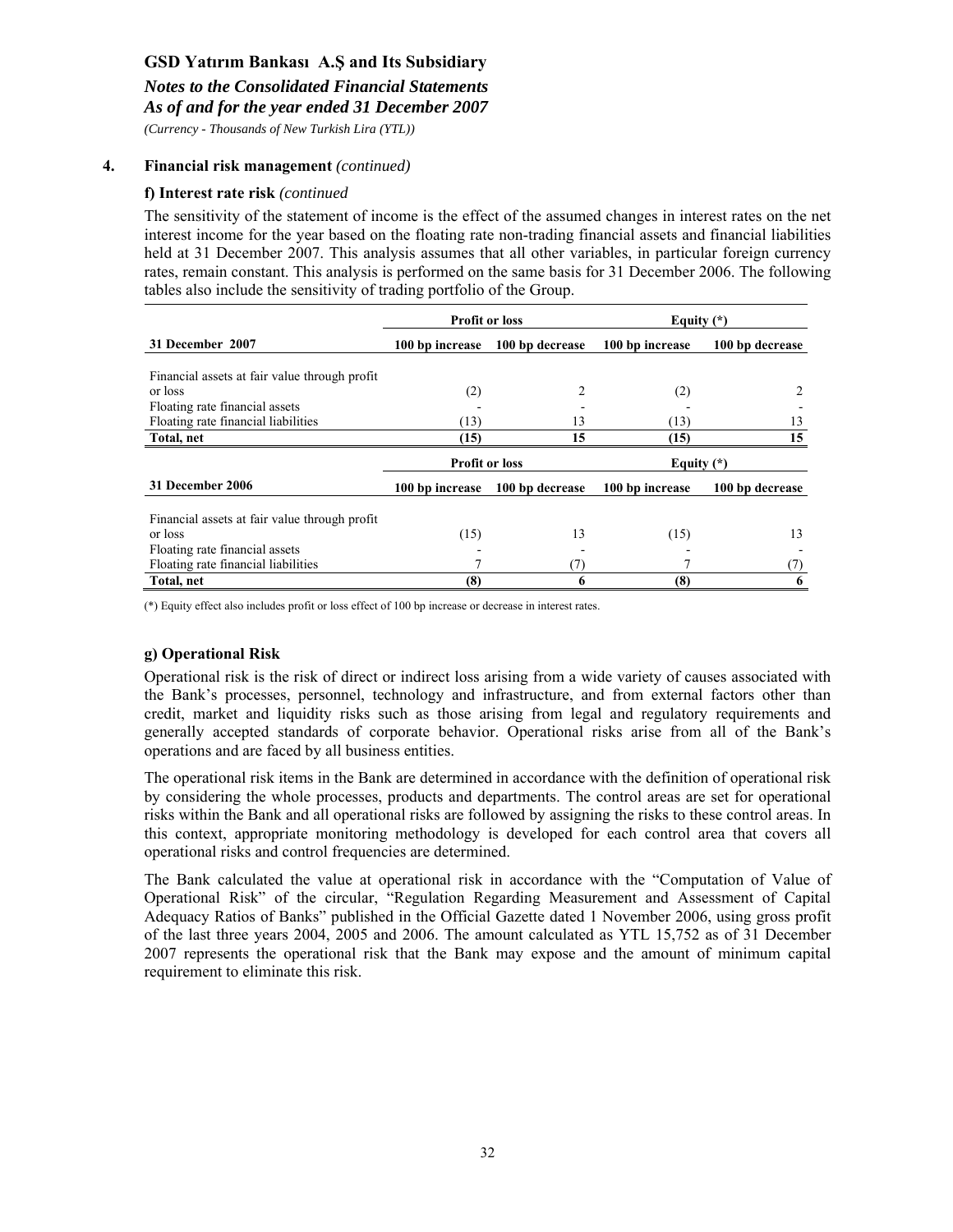*Notes to the Consolidated Financial Statements As of and for the year ended 31 December 2007* 

*(Currency - Thousands of New Turkish Lira (YTL))* 

## **4. Financial risk management** *(continued)*

## **h) Capital Management**

BRSA, the regulator body of the banking industry sets and monitors capital requirements for the Bank. In implementing current capital requirements, BRSA requires the banks to maintain a prescribed ratio of minimum 8% of total capital to total risk-weighted assets.

The Bank is consolidated regulatory capital is analyzed into two tiers:

- Tier 1 capital, capital is composed of the total amount of paid up capital, legal, voluntary and extra reserves, profits for the period after tax provisions and profits for previous years. The total amount of banks' losses for the period and losses for previous years is taken into account as a deduction item, in the calculation of tier 1 capital.
- Tier 2 capital, is composed of the total amount of general provisions for credits, fixed assets revaluation fund, revaluation of available-for-sale financial assets and equity investments, subordinated loans received, free reserves set aside for contingencies and the fund for increase in the value of securities.

Banking operations are categorized as either trading book or banking book, and risk-weighted assets are determined according to specified requirements that seek to reflect the varying levels of risk attached to assets and off-balance sheet exposures. Operational risk capital requirement as of 31 December 2007 is calculated using Basic Indicator Approach and included in the capital adequacy calculations.

The Bank's policy is to maintain a strong capital base so as to maintain investor, creditor and market confidence and to sustain future development of the business.

The Bank and its individually regulated operations have complied with externally imposed capital requirements throughout the period.

There have been no material changes in the Bank's management of capital during the period.

The Bank's capital position at 31 December 2007 and 2006 is as follows:

|                                                                               |         | 31 December 2007 31 December 2006 |
|-------------------------------------------------------------------------------|---------|-----------------------------------|
|                                                                               |         |                                   |
| Tier 1 capital                                                                | 53,912  | 45,736                            |
| Tier 2 capital                                                                | 57,192  | 47,364                            |
| Deductions from capital                                                       | (406)   | (105)                             |
| Total regulatory capital                                                      | 56,786  | 47,259                            |
|                                                                               |         |                                   |
| Risk-weighted assets                                                          | 169,526 | 110,533                           |
| Value at market risk                                                          | 588     | 3,250                             |
| Operational risk                                                              | 15,752  |                                   |
| Capital ratios                                                                |         |                                   |
| Total regulatory capital expressed as a percentage of total risk-weighted     |         |                                   |
| assets, value at market risk and operational risk                             | 30.55   | 41.53                             |
| Total tier 1 capital expressed as a percentage of risk-weighted assets, value |         |                                   |
| at market risk and operational risk                                           | 29.01   | 40.20                             |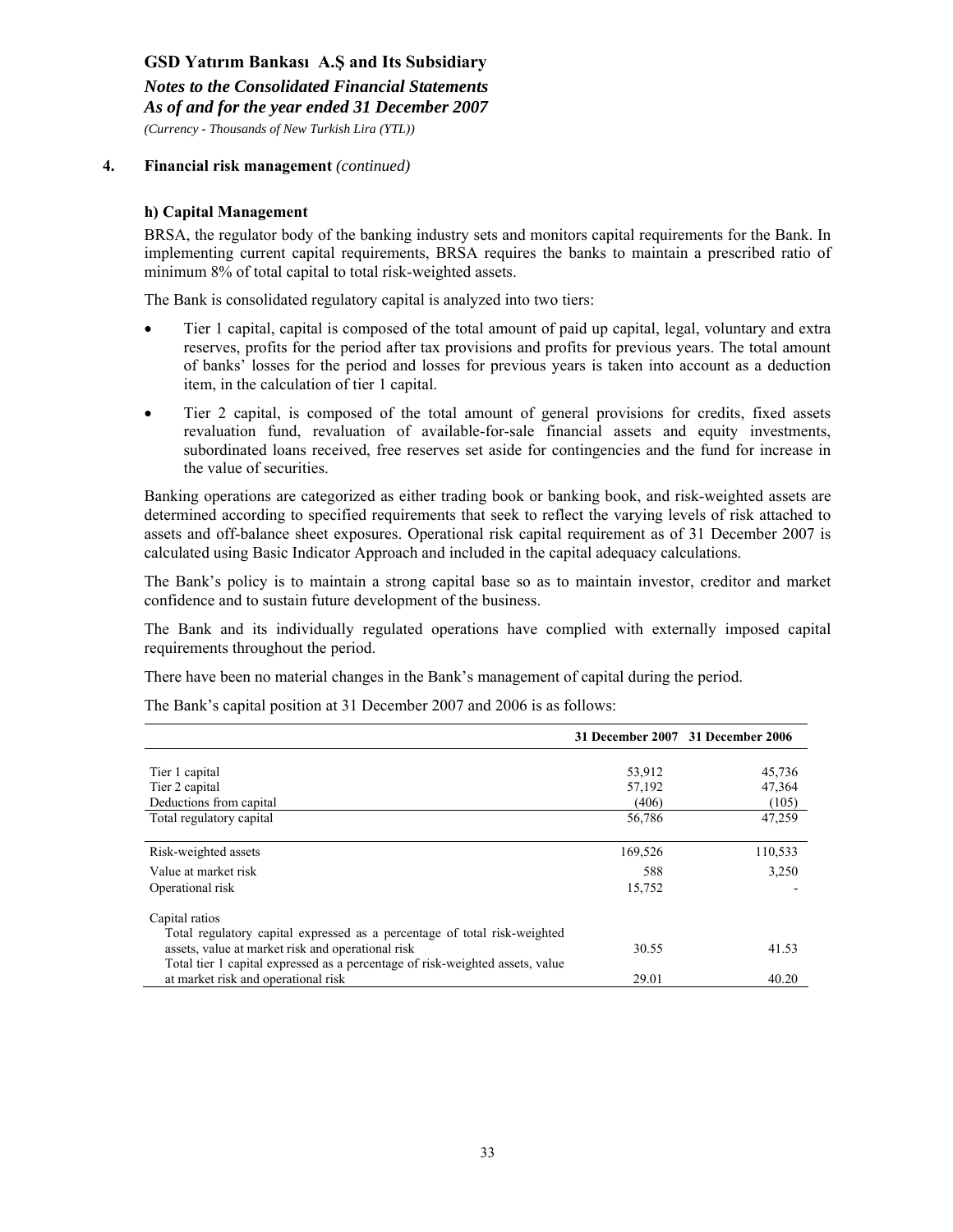# *Notes to the Consolidated Financial Statements As of and for the year ended 31 December 2007*

*(Currency - Thousands of New Turkish Lira (YTL))* 

# **5. Net Fee And Commission Income**

| <b>Fee and Commission Income</b>             | 2007  | 2006 |
|----------------------------------------------|-------|------|
|                                              |       |      |
| Fee and commission income on non cash loans  | 853   | 743  |
| Fee on banking service                       | 565   | 216  |
| Other fees and commissions                   | 146   |      |
| <b>Total Fee and Commission Income</b>       | 1,564 | 959  |
|                                              |       |      |
| <b>Fee and Commission Expense</b>            |       |      |
| Fee and commission expense on banks          | 51    | 112  |
| Fee and commission expense on bonds          | 35    | 5    |
| Fee and commission expense on funds borrowed | 12    |      |
| Other                                        | 43    | 24   |
| <b>Total Fee and Commission Expense</b>      | 141   | 141  |
| Net fee and commission income                | 1,423 | 818  |

| <b>Trading gain/loss</b>             | 2007  | 2006 |
|--------------------------------------|-------|------|
| Gain on trading account securities   |       |      |
| Derivative financial transactions    | 2,945 |      |
| Other                                |       |      |
| $Gain (+)$                           | 2,945 | 16   |
| Losses on trading account securities |       |      |
| Derivative financial transactions    | 3,134 | 29   |
| Other                                | 50    |      |
| Loss $(-)$                           | 3,184 | 29   |
| Trading gain/loss, net               | (239) | (13) |

# **7. Other operating income**

Other operating income is comprised of other non interest income gained from banking services (treasury transactions, fund management etc.). During 2007, other operating income gained from above transactions is 418 YTL (2006: 384 YTL).

## **8. Salaries and Employee Benefits**

| <b>Salaries and Employee Benefits</b>       | 2007  | 2006  |
|---------------------------------------------|-------|-------|
| Wages and salaries                          | 2,674 | 1,703 |
| Bonus provision                             | 221   |       |
| Provision for employee termination benefits | (63)  | (174) |
| Social security premiums                    | 301   | 189   |
| Provision for vacation pay liability        | 39    | 69    |
| Other fringe benefits                       | 301   | 90    |
| <b>Total</b>                                | 3,473 | 1.877 |

The numbers of employees for the years 2007 and 2006 are 50 and 28, respectively.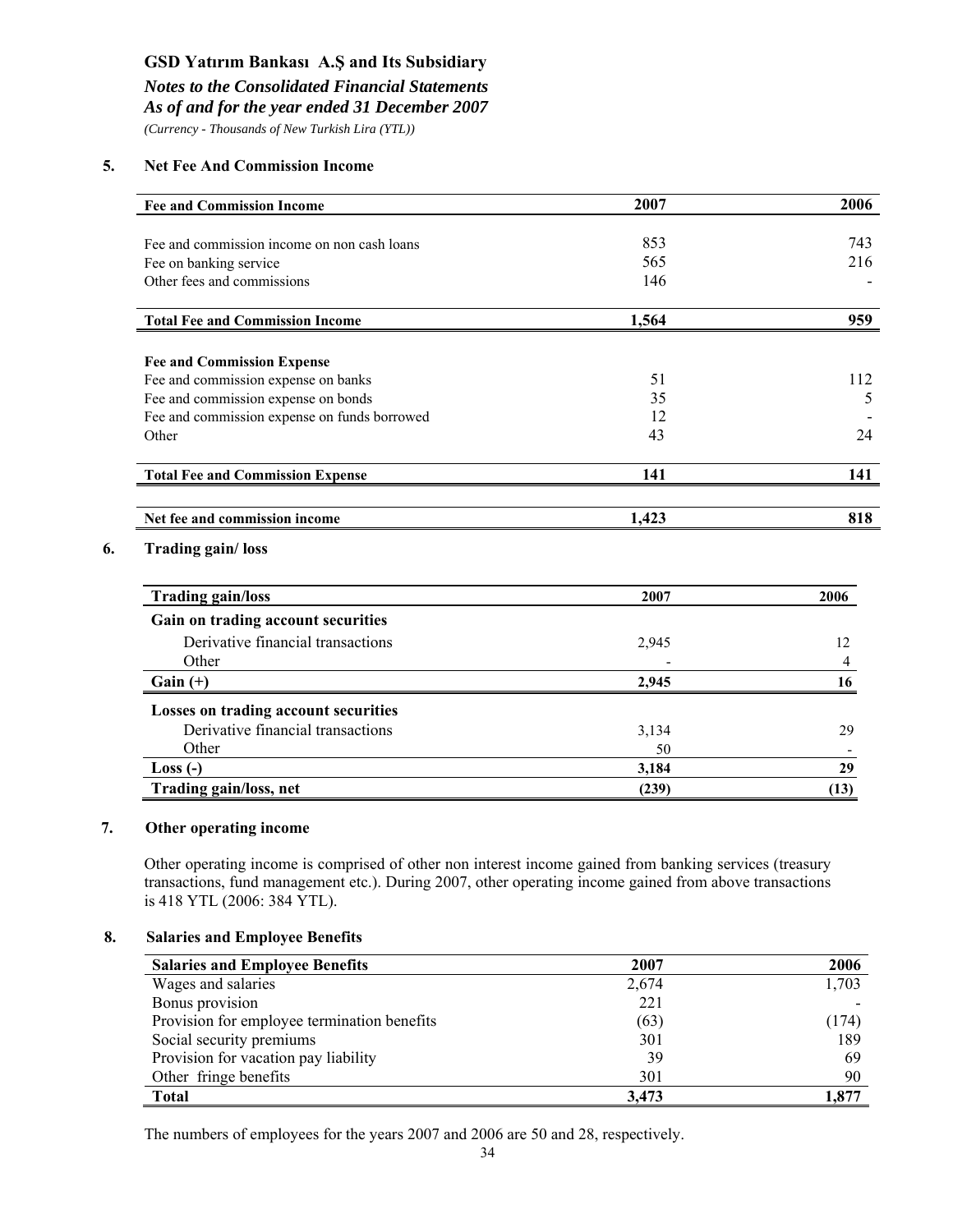# *Notes to the Consolidated Financial Statements As of and for the year ended 31 December 2007*

*(Currency - Thousands of New Turkish Lira (YTL))* 

# **9. Other operating expenses**

| <b>Other Operating Expense</b>        | 31 December 2007 | 31 December 2006 |
|---------------------------------------|------------------|------------------|
|                                       |                  |                  |
| Utilities expense                     | 586              | 532              |
| Rent expenses                         | 387              | 277              |
| Taxes and duties other than on income | 230              | 173              |
| On line data expenses                 | 122              | 205              |
| Auditing and consulting expenses      | 108              | 139              |
| Subscription and membership fees      | 130              | 22               |
| Other                                 | 252              |                  |
| <b>Total</b>                          | 1,815            | 1,348            |

#### **10. Income taxes expense**

In accordance with Article No. 32 of the new Corporate Tax Law no.5520 published in the Official Gazette no.26205 dated 21 June 2006, the corporate tax rate is reduced from 30% to 20%. Accordingly, effective from 1 January 2006, statutory income is subject to corporate tax at 20%. This rate is applied to accounting income modified for certain exemptions (like dividend income) and deductions (like investment incentives), and additions for certain non-tax deductible expenses and allowances for tax purposes. If there is no dividend distribution planned, no further tax charges are made.

Dividends paid to the resident institutions and the institutions working through local offices or representatives are not subject to withholding tax. As per the decision no.2006/10731 of the Council of Ministers published in the Official Gazette no.26237 dated 23 July 2006, certain duty rates included in the articles no.15 and 30 of the new Corporate Tax Law no.5520 are revised. Accordingly, the withholding tax rate on the dividend payments other than the ones paid to the non-resident institutions generating income in Turkey through their operations or permanent representatives and the resident institutions, increased to 15% from 10%. In applying the withholding tax rates on dividend payments to the nonresident institutions and the individuals, the withholding tax rates covered in the related Double Tax Treaty Agreements are taken into account. Appropriation of the retained earnings to capital is not considered as profit distribution and therefore is not subject to withholding tax.

The prepaid taxes are calculated and paid at the rates valid for the earnings of the related years. The payments can be deducted from the annual corporate tax calculated for the whole year earnings.

In accordance with the tax legislation, tax losses can be carried forward to offset against future taxable income for up to five years. Tax losses cannot be carried back to offset profits from previous periods.

In Turkey, there is no procedure for a final and definite agreement on tax assessments. Companies file their tax returns with their tax offices by the end of 25th of the fourth month following the close of the accounting period to which they relate. Tax returns are open for five years from the beginning of the year that follows the date of filing during which time the tax authorities have the right to audit tax returns, and the related accounting records on which they are based, and may issue re-assessments based on their findings.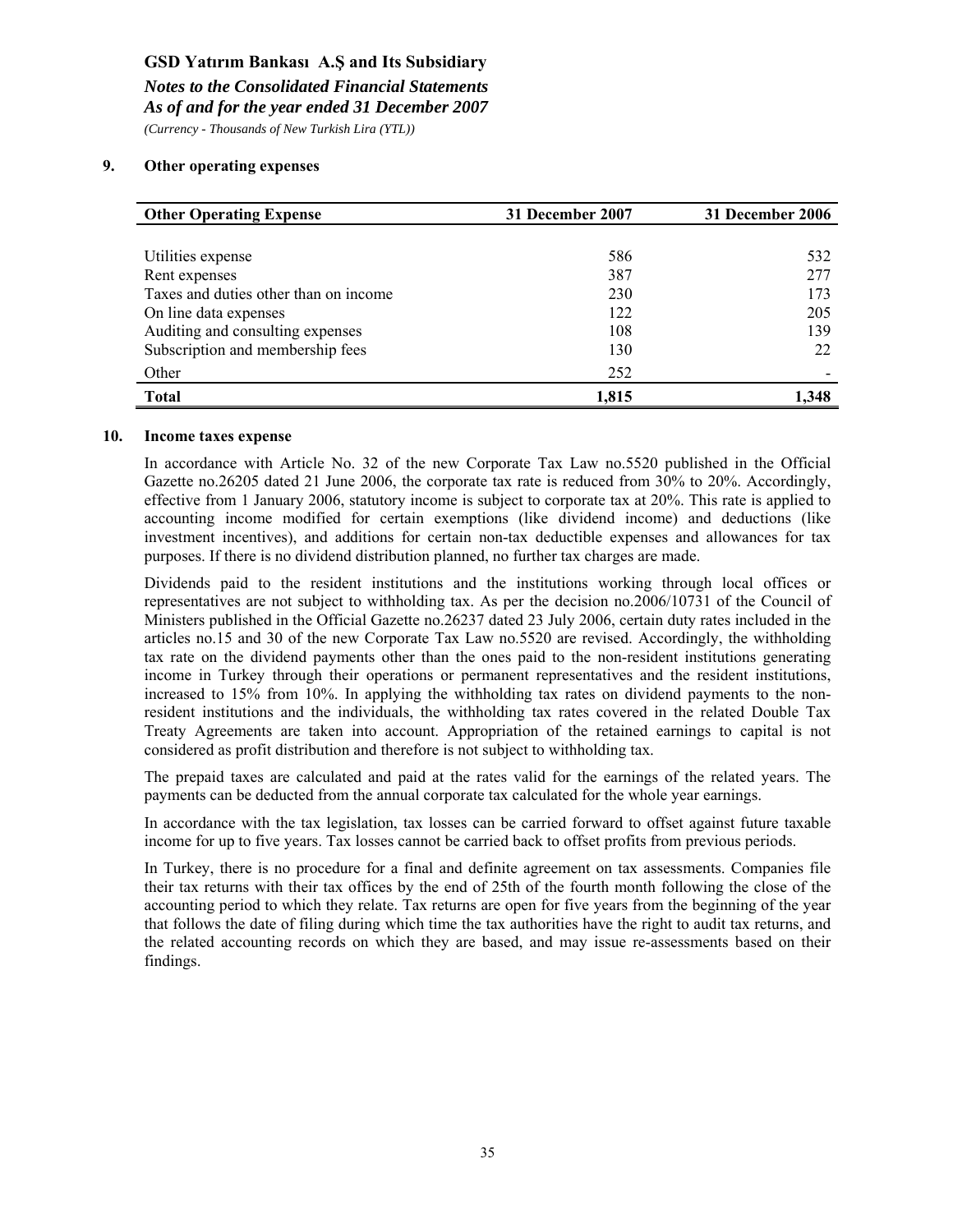# *Notes to the Consolidated Financial Statements As of and for the year ended 31 December 2007*

*(Currency - Thousands of New Turkish Lira (YTL))* 

#### **10. Income taxes expense** *(continued)*

As at 31 December 2007 and 2006, prepaid income taxes are netted off with the current tax liability as stated below:

| Income taxes expense |         | 31 December 2007 31 December 2006 |
|----------------------|---------|-----------------------------------|
| Income tax liability | 2,360   | 1.100                             |
| Prepaid income tax   | (1.723) | [60]                              |
| Income taxes payable | 637     | 499                               |

#### **Income tax recognized in the income statement**

The components of income tax expense for the years ended 31 December 2007 and 2006 are:

| Income tax recognized in the income statement       | 2007                  | 2006  |
|-----------------------------------------------------|-----------------------|-------|
| Current tax                                         |                       |       |
| Current income tax                                  | 2,360                 | 1,100 |
| Deferred income tax                                 |                       |       |
| Relating to origination and reversal of temporary   |                       |       |
| differences                                         | $\langle 180 \rangle$ | 30    |
| Income tax expense reported in the income statement | 2,180                 | 1,130 |

#### **Reconciliation of effective tax rate**

Reconciliation between tax expense and the accounting profit multiplied by the statutory income tax rate of the Bank for the years ended 31 December 2007 and 2006 is as follows:

|                                        | 2007  | $\frac{6}{9}$ | 2006  | $\frac{0}{0}$ |
|----------------------------------------|-------|---------------|-------|---------------|
| <b>Profit before income tax</b>        | 9,039 |               | 6,158 |               |
| Taxes on income per statutory tax rate | 1,808 | 20.00         | 1,231 | 20.00         |
| Tax effect of foreign subsidiary       | (71)  | (0.79)        | (160) | (2.60)        |
| Effect of change in statutory tax rate |       |               | 59    | 0.95          |
| Tax effect of exempt items             | (75)  | (0.83)        |       |               |
| Tax effect of disallowable expenses    | 518   | 5.72          |       |               |
| Income tax expense                     | 2,180 | 24.12         | 1,130 | 18.35         |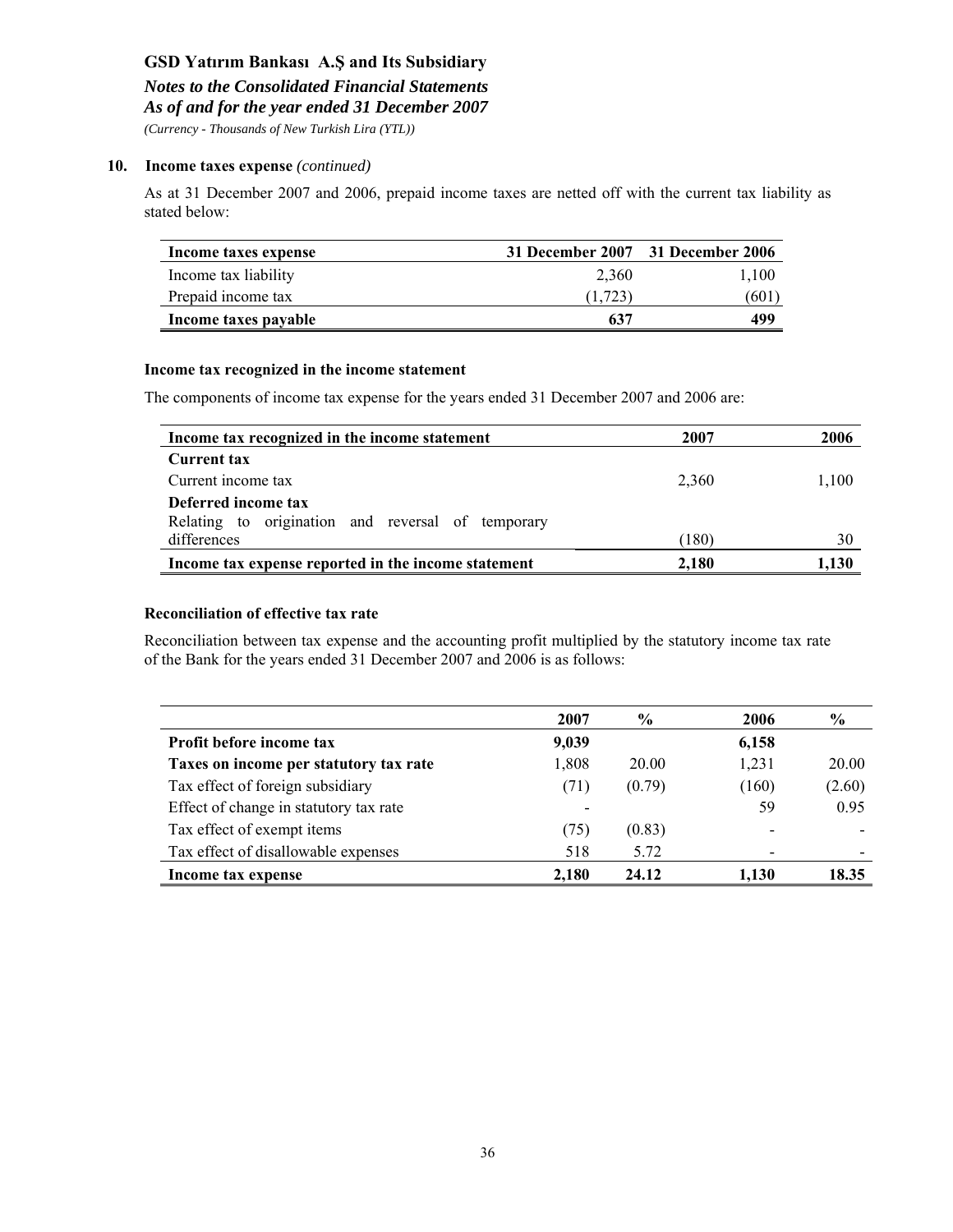## *Notes to the Consolidated Financial Statements As of and for the year ended 31 December 2007*

*(Currency - Thousands of New Turkish Lira (YTL))* 

# **11. Cash and cash equivalents**

Cash and cash equivalents include cash, due from banks and financial assets at fair value through profit or loss with original maturity periods of less than three months. Cash and cash equivalents included in the accompanying consolidated cash flow statements are as follows:

|                                                      | 31 December 2007 | <b>31 December 2006</b> |
|------------------------------------------------------|------------------|-------------------------|
| Cash on hand                                         | 131              |                         |
| Cash and balances with Central Bank                  | 8,578            | 574                     |
| Loans and advances to banks                          | 9,693            | 8,322                   |
| Cash and cash equivalents in the balance sheet       | 18,402           | 8,896                   |
| Less: Time deposits with original maturities of more |                  |                         |
| than three months and interest accruals              | (361)            | (44)                    |
| Cash and cash equivalents in the cash flow           |                  |                         |
| statement                                            | 18,041           | 8,852                   |

The effective interest rates on loans and advances to banks are as follows:

|                             |                          | 2007                           |                  | 2006                           |
|-----------------------------|--------------------------|--------------------------------|------------------|--------------------------------|
|                             |                          | <b>Effective Interest Rate</b> |                  | <b>Effective Interest Rate</b> |
|                             | <b>New</b>               |                                | <b>New</b>       |                                |
|                             | <b>Turkish</b>           | Foreign                        | <b>Turkish</b>   | Foreign                        |
|                             | Lira                     | Currency                       | Lira             | Currency                       |
|                             | $\overline{\phantom{0}}$ | USD 4.75%                      |                  |                                |
| Loans and advances to banks |                          | EUR 3.50%                      |                  | 2.25%                          |
| <b>Reserve deposits</b>     |                          |                                |                  |                                |
|                             |                          |                                | 31 December 2007 | 31 December 2006               |
| New Turkish Lira            |                          |                                |                  | 51                             |
| Foreign currency            |                          |                                | 2,700            | 1,247                          |

According to the regulations of the Central Bank of Turkish Republic (the "Central Bank"), banks are obliged to reserve a portion of certain liability accounts as specified in the related decree. Such mandatory reserves are not available for use in the Group's day to day operations.

**2,700 1,298**

As at 31 December 2007 and 2006, reserve deposit rates applicable for YTL and foreign currency liability accounts with the Turkish Central Bank are 11% and 6%, respectively. As at 31 December 2007 and 2006, reserve deposit rates applicable for resident and foreign currency liability of foreign subsidiary are 6% and 8%, respectively.

As at 31 December 2007, the interest rates applied for YTL and USD reserve deposits by the Turkish Central Bank are 11.81%, 1,95% for US Dollar and 1,80% for Euro  $(2006 - 13.12 \text{ % and } 2.52 \text{ %})$ , respectively. The interest rate applied for foreign subsidiary's reserve deposits is zero.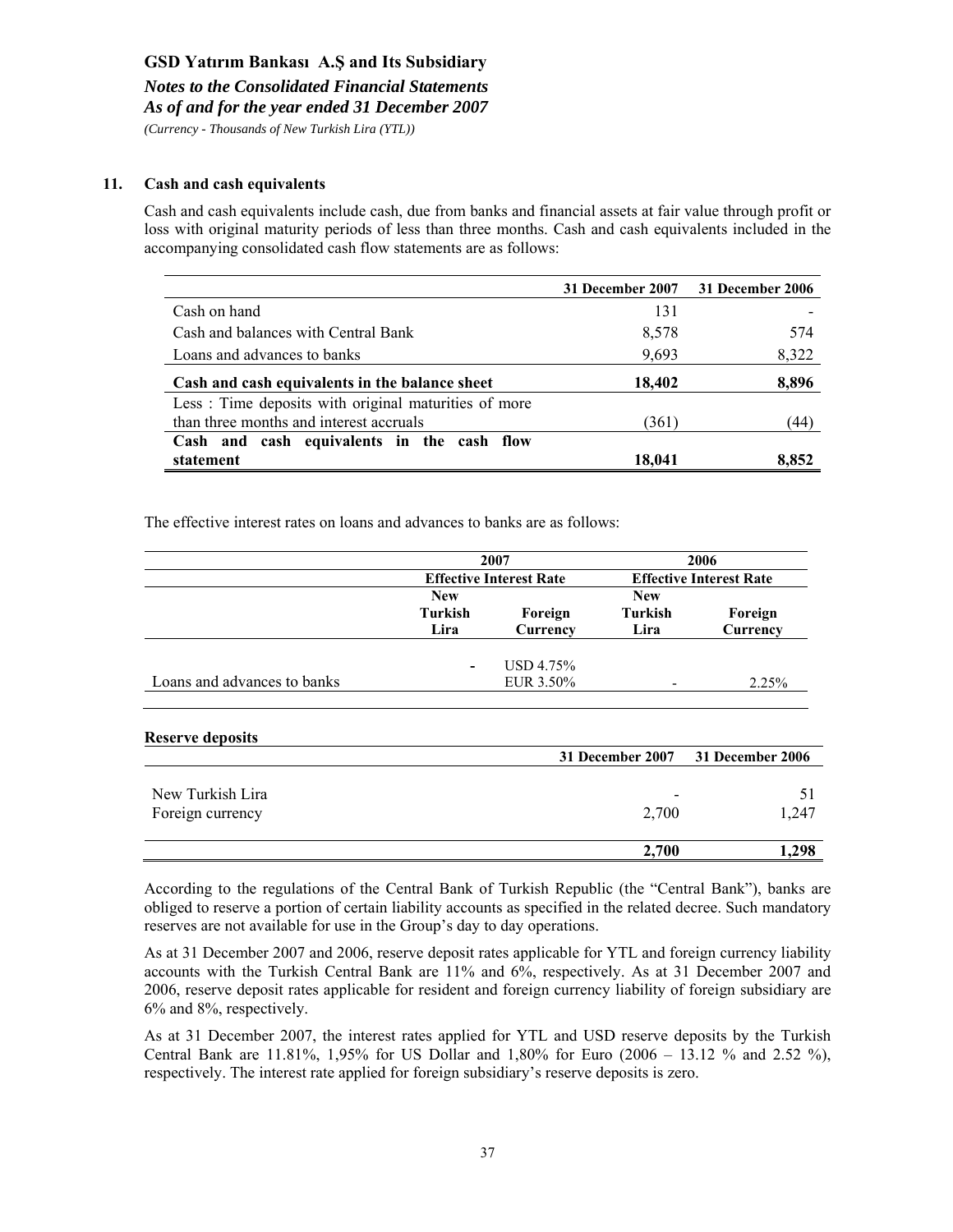*Notes to the Consolidated Financial Statements As of and for the year ended 31 December 2007* 

*(Currency - Thousands of New Turkish Lira (YTL))* 

# **12. Financial assets at fair value through profit or loss**

|                                                |               | 31 December 2007  |                          | 31 December 2006 |                   |
|------------------------------------------------|---------------|-------------------|--------------------------|------------------|-------------------|
|                                                | Face<br>Value | Carrying<br>Value | Interest rate<br>range % | Face<br>Value    | Carrying<br>Value |
| Debt and other instruments held at fair value: |               |                   |                          |                  |                   |
| Government bonds in YTL                        | 500           | 460               | 16.15%                   | 8,000            | 7.491             |
|                                                | 500           | 460               |                          | 8,000            | 7,491             |
| <b>Derivative Financial Instruments:</b>       |               |                   |                          |                  |                   |
| Currency Forward -assets                       |               | 21                |                          |                  | 596               |
| Currency Forward -liabilities                  |               | (89)              |                          |                  | (593)             |

Carrying value of debt instruments given as collateral under repurchase agreements and related liabilities are:

|                                                                        | 31 December 2007 31 December 2006 |
|------------------------------------------------------------------------|-----------------------------------|
| Financial assets at fair value through profit or loss                  | 3.741                             |
| Carrying value of securities given as collateral under repos (Note 22) | 3.741                             |

Repo securities are fixed interest securities. Repurchase agreements mature within 1 month. In addition, as of December 31, 2007, government securities with carrying values of YTL 460 (2006 - YTL 2,774) are pledged to the Central Bank, and the Istanbul Menkul Kıymetler Borsası Takas ve Saklama Bankası Anonim Şirketi (Istanbul Stock Exchange Clearing and Custody Incorporation) for regulatory requirements and as a guarantee for stock exchange and money market operations.

In the ordinary course of business, the Group enters into various types of transactions that involve derivative financial instruments. A derivative financial instrument is a financial contract between two parties where payments are dependent upon movements in price in one or more underlying financial instruments, reference rates or indices. Derivative financial instruments include forwards and swaps.

The table below shows the notional amounts of derivative instruments analyzed by the term to maturity. The notional amount is the amount of a derivative's underlying asset, reference rate or index and is the basis upon which changes in the value of derivatives are measured. The notional amounts indicate the volume of transactions outstanding at year-end and are neither indicative of the market risk nor credit risk.

|                              | 31 December 2007   |                          |                  |                   |                              |              |  |
|------------------------------|--------------------|--------------------------|------------------|-------------------|------------------------------|--------------|--|
|                              | Up to $1$<br>month | 1 to 3<br>months         | 3 to 6<br>months | 6 to 12<br>months | Over 1<br>year               | <b>Total</b> |  |
| Currency swaps:              |                    |                          |                  |                   |                              |              |  |
| Purchases                    | 2,329              | $\overline{\phantom{a}}$ |                  | -                 |                              | 2,329        |  |
| Sales                        | 2,400              |                          |                  |                   |                              | 2,400        |  |
| Currency forwards:           |                    |                          |                  |                   |                              |              |  |
| Purchases                    |                    | $\overline{\phantom{a}}$ | 15,838           |                   | $\qquad \qquad \blacksquare$ | 15,838       |  |
| Sales                        |                    | $\overline{\phantom{a}}$ | 16,101           |                   | $\qquad \qquad \blacksquare$ | 16,101       |  |
| Total of purchases           | 2,329              | $\overline{\phantom{a}}$ | 15,838           | ۰                 | -                            | 18,167       |  |
| Total of sales               | 2,400              | $\overline{\phantom{a}}$ | 16,101           |                   | -                            | 18,501       |  |
| <b>Total of transactions</b> | 4,729              | -                        | 31,939           |                   |                              | 36,668       |  |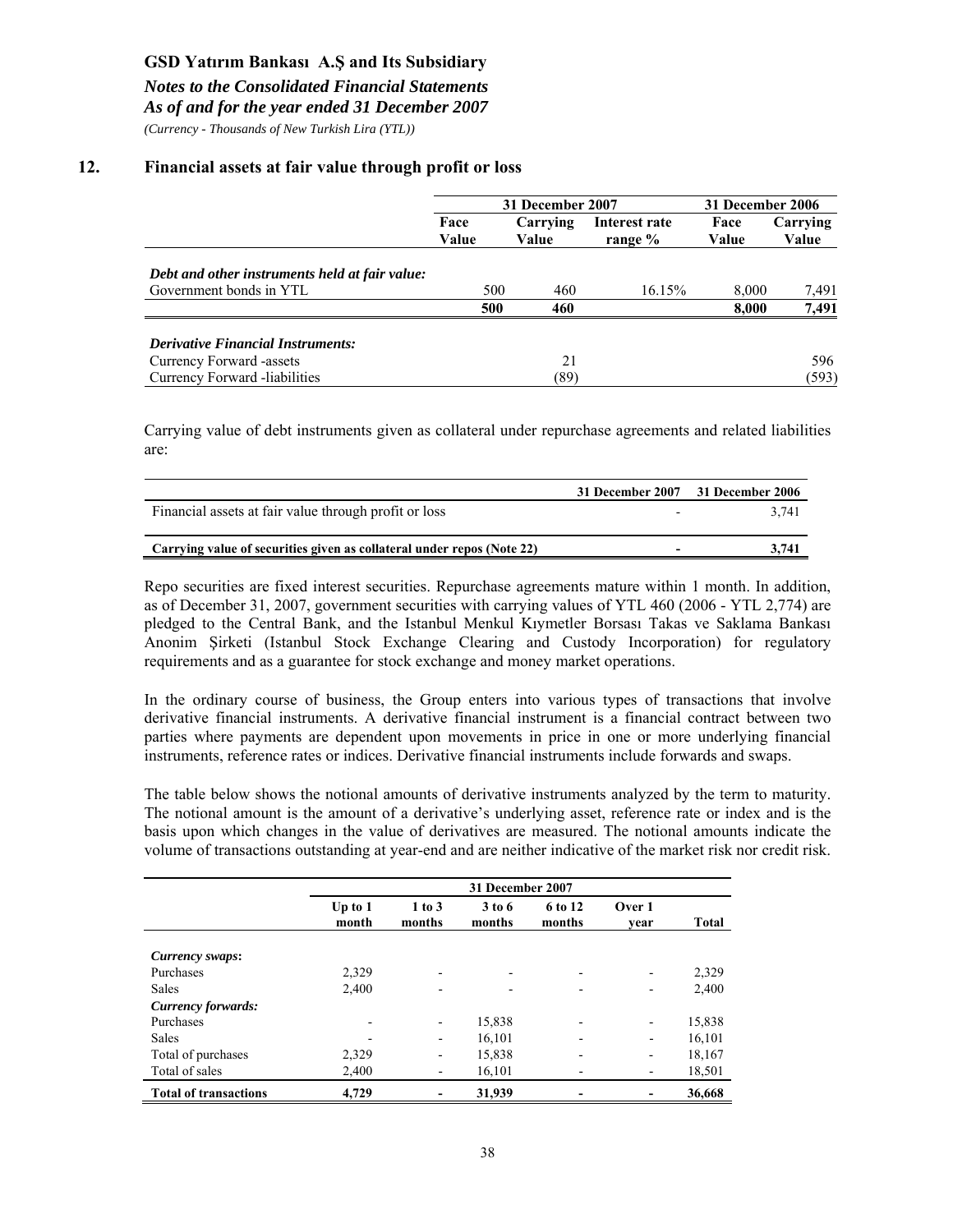# *Notes to the Consolidated Financial Statements As of and for the year ended 31 December 2007*

*(Currency - Thousands of New Turkish Lira (YTL))* 

# **12. Financial assets at fair value through profit or loss** *(continued)*

|                              | 31 December 2006   |                          |                          |                          |                          |              |  |  |
|------------------------------|--------------------|--------------------------|--------------------------|--------------------------|--------------------------|--------------|--|--|
|                              | Up to $1$<br>month | 1 to 3<br>months         | 3 to 6<br>months         | 6 to 12<br>months        | Over 1<br>vear           | <b>Total</b> |  |  |
| Currency swaps:              |                    |                          |                          |                          |                          |              |  |  |
| Purchases                    | ۰                  |                          |                          | $\overline{\phantom{0}}$ |                          |              |  |  |
| <b>Sales</b>                 |                    |                          | $\overline{\phantom{0}}$ |                          |                          |              |  |  |
| Currency forwards:           |                    |                          |                          |                          |                          |              |  |  |
| Purchases                    | 9,532              | $\overline{\phantom{0}}$ | 15,462                   | ٠                        | ۰                        | 24,994       |  |  |
| <b>Sales</b>                 | 9,484              | ۰.                       | 15,510                   | ۰                        | $\overline{\phantom{0}}$ | 24,994       |  |  |
| Total of purchases           | 9,532              |                          | 15,462                   |                          | -                        | 24,994       |  |  |
| Total of sales               | 9,484              |                          | 15,510                   |                          |                          | 24,994       |  |  |
| <b>Total of transactions</b> | 19,016             |                          | 30,972                   |                          |                          | 49,988       |  |  |

# **13. Loans and advances to customers**

|                                        |                | 31 December 2007 |          |              |                                |                        |  |  |
|----------------------------------------|----------------|------------------|----------|--------------|--------------------------------|------------------------|--|--|
|                                        |                | Amount           |          |              | <b>Effective interest rate</b> |                        |  |  |
|                                        | <b>New</b>     |                  | Foreign  |              | <b>New</b>                     |                        |  |  |
|                                        | <b>Turkish</b> | Foreign          | currency |              | <b>Turkish</b>                 | Foreign                |  |  |
|                                        | Lira           | currency         | indexed  | <b>Total</b> | Lira                           | Currency               |  |  |
|                                        |                |                  |          |              |                                |                        |  |  |
| Corporate loans                        | 101,857        | 14,267           | 9,814    | 125,938      | 22,40%                         | EUR 7.78%<br>USD 7.59% |  |  |
| Consumer loans                         | 57             |                  |          | 57           | 20,40%                         |                        |  |  |
| <b>Total loans</b>                     | 101,914        | 14,267           | 9,814    | 125,995      |                                |                        |  |  |
|                                        |                |                  |          |              |                                |                        |  |  |
| Non performing loans                   |                |                  |          | 2,272        |                                |                        |  |  |
| Less: Specific reserve for impairment  |                |                  |          | (1,323)      |                                |                        |  |  |
| Less: Portfolio reserve for impairment |                |                  |          | (1,203)      |                                |                        |  |  |
|                                        |                |                  |          | 125,741      |                                |                        |  |  |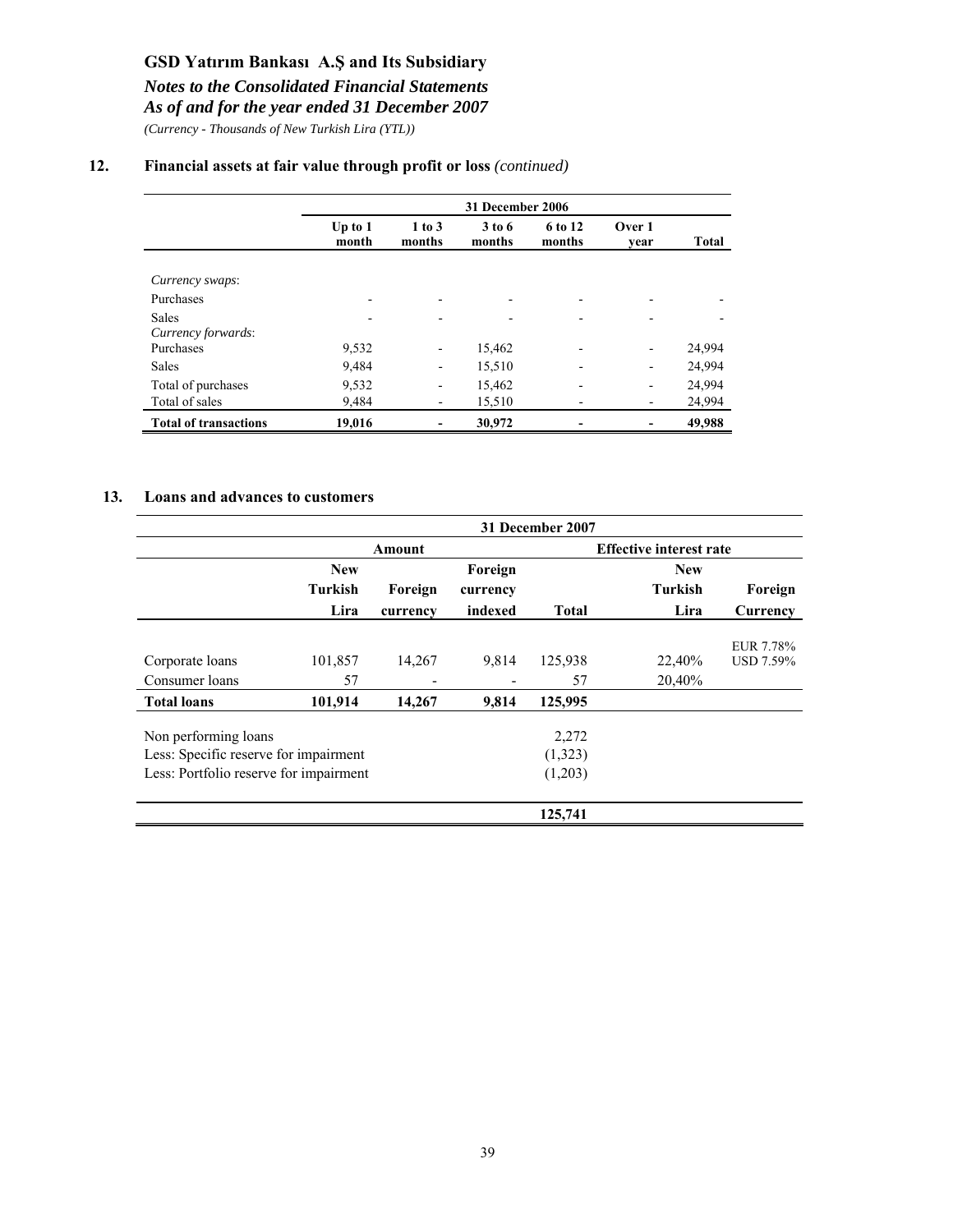*Notes to the Consolidated Financial Statements As of and for the year ended 31 December 2007* 

*(Currency - Thousands of New Turkish Lira (YTL))* 

# **13. Loans and advances to customers** *(continued)*

|                                                                                                                                                                                                                                      |                       | 31 December 2006 |                     |                                |                              |                        |                      |  |  |  |  |
|--------------------------------------------------------------------------------------------------------------------------------------------------------------------------------------------------------------------------------------|-----------------------|------------------|---------------------|--------------------------------|------------------------------|------------------------|----------------------|--|--|--|--|
|                                                                                                                                                                                                                                      |                       | <b>Amount</b>    |                     | <b>Effective interest rate</b> |                              |                        |                      |  |  |  |  |
|                                                                                                                                                                                                                                      | <b>New</b><br>Turkish | Foreign          | Foreign<br>currency |                                | <b>New</b><br><b>Turkish</b> | Foreign                |                      |  |  |  |  |
|                                                                                                                                                                                                                                      | Lira                  | currency         | indexed             | <b>Total</b>                   | Lira                         | currency               |                      |  |  |  |  |
| Corporate loans                                                                                                                                                                                                                      | 41,341                | 6,383            | 10,939              | 58,663                         | 25,49%                       | USD 9.36%<br>EUR 8.74% |                      |  |  |  |  |
| Consumer loans                                                                                                                                                                                                                       | 70                    |                  |                     | 70                             | 24.12%                       |                        |                      |  |  |  |  |
| <b>Total loans</b>                                                                                                                                                                                                                   | 41,411                | 6,383            | 10,939              | 58,733                         |                              |                        |                      |  |  |  |  |
| Non performing loans<br>Less: Specific reserve for impairment<br>Less: Portfolio reserve for impairment                                                                                                                              |                       |                  |                     | 7,021<br>(2, 415)<br>(522)     |                              |                        |                      |  |  |  |  |
|                                                                                                                                                                                                                                      |                       |                  |                     | 62,817                         |                              |                        |                      |  |  |  |  |
| Movements in non-performing loans as follows:                                                                                                                                                                                        |                       |                  |                     |                                |                              |                        |                      |  |  |  |  |
|                                                                                                                                                                                                                                      |                       |                  |                     |                                | 31 December 2007             | 31 December 2006       |                      |  |  |  |  |
| Non performing loans at 1 January<br>Additions to non performing loans<br>Recoveries                                                                                                                                                 |                       |                  |                     |                                | 7,023<br>693<br>(5, 444)     |                        | 6,855<br>168         |  |  |  |  |
| Non performing loans at 31 December                                                                                                                                                                                                  |                       |                  |                     |                                | 2,272                        |                        | 7,023                |  |  |  |  |
| Movements in the reserve for possible loan losses:                                                                                                                                                                                   |                       |                  |                     |                                |                              |                        |                      |  |  |  |  |
|                                                                                                                                                                                                                                      |                       |                  |                     |                                | 31 December 2007             | 31 December 2006       |                      |  |  |  |  |
| $\mathbf{u}$ and $\mathbf{u}$ are the set of the set of the set of the set of the set of the set of the set of the set of the set of the set of the set of the set of the set of the set of the set of the set of the set of the set | $\sim$                |                  |                     |                                | $\sim$ $\sim$ $\sim$         |                        | $\sim$ $\sim$ $\sim$ |  |  |  |  |

|                                | 2.526   | 2.937 |
|--------------------------------|---------|-------|
| - Recoveries                   | (1,351) |       |
| -Provision for loan impairment | 940     | 217   |
| Provision net of recoveries    | (411)   | 217   |
| Reserve at beginning of year   | 2,937   | 2,720 |

#### **14. Investment securities**

Investment securities as of 31 December comprise:

| Available for sale portfolio       | 31 December 2007 | 31 December 2006 |  |
|------------------------------------|------------------|------------------|--|
| <i>Equity instruments:</i>         |                  |                  |  |
| <b>GSD Holding Shares</b>          | 10.102           | 7.947            |  |
| <b>Total investment securities</b> | 10.102           | 7.947            |  |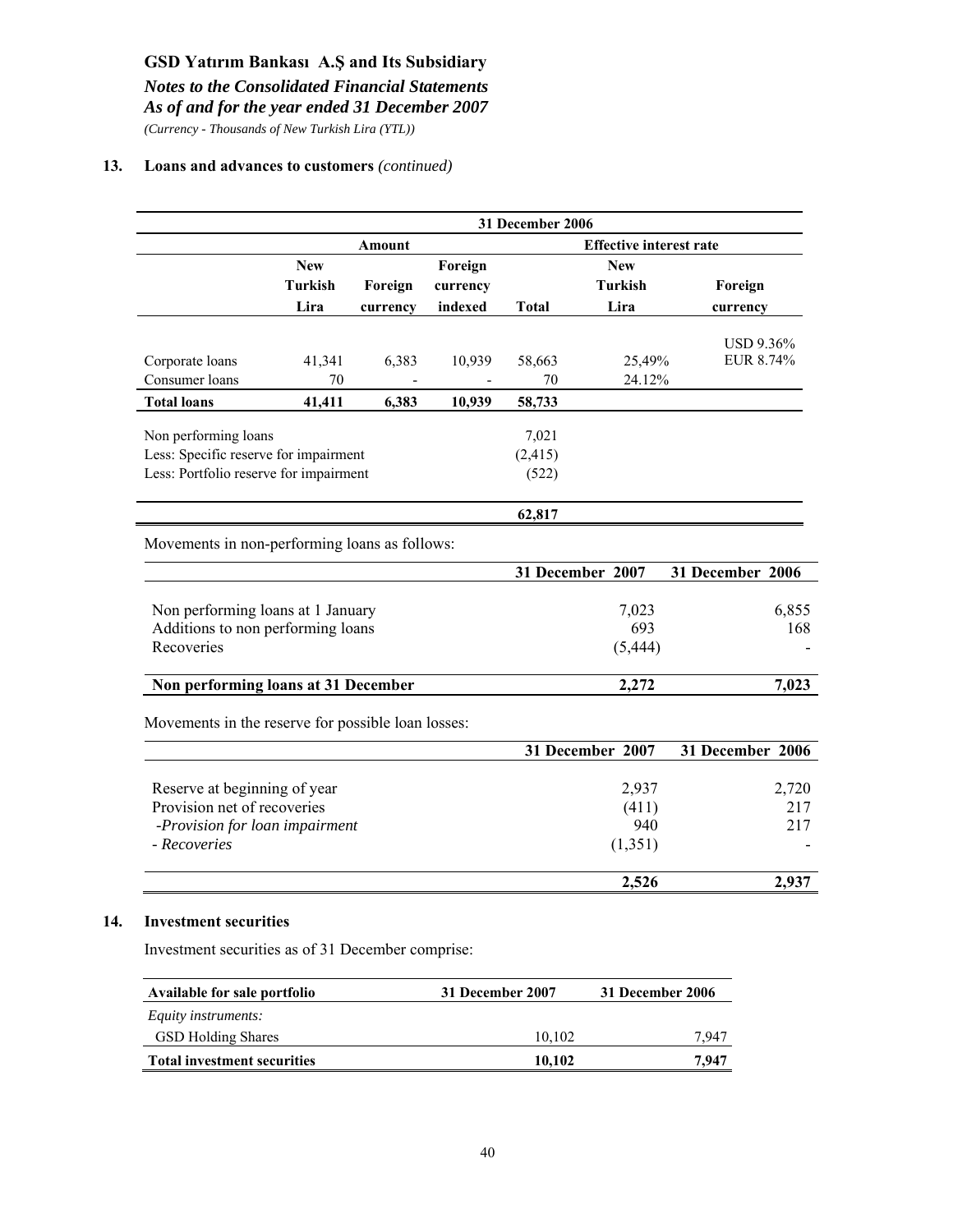# *Notes to the Consolidated Financial Statements As of and for the year ended 31 December 2007*

*(Currency - Thousands of New Turkish Lira (YTL))* 

# **15. Finance lease receivables**

|                                                | 31 December 2007 31 December 2006 |       |
|------------------------------------------------|-----------------------------------|-------|
|                                                |                                   |       |
| Less than one year                             | 1,624                             | 2,190 |
| Between one and five years                     | 8                                 | 1,764 |
|                                                |                                   |       |
| Finance lease receivables, gross               | 1,632                             | 3,954 |
| Less: Unearned future income on finance leases | (76)                              | (342) |
| Finance lease receivables, net                 | 1,556                             | 3,612 |

The financial leases typically run for a period of one to five years, with transfer of ownership of the leased asset at the end of the lease term. Interest is charged over the period of the lease.

The receivables are secured by way of the underlying assets.

As at 31 December 2007, YTL 1,556 of net investment in finance leases is denominated in Euro.

As at 31 December 2007, the effective interest rate for finance lease receivables denominated in Euro is  $8.25\%$  (2006 – 8.25%),

#### **16. Premises and equipment**

Movement in premises and equipment for the year ended 31 December 2007 is as follows:

|                                       | Motor<br><b>Vehicles</b> | <b>Furniture</b><br><b>Fixture</b> | Leased<br><b>Assets</b> | Leasehold           | <b>Total</b><br>Amount |
|---------------------------------------|--------------------------|------------------------------------|-------------------------|---------------------|------------------------|
|                                       |                          |                                    |                         | <b>Improvements</b> |                        |
| Cost, as of 1 January 2007            | 264                      | 203                                | 408                     | 478                 | 1,353                  |
| Additions to cost                     | ٠                        | 193                                | ٠                       | 176                 | 369                    |
| Transfers and disposals from cost (-) |                          | -                                  |                         |                     |                        |
| Cost, as of 31 December 2007          | 264                      | 396                                | 408                     | 654                 | 1,722                  |
| Accumulated depreciation,             |                          |                                    |                         |                     |                        |
| as of 1 January 2007                  | (127)                    | (182)                              | (404)                   | (477)               | (1190)                 |
| Depreciation charge                   | (51)                     | (29)                               | (1)                     | (17)                | (98)                   |
| Accumulated depreciation,             |                          |                                    |                         |                     |                        |
| as of 31 December 2007                | (178)                    | (211)                              | (405)                   | (494)               | (1,288)                |
| Net value, as of 31 December 2007     | 86                       | 185                                | 3                       | 160                 | 434                    |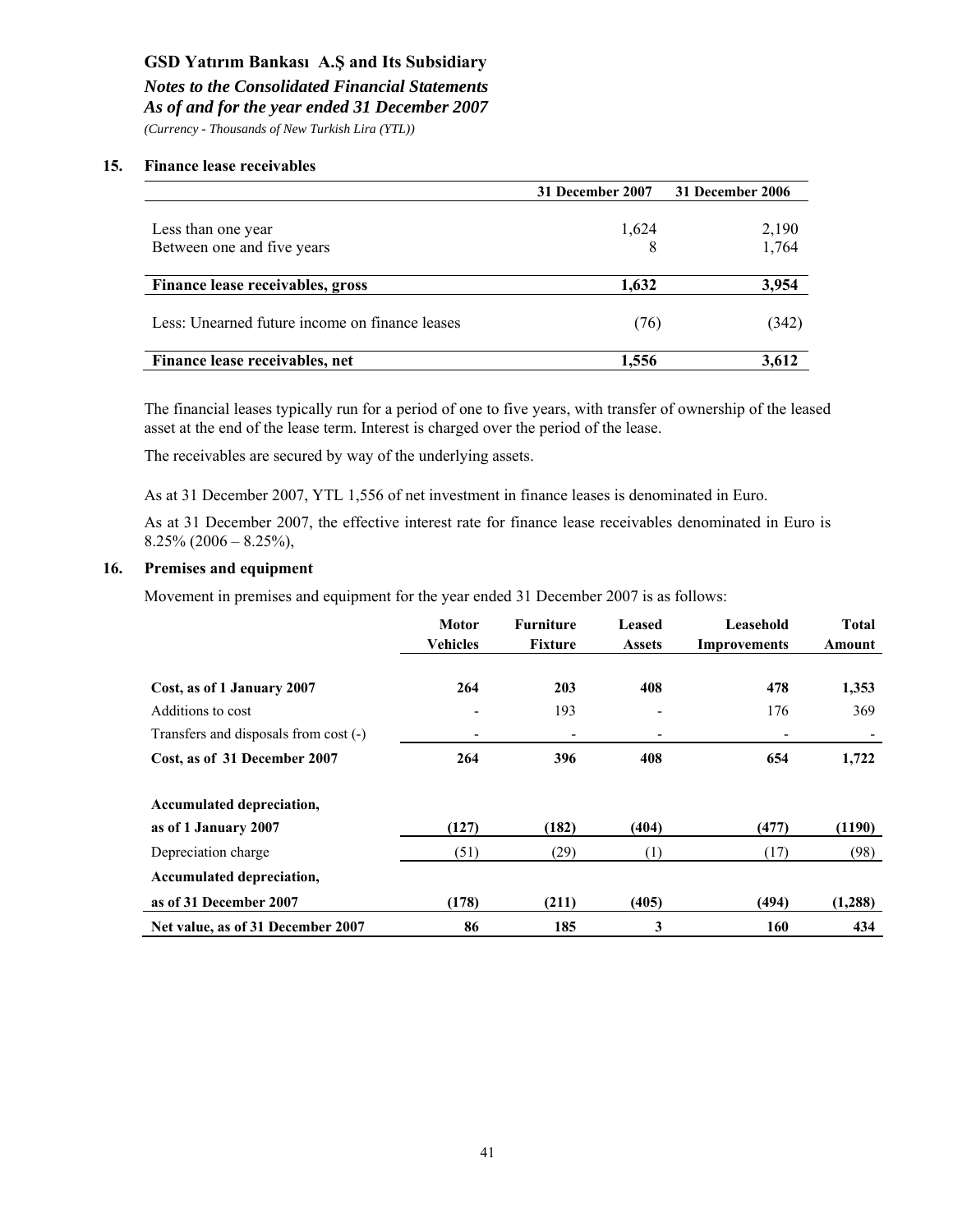# *Notes to the Consolidated Financial Statements*

*As of and for the year ended 31 December 2007* 

*(Currency - Thousands of New Turkish Lira (YTL))* 

# **16. Premises and equipment** *(continued)*

Movement in premises and equipment for the year ended 31 December 2006 is as follows:

|                                                                                   | Motor<br>Vehicles | <b>Furniture</b><br><b>Fixture</b> | <b>Leased</b><br><b>Assets</b> | Leasehold<br>Improvements | <b>Total</b><br>Amount |
|-----------------------------------------------------------------------------------|-------------------|------------------------------------|--------------------------------|---------------------------|------------------------|
| Cost, as of 1 January 2006                                                        | 332               | 200                                | 401                            | 486                       | 1,419                  |
| Additions to cost                                                                 | 2                 | 8                                  |                                |                           | 17                     |
| Transfers and disposals from cost (-)                                             | (70)              | (5)                                |                                | (8)                       | (83)                   |
| Cost, as of 31 December 2006                                                      | 264               | 203                                | 408                            | 478                       | 1,353                  |
| Accumulated depreciation,<br>as of 1 January 2006<br>Transfers and disposals from | (128)             | (186)                              | (400)                          | (411)                     | (1, 125)               |
| accumulated depreciation                                                          | 52                | 5                                  |                                | 8                         | 65                     |
| Depreciation charge                                                               | (51)              | (1)                                | (4)                            | (74)                      | (130)                  |
| Accumulated depreciation,<br>as of 31 December 2006                               | (127)             | (182)                              | (404)                          | (477)                     | (1,190)                |
| Net value, as of 31 December 2006                                                 | 137               | 21                                 | 4                              |                           | 163                    |

Depreciation is calculated on the restated cost amounts for the premises and equipment acquired before 1 January 2006 and calculated on the historical cost amounts for the bank premises and equipment acquired after 1 January 2006. Such depreciation expenses for 2007 and 2006 amount to YTL 98 and YTL 130 respectively.

# **17. Intangible assets**

Movement in intangible assets for the year ended 31 December 2007 is as follows:

|                                   | <b>Software</b> | <b>Total</b> |
|-----------------------------------|-----------------|--------------|
| Cost, as of 1 January 2007        | 815             | 815          |
| Additions to cost                 | 35              | 35           |
| Cost, as of 31 December 2007      | 850             | 850          |
| Accumulated amortization,         |                 |              |
| as of 1 January 2007              | (811)           | (811)        |
| Amortization charge               | (6)             | (6)          |
| Accumulated amortization,         |                 |              |
| as of 31 December 2007            | (817)           | (817)        |
| Net value, as of 31 December 2007 | 33              | 33           |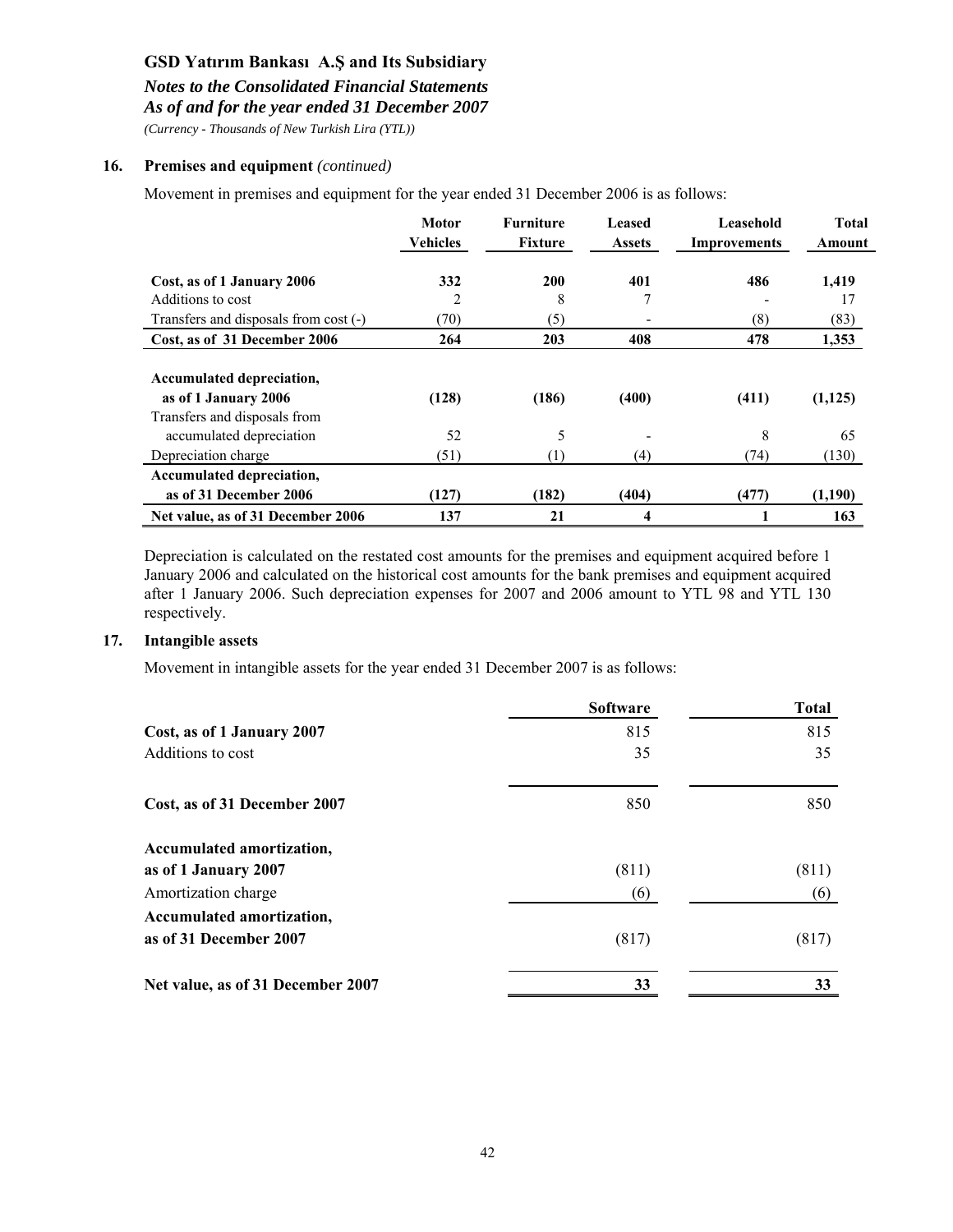# *Notes to the Consolidated Financial Statements As of and for the year ended 31 December 2007*

*(Currency - Thousands of New Turkish Lira (YTL))* 

# **17. Intangible assets** *(continued)*

Movement in intangible assets for the year ended 31 December 2006 is as follows:

|                                   | <b>Software</b> | <b>Total</b> |
|-----------------------------------|-----------------|--------------|
| Cost, as of 1 January 2006        | 815             | 815          |
| Additions to cost                 |                 |              |
| Cost, as of 31 December 2006      | 815             | 815          |
| Accumulated amortization,         |                 |              |
| as of 1 January 2006              | (806)           | (806)        |
| Amortization charge               | (5)             | (5)          |
| Accumulated amortization,         |                 |              |
| as of 31 December 2006            | (811)           | (811)        |
| Net value, as of 31 December 2006 | 4               |              |
|                                   |                 |              |

Amortization for intangible assets is calculated on the restated cost amounts for the intangible assets acquired before 1 January 2006 and calculated on the historical cost amounts for the intangible assets acquired after 1 January 2006.Such amortization expenses for 2007 and 2006 amount to YTL 6 and YTL 4, respectively.

#### **18. Deferred tax assets and liabilities**

# **Deferred tax**

The deferred tax included in the consolidated balance sheet and changes recorded in the income tax expense are as follows:

|                                                                       | 31 December 2007 | 31 December 2006 |
|-----------------------------------------------------------------------|------------------|------------------|
| Deferred tax asset                                                    |                  |                  |
| Impairment losses on loans                                            | 241              | 104              |
| Reserve for employee severance indemnity                              | 16               | 29               |
| Vacation pay liability                                                | 22               | 14               |
| <b>Bonus Provision</b>                                                | 44               |                  |
| Derivative financial instruments                                      | 14               |                  |
| <b>Total deferred tax asset</b>                                       | 337              | 147              |
| <b>Deferred tax liability</b><br>Depreciation methodology differences | (10)             |                  |
| <b>Total deferred tax liability</b>                                   | (10)             |                  |
| Deferred tax asset, net                                               | 327              | 147              |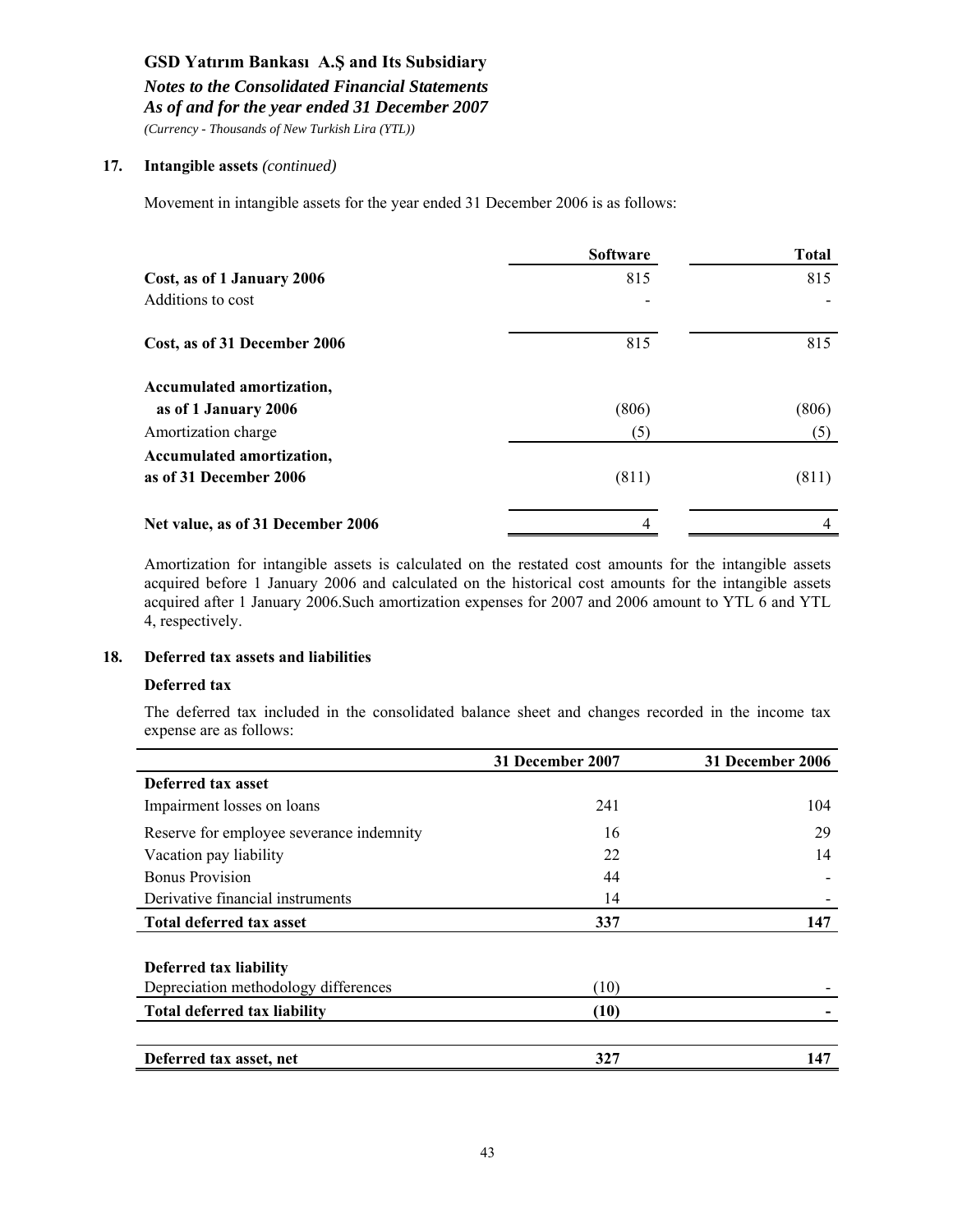# *Notes to the Consolidated Financial Statements*

*As of and for the year ended 31 December 2007* 

*(Currency - Thousands of New Turkish Lira (YTL))* 

# **19. Other assets**

Other assets as of 31 December 2007 and 2006 are comprised of the following items:

|                  | 31 December 2007 |     |
|------------------|------------------|-----|
|                  |                  |     |
| Prepaid expenses | 60               | 105 |
| VAT deductible   | 23               | 164 |
| Others           | 46               | 44  |
| <b>Total</b>     | 129              | 313 |

# **20.** Current accounts of loan customers

|                     |                               |                     | 31 December 2007                     |                                |                                      |                     | 31 December 2006                     |                                |
|---------------------|-------------------------------|---------------------|--------------------------------------|--------------------------------|--------------------------------------|---------------------|--------------------------------------|--------------------------------|
|                     |                               | Amount              |                                      | <b>Effective interest rate</b> |                                      | Amount              |                                      | <b>Effective interest rate</b> |
|                     | <b>New</b><br>Turkish<br>Lira | Foreign<br>currency | <b>New</b><br><b>Turkish</b><br>Lira | Foreign<br>currency            | <b>New</b><br><b>Turkish</b><br>Lira | Foreign<br>currency | <b>New</b><br><b>Turkish</b><br>Lira | Foreign<br>currency            |
|                     |                               |                     |                                      |                                |                                      |                     |                                      |                                |
| Corporate customers |                               |                     |                                      |                                |                                      |                     |                                      |                                |
| Demand              | 3,946                         | 550                 | $\overline{\phantom{a}}$             | $\overline{\phantom{0}}$       | 183                                  | 766                 |                                      |                                |
|                     |                               |                     |                                      | $USD-5.51%$                    |                                      |                     |                                      |                                |
| Time                | 28,502                        | 8,622               | 18.77%                               | EUR 5.91%                      | $\overline{\phantom{a}}$             | ۰                   | $\overline{\phantom{a}}$             | -                              |
| <b>Total</b>        | 32,448                        | 9,172               |                                      |                                | 183                                  | 766                 |                                      |                                |

# **21. Funds borrowed**

| Amount | <b>New Turkish Lira</b> | Foreign<br>Currency                                |
|--------|-------------------------|----------------------------------------------------|
|        |                         |                                                    |
|        |                         | $USD 5.57\%$                                       |
| 47,978 | 17.31%                  | EUR 5.08%                                          |
|        |                         |                                                    |
|        |                         | USD 5.57%                                          |
| 9,628  |                         | EUR 5.08%                                          |
| 57,606 |                         |                                                    |
|        |                         | 31 December 2007<br><b>Effective Interest Rate</b> |

|                  |        | 31 December 2006               |                     |
|------------------|--------|--------------------------------|---------------------|
|                  |        | <b>Effective Interest Rate</b> |                     |
|                  | Amount | <b>New Turkish Lira</b>        | Foreign<br>Currency |
| Short-term       |        |                                |                     |
|                  |        |                                | USD 5.77%           |
| Fixed interest   | 30,366 | 18.42%                         | EUR 3.57%           |
| Medium/long-term |        |                                |                     |
|                  |        |                                | USD 5.77%           |
| Fixed interest   | 4,669  |                                | EUR 3.57%           |
| Total            | 35,035 |                                |                     |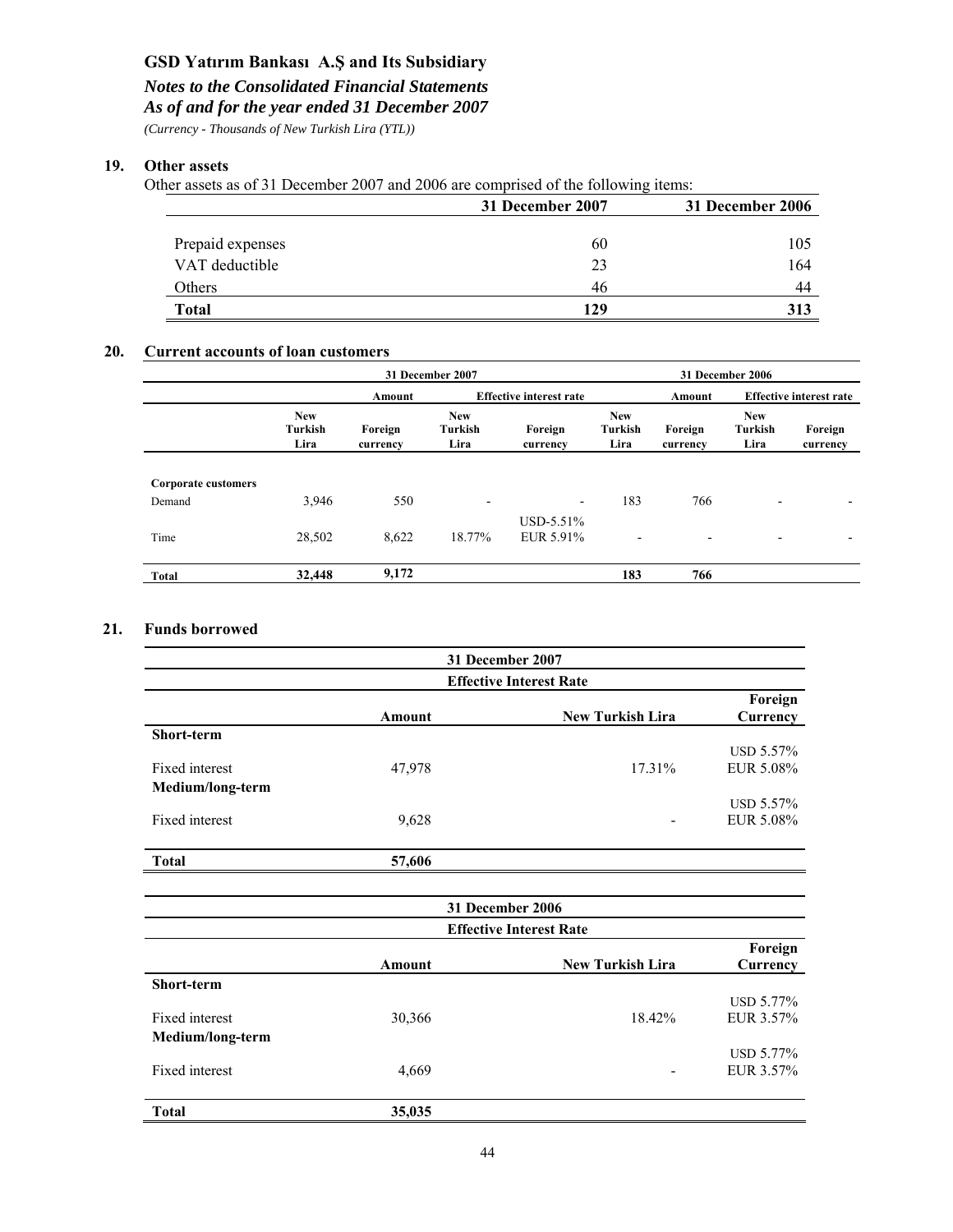# *Notes to the Consolidated Financial Statements As of and for the year ended 31 December 2007*

*(Currency - Thousands of New Turkish Lira (YTL))* 

## **21. Funds borrowed** (continued)

Repayment plan of medium and long-term borrowings is as follows:

|                          | 31 December 2007     |                          | 31 December 2006     |
|--------------------------|----------------------|--------------------------|----------------------|
| <b>Fixed rate</b>        | <b>Floating rate</b> | <b>Fixed rate</b>        | <b>Floating rate</b> |
|                          |                      |                          |                      |
|                          |                      |                          | 4,083<br>586         |
| $\overline{\phantom{0}}$ |                      | $\overline{\phantom{0}}$ |                      |
|                          |                      |                          | 4,669                |
|                          |                      | -<br>9,628<br>9,628      |                      |

Funds borrowed are unsecured.

# **22. Other money market deposits**

|                                          | 31 December 2007         | 31 December 2006 |
|------------------------------------------|--------------------------|------------------|
|                                          |                          |                  |
| Obligations under repurchase agreements: |                          |                  |
| Due to banks                             | $\overline{\phantom{0}}$ | 4,139            |
| Other money market deposits              | -                        | 2,150            |
| Total                                    | -                        | 6.289            |

Other money market deposits as of 31 December 2006 have fixed interest rates whose average is 17.28%.

#### **23. Provisions**

|                                      | 31 December 2007 | 31 December 2006 |
|--------------------------------------|------------------|------------------|
|                                      |                  |                  |
| <b>Bonus Provision</b>               | 221              |                  |
| Vacation pay liability               | 108              | 69               |
| <b>Employee termination benefits</b> | 82               | 144              |
| Total                                | 411              |                  |

The movement in provision for employee termination benefits is as follows:

|                                                           | 31 December 2007 | 31 December 2006     |
|-----------------------------------------------------------|------------------|----------------------|
| At 1 January<br>Increase/decrease during the year<br>Paid | 144<br>(62)      | 318<br>(160)<br>(14) |
| At 31 December                                            | 82               | 144                  |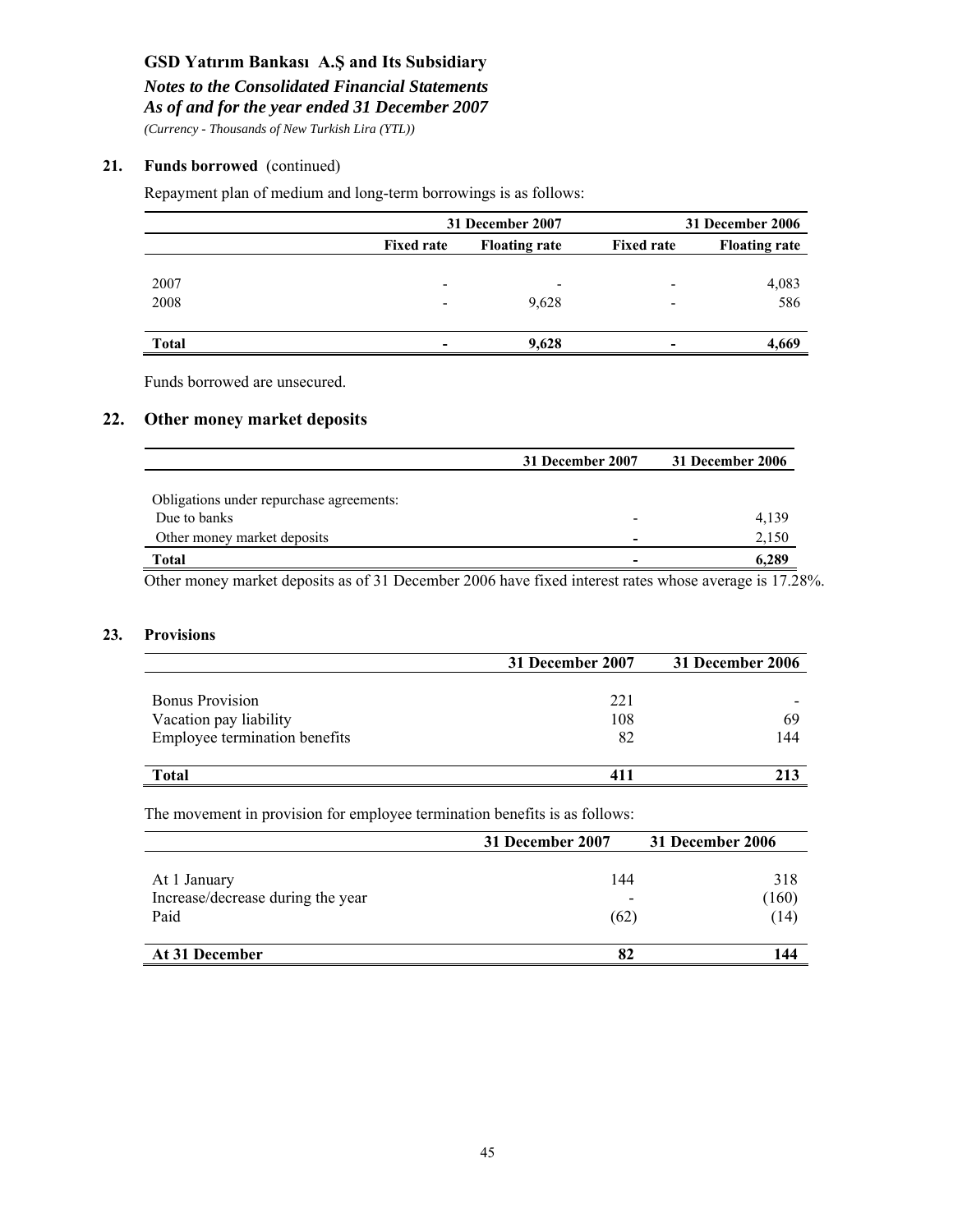# *Notes to the Consolidated Financial Statements As of and for the year ended 31 December 2007*

*(Currency - Thousands of New Turkish Lira (YTL))* 

## **23. Provisions** *(continued)*

## **Employee termination benefits**

In accordance with existing social legislation in Turkey, the Bank is required to make lump-sum payments to employees whose employment is terminated due to retirement or for reasons other than resignation or misconduct. In Turkey, such payments are calculated on the basis of 30 days' pay (limited to a maximum of YTL 2.03 and YTL 1.86 at 31 December 2007 and 2006, respectively) per year of employment at the rate of pay applicable at the date of retirement or termination. In the consolidated financial statements as at 31 December 2007 and 2006, the Group reflected a liability calculated using the Projected Unit Credit Method and based upon factors derived using their experience of personnel terminating their services and being eligible to receive retirement pay and discounted by using the current market yield on government bonds at the balance sheet date. The annual ceiling has been increased to YTL 2.09 effective 1 January 2008.

The principal actuarial assumptions used at the balance sheet dates are as follows:

|                                          | 2007    | 2006    |
|------------------------------------------|---------|---------|
| Discount rate                            | $11\%$  | $11\%$  |
| Expected rates of salary/limit increases | 5 7 1 % | 5 7 1 % |

Actuarial gains / losses arising from changes in discount rates and expected rates of salary / limit increases and other demographic assumptions are recognized in the consolidated income statement in the period they occur.

|                         | 31 December 2007 | 31 December 2006 |
|-------------------------|------------------|------------------|
|                         |                  |                  |
| Taxes and funds payable | 426              | 182              |
| Transitory accounts     | 417              |                  |
| VAT payable             | 13               | 17               |
| Others                  | 191              | 24               |
| <b>Total</b>            | 1,047            | 224              |

#### **24. Other liabilities and accrued expenses**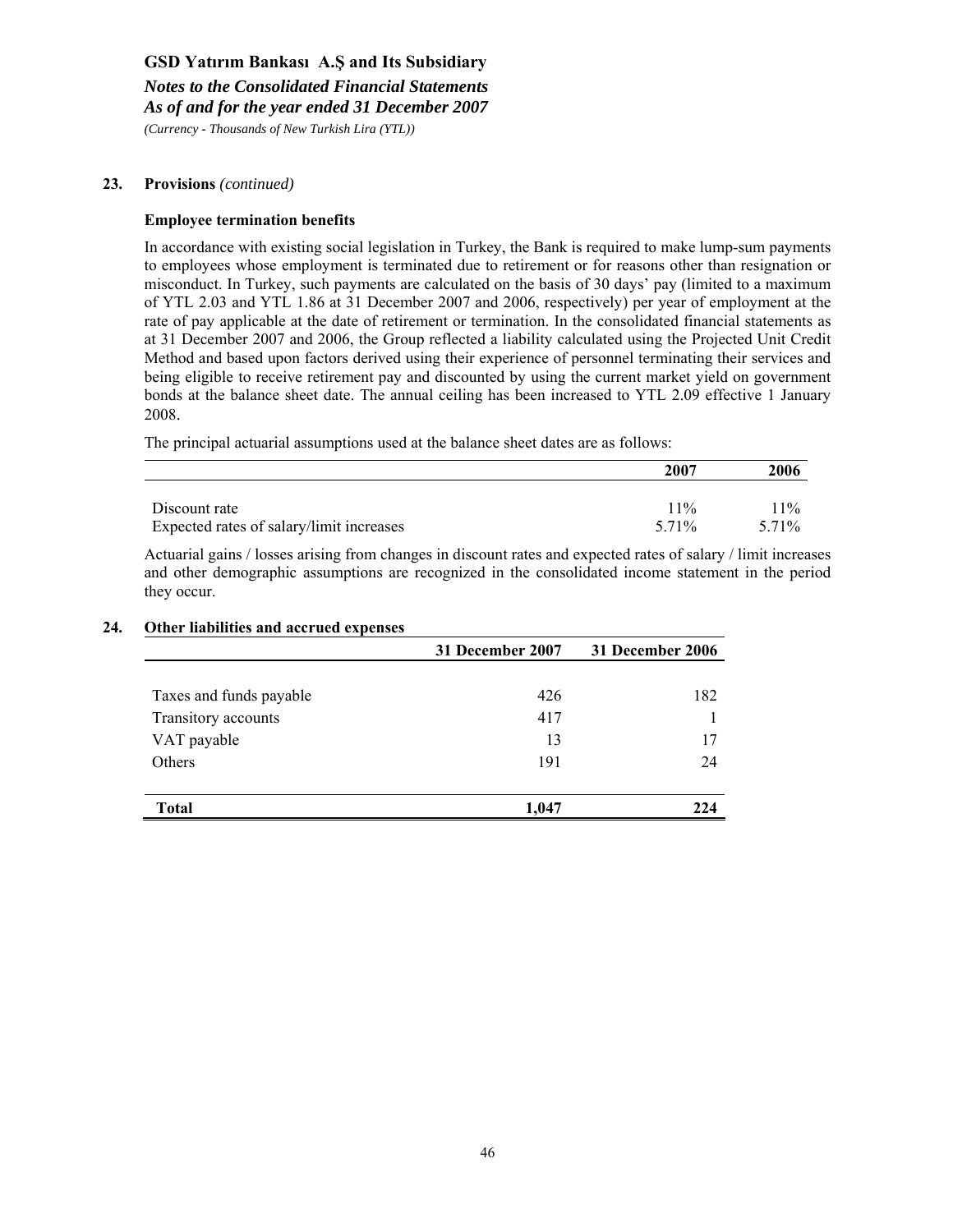*Notes to the Consolidated Financial Statements As of and for the year ended 31 December 2007 (Currency - Thousands of New Turkish Lira (YTL))* 

# **25. Capital and reserves**

|                                                          | 31 December 2007 31 December 2006 |             |  |  |
|----------------------------------------------------------|-----------------------------------|-------------|--|--|
|                                                          |                                   |             |  |  |
| Total number of shares, YTL 0.1 (in full YTL), par value | 250,000,000                       | 250.000.000 |  |  |

As of December 31, 2007, the Bank's historical subscribed and issued share capital is YTL 25,000.

As of December 31, 2007 and 2006, the composition of shareholders and their respective ownership percentages are summarized as follows:

|                                   | 31 December 2007 |               | 31 December 2006 |      |
|-----------------------------------|------------------|---------------|------------------|------|
|                                   | Amount           | $\frac{0}{0}$ | Amount           | $\%$ |
| GSD Holding A.S.                  | 25,000           | 100           | 25,000           | 100  |
| Adjustment to share capital $(*)$ | 25,000<br>16,813 |               | 25,000<br>16,813 |      |
|                                   | 41,813           |               | 41,813           |      |

Adjustment to share capital represents the restatement effect of share capital until 31 December 2005.

GSD Dış Ticaret A.Ş, Tekstil Factoring Hizmetleri A.Ş, GSD Sigorta Aracılık Hizmetleri A.Ş and Tekstil Finansal Kiralama A.Ş have shares amounting less then 1 YTL.

#### **Legal reserves**

The legal reserves consist of first and second legal reserves in accordance with the Turkish Commercial Code. The first legal reserve is appropriated out of the statutory profits at the rate of 5%, until the total reserve reaches a maximum of 20% of the entity's share capital. The second legal reserve is appropriated at the rate of 10% of all distributions in excess of 5% of the entity's share capital. The first and second legal reserves are not available for distribution unless they exceed 50% of the share capital, but may be used to absorb losses in the event that the general reserve is exhausted.

#### **Dividends Paid and Proposed**

The Group did not declare or pay dividends out of the profits for 2007 as of the date of preparation of these consolidated financial statements.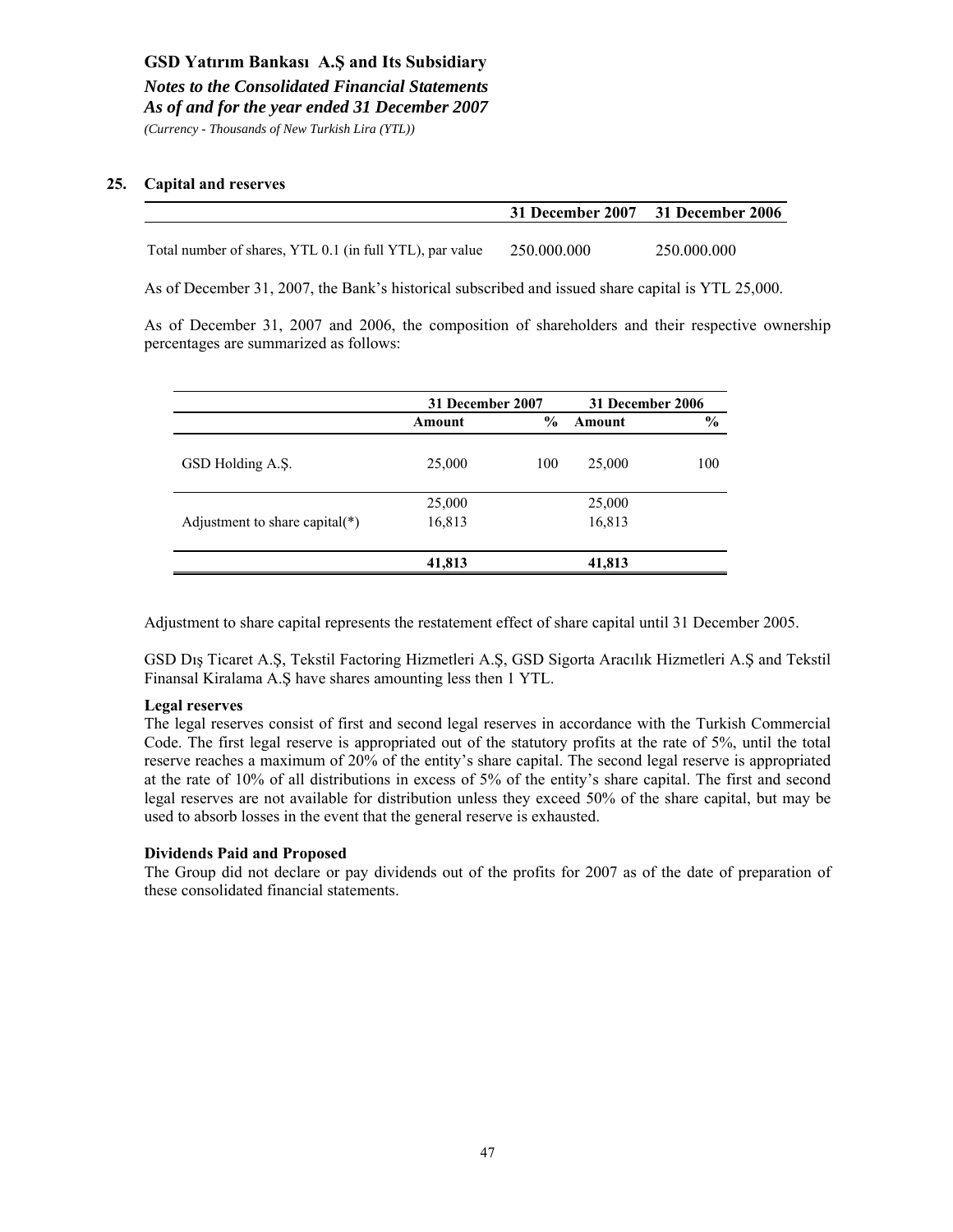*Notes to the Consolidated Financial Statements As of and for the year ended 31 December 2007 (Currency - Thousands of New Turkish Lira (YTL))* 

#### **26. Commitments and contingencies**

#### **Litigation**

There is no legal proceeding outstanding against the Group as at 31 December 2007.

In the normal course of business activities, the Bank and its subsidiaries undertake various commitments and incur certain contingent liabilities that are not presented in the financial statements including:

|                      |        | 31 December 2007 31 December 2006 |
|----------------------|--------|-----------------------------------|
|                      |        |                                   |
| Letters of guarantee | 50,386 | 63,530                            |
| Letters of credit    | 17,743 | 4,845                             |
| Acceptance credits   | 71     | 3,663                             |
| Other guarantees     | 92     |                                   |
|                      |        |                                   |
| <b>Total</b>         | 68,292 | 72,038                            |

#### **27. Related parties**

Parties are considered to be related if one party has the ability to control the other party or exercise significant influence over the other party in making the financial and operating decisions. The Group is controlled by GSD Holding, which owns 100% of ordinary shares. For the purpose of these consolidated financial statements, shareholders of the Bank, GSD Holding, its subsidiaries (Tekstilbankası A.Ş., GSD Dış Ticaret A.Ş., GSD Faktoring Hizmetleri A.Ş., Tekstil Finansal Kiralama A.Ş., Tekstil Menkul Değerler A.Ş., Tekstil Faktoring Hizmetleri A.Ş., Tekstil Bilişim Hizmetleri A.Ş, GSD Eğitim Vakfı, GSD Sigorta Aracılık Hizmetleri A.Ş. and Eurobank Offshore) are referred to as related parties. Related parties also include individuals that are principal owners, management and members of the Group's Board of Directors and their families.